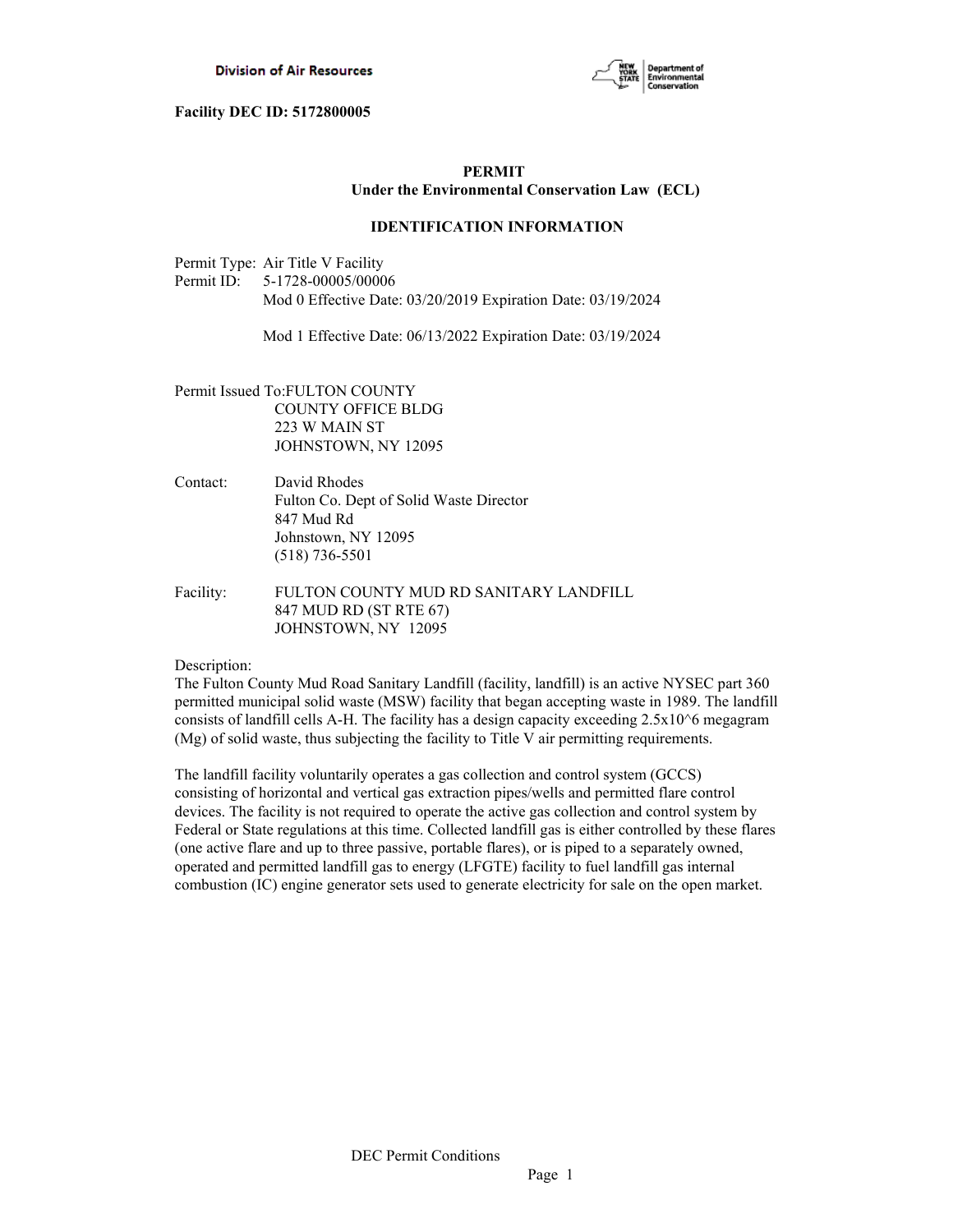



By acceptance of this permit, the permittee agrees that the permit is contingent upon strict compliance with the ECL, all applicable regulations, the General Conditions specified and any Special Conditions included as part of this permit.

|--|

ERIN M DONHAUSER NYSDEC - REGION 5 PO BOX 296 RAY BROOK, NY 12977-0296

Authorized Signature:  $\frac{1}{2}$  Date:  $\frac{1}{2}$  Date:  $\frac{1}{2}$  /  $\frac{1}{2}$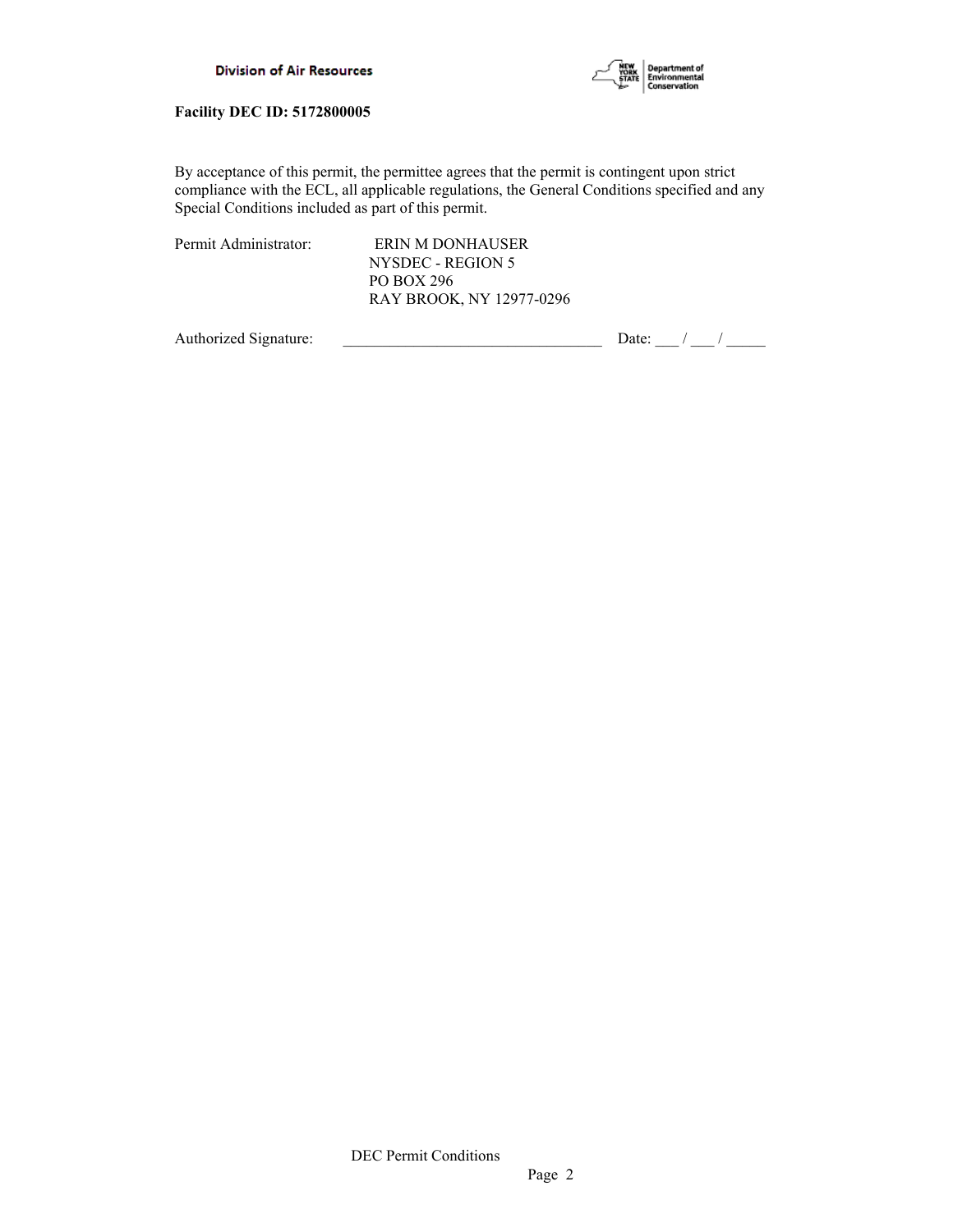

# **Notification of Other State Permittee Obligations**

Item A: Permittee Accepts Legal Responsibility and Agrees to Indemnification

 The permittee expressly agrees to indemnify and hold harmless the Department of Environmental Conservation of the State of New York, its representatives, employees and agents ("DEC") for all claims, suits, actions, and damages, to the extent attributable to the permittee's acts or omissions in connection with the compliance permittee's undertaking of activities in connection with, or operation and maintenance of, the facility or facilities authorized by the permit whether in compliance or not in any compliance with the terms and conditions of the permit. This indemnification does not extend to any claims, suits, actions, or damages to the extent attributable to DEC's own negligent or intentional acts or omissions, or to any claims, suits, or actions naming the DEC and arising under article 78 of the New York Civil Practice Laws and Rules or any citizen suit or civil rights provision under federal or state laws.

Item B: Permittee's Contractors to Comply with Permit

 The permittee is responsible for informing its independent contractors, employees, agents and assigns of their responsibility to comply with this permit, including all special conditions while acting as the permittee's agent with respect to the permitted activities, and such persons shall be subject to the same sanctions for violations of the Environmental Conservation Law as those prescribed for the permittee.

Item C: Permittee Responsible for Obtaining Other Required Permits

 The permittee is responsible for obtaining any other permits, approvals, lands, easements and rights-of-way that may be required to carry out the activities that are authorized by this permit.

Item D: No Right to Trespass or Interfere with Riparian Rights

 This permit does not convey to the permittee any right to trespass upon the lands or interfere with the riparian rights of others in order to perform the permitted work nor does it authorize the impairment of any rights, title, or interest in real or personal property held or vested in a person not a party to the permit.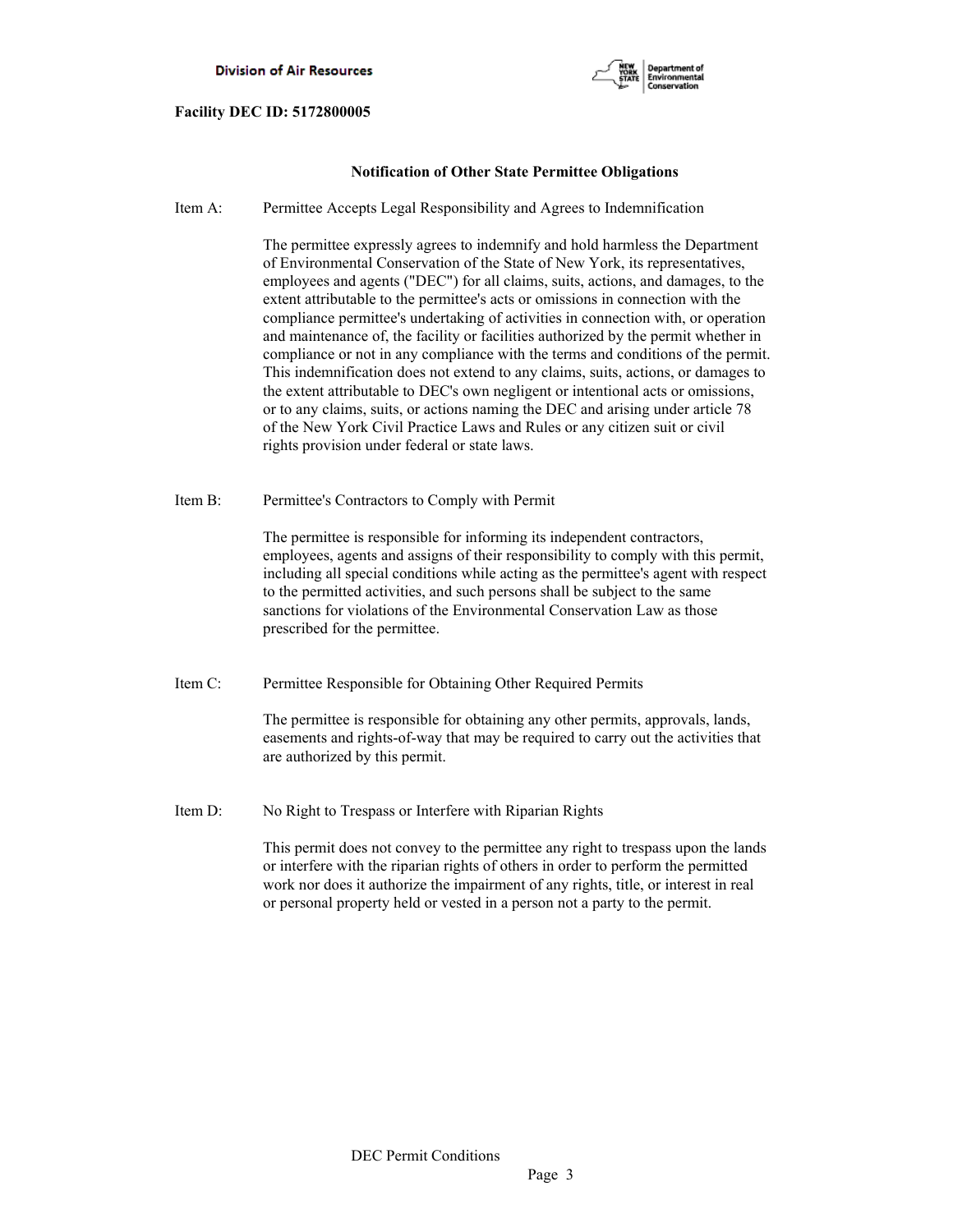

# **PAGE LOCATION OF CONDITIONS**

# **PAGE**

# **DEC GENERAL CONDITIONS General Provisions**

- 5 1 Facility Inspection by the Department
- 5 2 Relationship of this Permit to Other Department Orders and Determinations
- 5 3 Applications for permit renewals, modifications and transfers
- 6 4 Permit modifications, suspensions or revocations by the Department  **Facility Level**
- 6 5 Submission of application for permit modification or renewal-REGION 5 SUBOFFICE - WARRENSBURG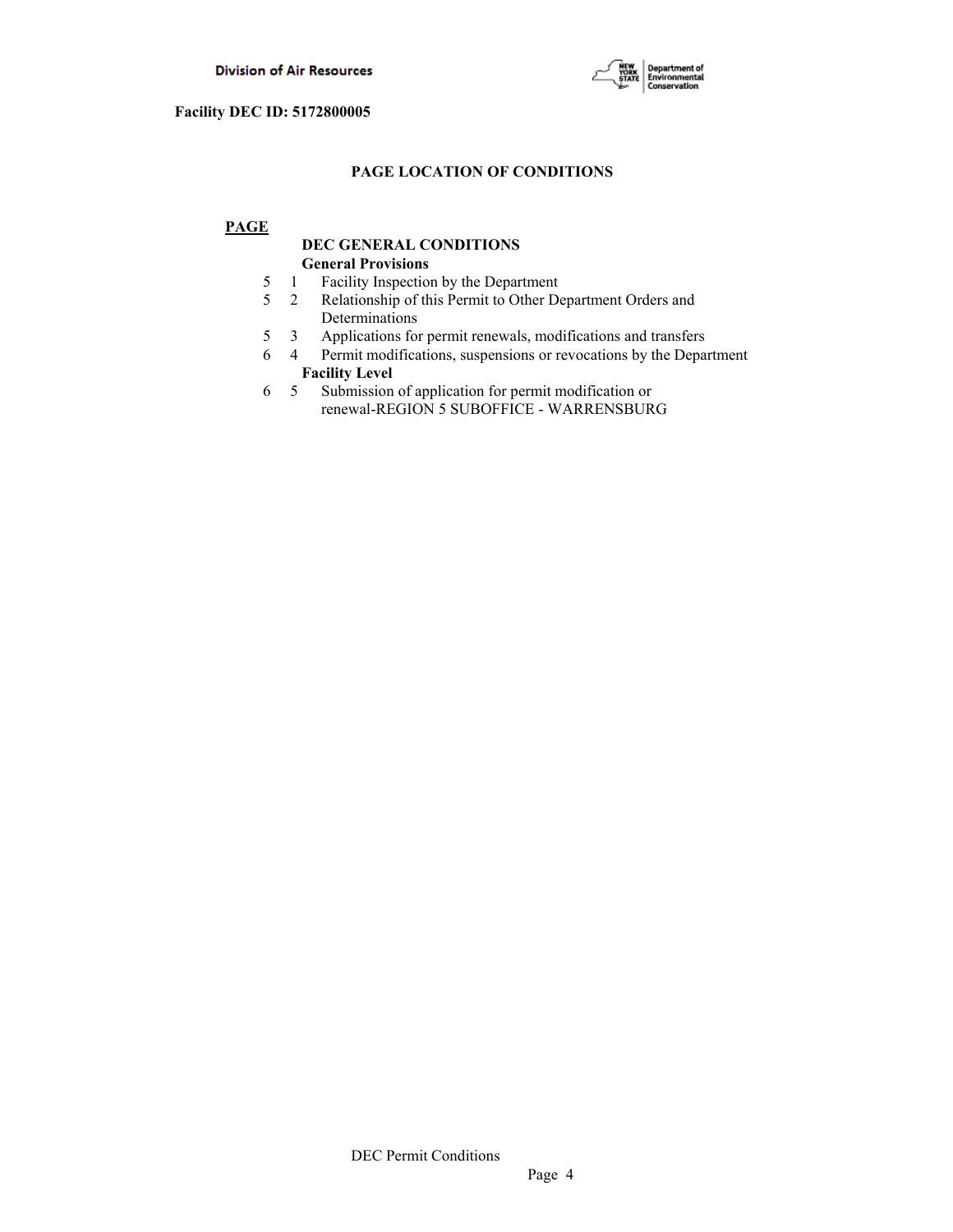

# **DEC GENERAL CONDITIONS \*\*\*\* General Provisions \*\*\*\* For the purpose of your Title V permit, the following section contains state-only enforceable terms and conditions. GENERAL CONDITIONS - Apply to ALL Authorized Permits.**

# **Condition 1: Facility Inspection by the Department Applicable State Requirement: ECL 19-0305**

# **Item 1.1:**

The permitted site or facility, including relevant records, is subject to inspection at reasonable hours and intervals by an authorized representative of the Department of Environmental Conservation (the Department) to determine whether the permittee is complying with this permit and the ECL. Such representative may order the work suspended pursuant to ECL 71-0301 and SAPA 401(3).

# **Item 1.2:**

The permittee shall provide a person to accompany the Department's representative during an inspection to the permit area when requested by the Department.

# **Item 1.3:**

A copy of this permit, including all referenced maps, drawings and special conditions, must be available for inspection by the Department at all times at the project site or facility. Failure to produce a copy of the permit upon request by a Department representative is a violation of this permit.

# **Condition 2: Relationship of this Permit to Other Department Orders and Determinations Applicable State Requirement: ECL 3-0301 (2) (m)**

# **Item 2.1:**

Unless expressly provided for by the Department, issuance of this permit does not modify, supersede or rescind any order or determination previously issued by the Department or any of the terms, conditions or requirements contained in such order or determination.

# **Condition 3: Applications for permit renewals, modifications and transfers Applicable State Requirement: 6 NYCRR 621.11**

# **Item 3.1:**

The permittee must submit a separate written application to the Department for renewal, modification or transfer of this permit. Such application must include any forms or supplemental information the Department requires. Any renewal, modification or transfer granted by the Department must be in writing.

# Item3.2:

The permittee must submit a renewal application at least 180 days before the expiration of permits for Title V and State Facility Permits.

# **Item 3.3**

Permits are transferrable with the approval of the department unless specifically prohibited by the statute, regulation or another permit condition. Applications for permit transfer should be

DEC Permit Conditions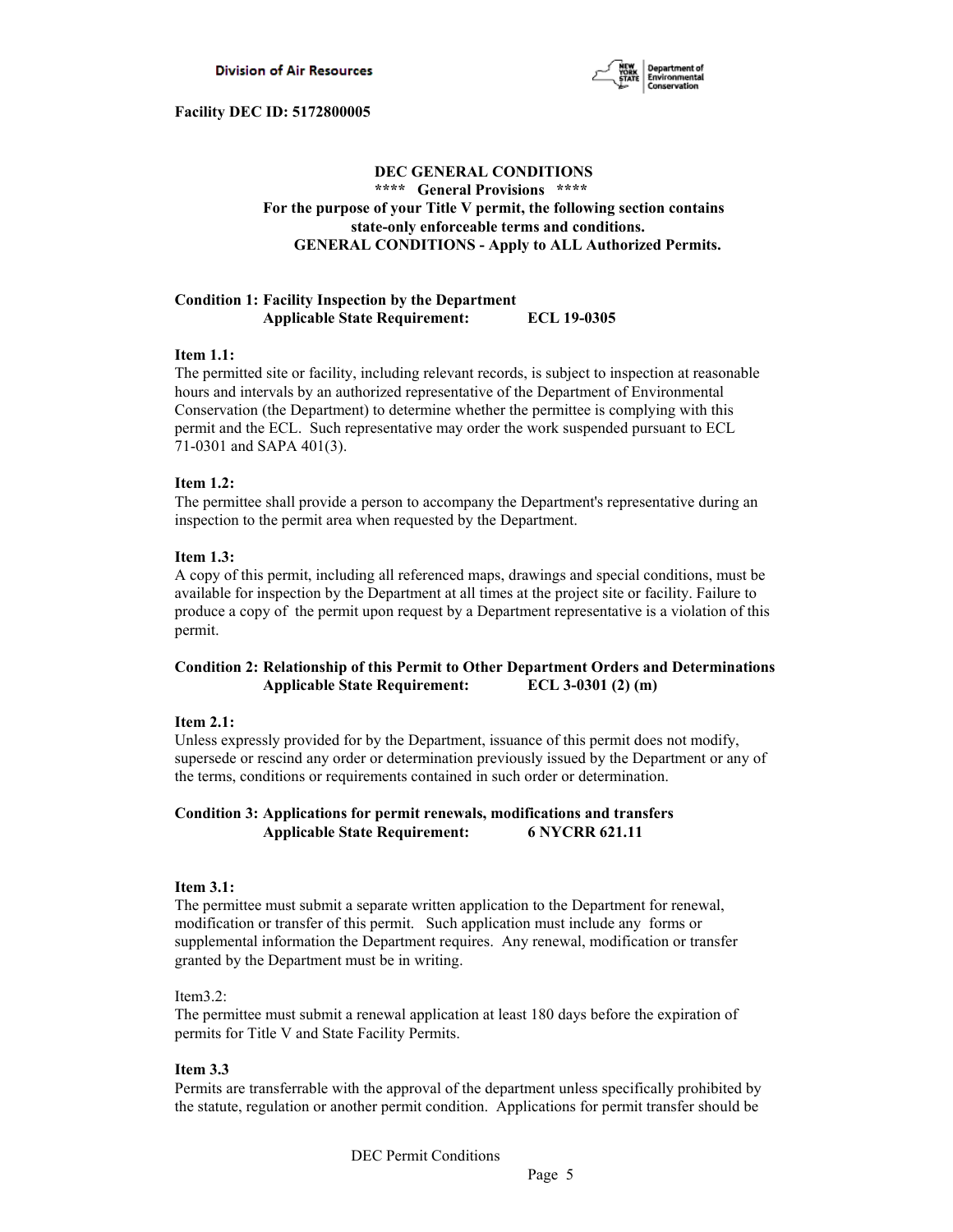



submitted prior to actual transfer of ownership.

# **Condition 4: Permit modifications, suspensions or revocations by the Department Applicable State Requirement: 6 NYCRR 621.13**

# **Item 4.1:**

The Department reserves the right to exercise all available authority to modify, suspend, or revoke this permit in accordance with 6NYCRR Part 621. The grounds for modification, suspension or revocation include:

a) materially false or inaccurate statements in the permit application or supporting papers; b) failure by the permittee to comply with any terms or conditions of the permit; c) exceeding the scope of the project as described in the permit application; d) newly discovered material information or a material change in environmental conditions, relevant technology or applicable law or regulations since the issuance of the existing permit; e) noncompliance with previously issued permit conditions, orders of the commissioner, any provisions of the Environmental Conservation Law or regulations of the Department related to the permitted activity.

# **\*\*\*\* Facility Level \*\*\*\***

# **Condition 5: Submission of application for permit modification or renewal-REGION 5 SUBOFFICE - WARRENSBURG Applicable State Requirement: 6 NYCRR 621.6 (a)**

**Item 5.1:**

Submission of applications for permit modification or renewal are to be submitted to: NYSDEC Regional Permit Administrator Region 5 Sub-office Division of Environmental Permits 232 Golf Course Road Warrensburg, NY 12885-1172 (518) 623-1281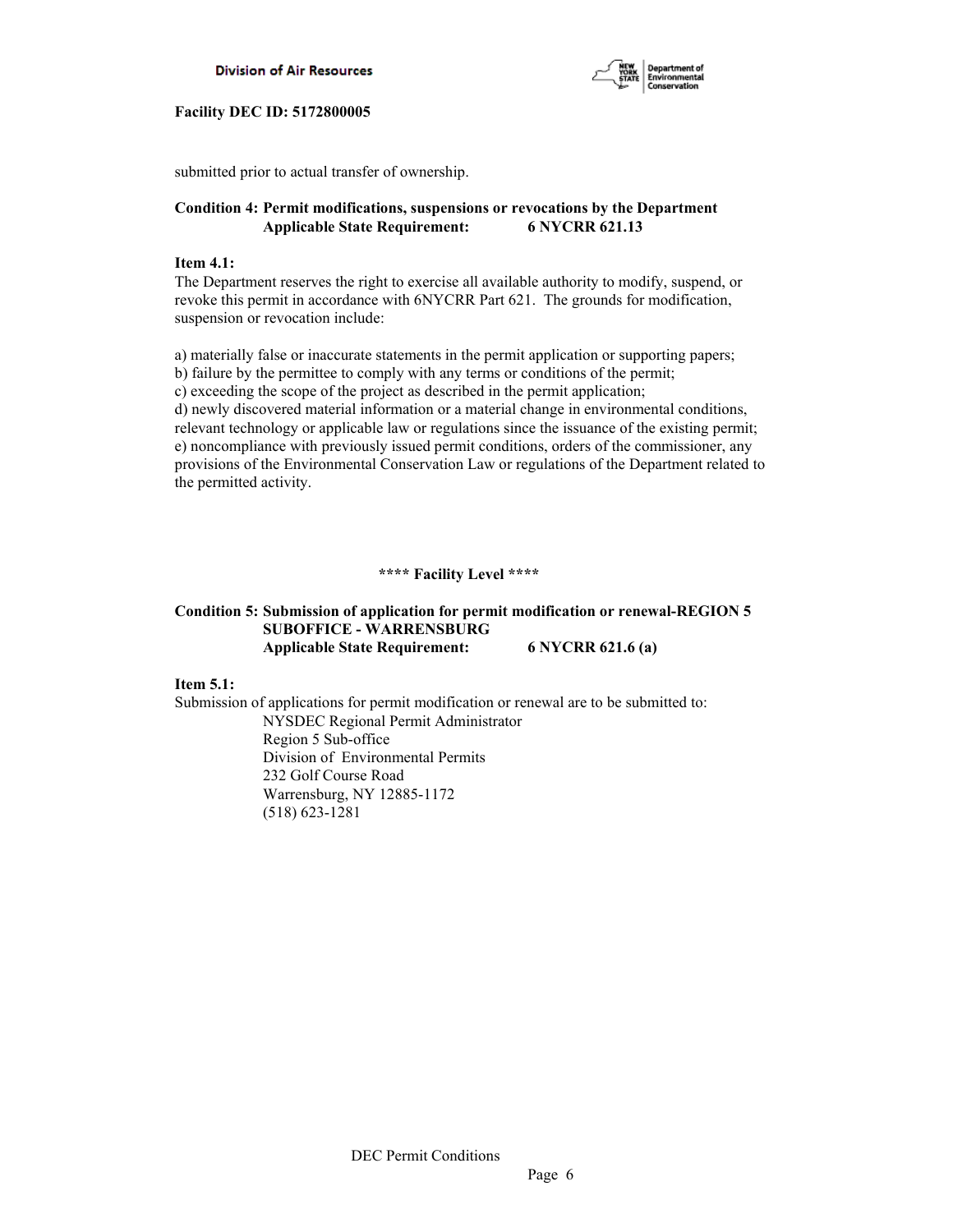

# **Permit Under the Environmental Conservation Law (ECL)**

ARTICLE 19: AIR POLLUTION CONTROL - TITLE V PERMIT

# IDENTIFICATION INFORMATION

Permit Issued To:FULTON COUNTY COUNTY OFFICE BLDG 223 W MAIN ST JOHNSTOWN, NY 12095

Facility: FULTON COUNTY MUD RD SANITARY LANDFILL 847 MUD RD (ST RTE 67) JOHNSTOWN, NY 12095

Authorized Activity By Standard Industrial Classification Code: 4953 - REFUSE SYSTEMS

Mod 0 Permit Effective Date: 03/20/2019 Permit Expiration Date: 03/19/2024

Mod 1 Permit Effective Date: 06/13/2022 Permit Expiration Date: 03/19/2024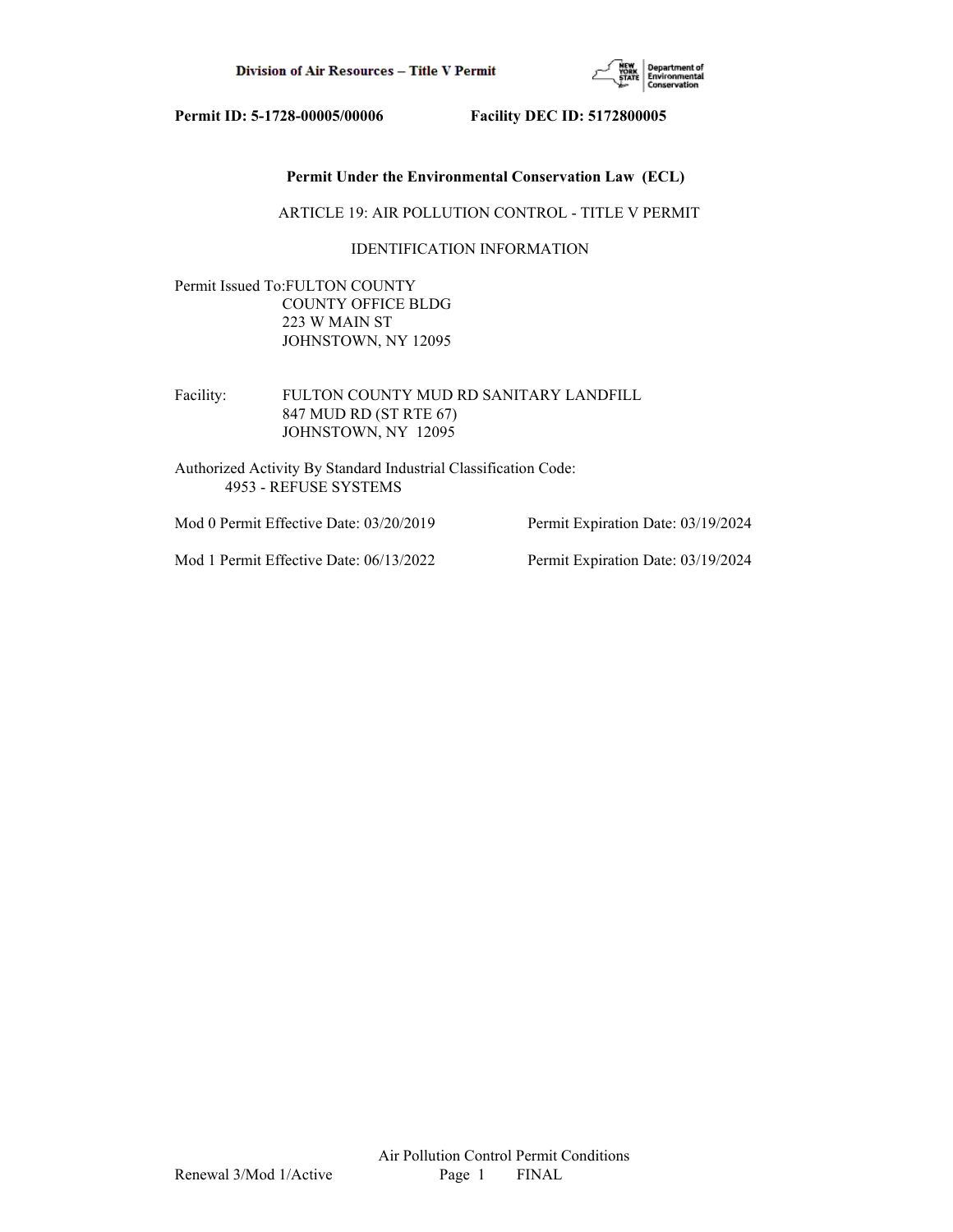

# **PAGE LOCATION OF CONDITIONS**

| <b>PAGE</b> |                                                                                                                 |  |
|-------------|-----------------------------------------------------------------------------------------------------------------|--|
|             | FEDERALLY ENFORCEABLE CONDITIONS                                                                                |  |
|             | <b>Facility Level</b>                                                                                           |  |
| 7           | 1 6 NYCRR 200.6: Acceptable Ambient Air Quality                                                                 |  |
| 8           | 2 6 NYCRR 201-6.4 (a) (7): Fees                                                                                 |  |
| 8           | 3 6 NYCRR 201-6.4 (c): Recordkeeping and Reporting of                                                           |  |
|             | <b>Compliance Monitoring</b>                                                                                    |  |
| $\,$ 8 $\,$ | 4 6 NYCRR 201-6.4 (c) (2): Records of Monitoring,                                                               |  |
|             | Sampling, and Measurement                                                                                       |  |
| 9           | 1-1 6 NYCRR 201-6.4 (c) (3) (ii): Compliance Certification                                                      |  |
| 11          | 1-2 6 NYCRR 201-6.4 (e): Compliance Certification                                                               |  |
| 13          | 1-3 6 NYCRR 202-2.1: Compliance Certification                                                                   |  |
| 13          | 1-4 6 NYCRR 202-2.5: Recordkeeping requirements                                                                 |  |
| 14          | 9 6 NYCRR 215.2: Open Fires - Prohibitions                                                                      |  |
| 15          | 1-5 6 NYCRR 200.7: Maintenance of Equipment                                                                     |  |
| 15          | 11 6 NYCRR 201-1.7: Recycling and Salvage                                                                       |  |
| 15          | 12 6 NYCRR 201-1.8: Prohibition of Reintroduction of                                                            |  |
|             | Collected Contaminants to the air                                                                               |  |
| 15          | 13 6 NYCRR 201-3.2 (a): Exempt Sources - Proof of Eligibility                                                   |  |
| 16          | 14 6 NYCRR 201-3.3 (a): Trivial Sources - Proof of Eligibility                                                  |  |
| 16          | 15 6 NYCRR 201-6.4 (a) (4): Requirement to Provide Information                                                  |  |
| 16          | 16 6 NYCRR 201-6.4 (a) (8): Right to Inspect                                                                    |  |
| 17          | 19 40 CFR Part 68: Accidental release provisions.                                                               |  |
| 17<br>17    | 20 40CFR 82, Subpart F: Recycling and Emissions Reduction<br>21 6 NYCRR Subpart 201-6: Emission Unit Definition |  |
| 18          | 1-6 6 NYCRR 201-6.4 (a): Compliance Certification                                                               |  |
| 19          | 22 6 NYCRR 201-6.4 (d) (4): Progress Reports Due Semiannually                                                   |  |
| 19          | 1-7 6 NYCRR 201-6.4 (f): Operational Flexibility                                                                |  |
| 19          | 1-8 6 NYCRR 201-6.4 (f) (2): Compliance Certification                                                           |  |
| 22          | 24 6 NYCRR 211.2: Visible Emissions Limited                                                                     |  |
| 23          | 1-9 6 NYCRR 212-1.6 (a): Compliance Certification                                                               |  |
| 24          | 1-10 6 NYCRR 225-1.2 (d): Compliance Certification                                                              |  |
| 25          | 1-11 40CFR 60, NSPS Subpart A: Applicability of Subpart A General                                               |  |
| Provisions  |                                                                                                                 |  |
| 25          | 1-12 40CFR 60, NSPS Subpart IIII: Applicability                                                                 |  |
| 25          | 1-13 40CFR 60.762(b)(1), NSPS Subpart XXX: Compliance Certification                                             |  |
| 26          | 1-14 40CFR 60.762(b)(2), NSPS Subpart XXX: Compliance Certification                                             |  |
| 29          | 1-15 40CFR 60.764(a)(3), NSPS Subpart XXX: Compliance Certification                                             |  |
| 31          | 1-16 40CFR 60.764(a)(4), NSPS Subpart XXX: Compliance Certification                                             |  |
| 32          | 1-17 40CFR 60.764(a)(6), NSPS Subpart XXX: Compliance Certification                                             |  |
| 34          | 1-18 40CFR 60.765(d), NSPS Subpart XXX: Compliance Certification                                                |  |
| 35          | 1-19 40CFR 60.767(a), NSPS Subpart XXX: Reporting                                                               |  |
|             | Requirements - Design Capacity Report                                                                           |  |
| 36          | 1-20 40CFR 60.767(b), NSPS Subpart XXX: Compliance Certification                                                |  |
| 38          | 1-21 40CFR 60.767(c), NSPS Subpart XXX: Compliance Certification                                                |  |
| 39          | 1-22 40CFR 60.767(i), NSPS Subpart XXX: Compliance Certification                                                |  |
| 41          | 1-23 40CFR 61, NESHAP Subpart M: National Emission Standard for Asbestos                                        |  |
| 41          | 1-24 40CFR 63, Subpart ZZZZ: Applicability                                                                      |  |
|             | <b>Emission Unit Level</b>                                                                                      |  |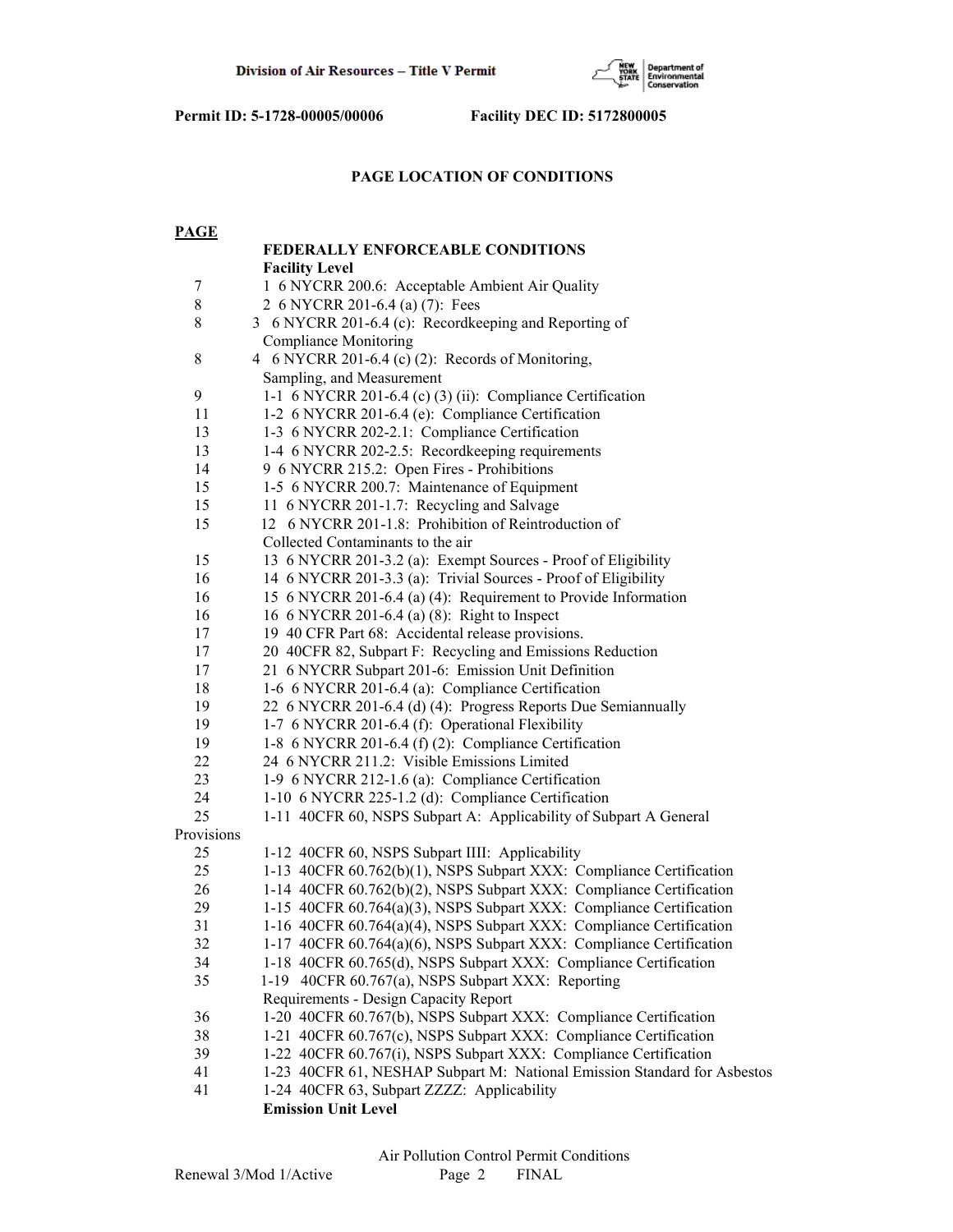

- 41 36 6 NYCRR Subpart 201-6: Emission Point Definition By Emission Unit
- 41 37 6 NYCRR Subpart 201-6: Process Definition By Emission Unit

# **EU=1-LFGAS**<br>42 1-25 6 NYCRR

42 1-25 6 NYCRR 202-1.1: Required emission tests

# **STATE ONLY ENFORCEABLE CONDITIONS Facility Level**

- 45 39 ECL 19-0301: Contaminant List
- 45 1-26 6 NYCRR 201-1.4: Malfunctions and Start-up/Shutdown Activities
- 46 1-27 6 NYCRR 201-6.5 (a): CLCPA Applicability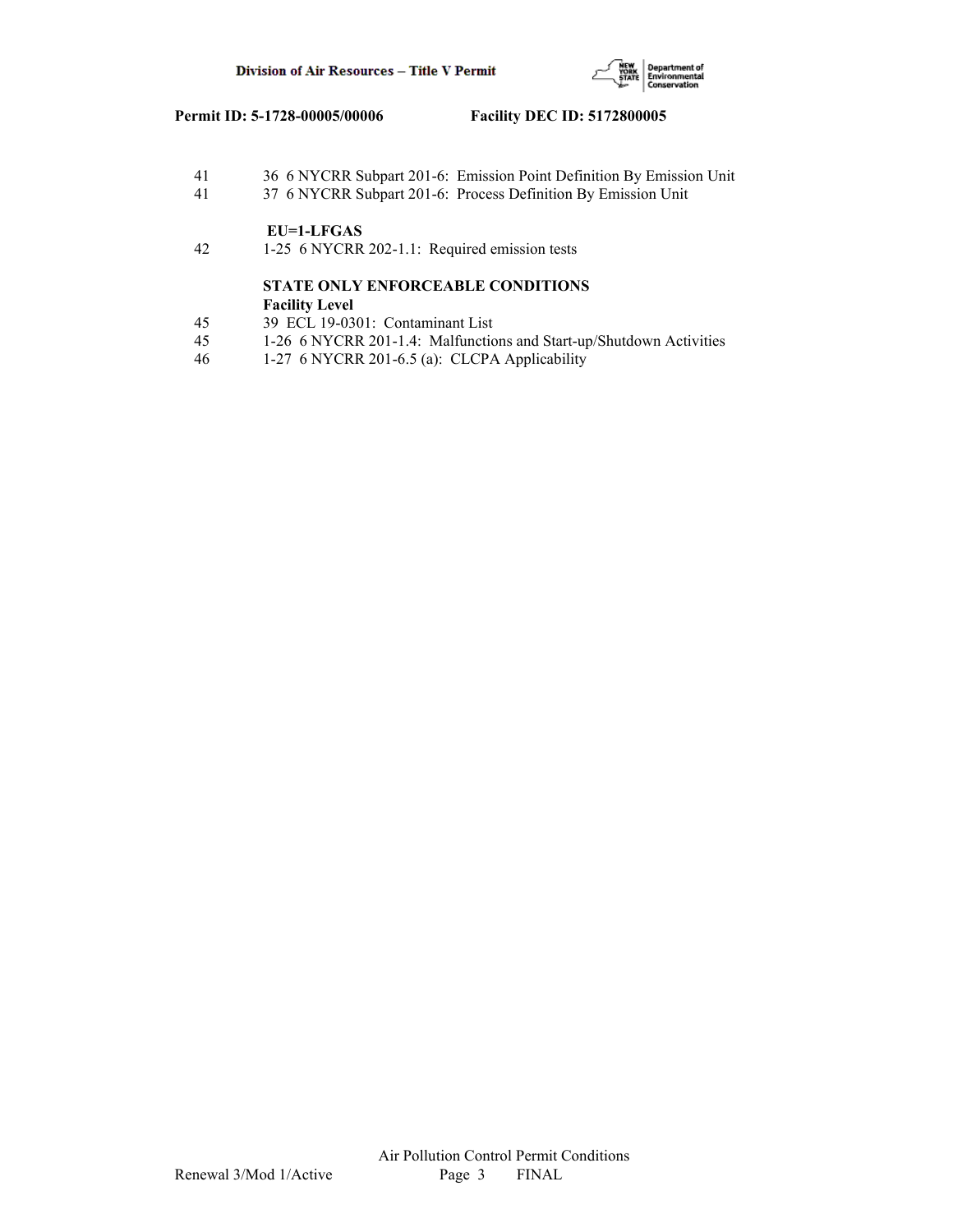

 **FEDERALLY ENFORCEABLE CONDITIONS** Renewal 3/Mod 1/FINAL **\*\*\*\* Facility Level \*\*\*\***

 **NOTIFICATION OF GENERAL PERMITTEE OBLIGATIONS The items listed below are not subject to the annual compliance certification requirements under Title V. Permittees may also have other obligations under regulations of general applicability.**

# **Item A: Public Access to Recordkeeping for Title V Facilities - 6 NYCRR 201-1.10 (b)**

 The Department will make available to the public any permit application, compliance plan, permit, and monitoring and compliance certification report pursuant to Section 503(e) of the Act, except for information entitled to confidential treatment pursuant to 6 NYCRR Part 616 - Public Access to records and Section 114(c) of the Act.

# **Item B: Timely Application for the Renewal of Title V Permits - 6 NYCRR 201-6.2 (a) (4)**

 Owners and/or operators of facilities having an issued Title V permit shall submit a complete application at least 180 days, but not more than eighteen months, prior to the date of permit expiration for permit renewal purposes.

# **Item C: Certification by a Responsible Official - 6 NYCRR 201-6.2 (d) (12)**

 Any application, form, report or compliance certification required to be submitted pursuant to the federally enforceable portions of this permit shall contain a certification of truth, accuracy and completeness by a responsible official. This certification shall state that based on information and belief formed after reasonable inquiry, the statements and information in the document are true, accurate, and complete.

**Item D: Requirement to Comply With All Conditions - 6 NYCRR 201-6.4 (a) (2)**

 The permittee must comply with all conditions of the Title V facility permit. Any permit non-compliance constitutes a violation of the Act and is grounds for enforcement action; for permit termination, revocation and reissuance, or modification; or for denial of a permit renewal application.

**Item E: Permit Revocation, Modification, Reopening, Reissuance or Termination, and Associated Information Submission Requirements - 6 NYCRR 201-6.4 (a) (3)** This permit may be modified, revoked, reopened and reissued, or terminated for cause. The filing of a request by the permittee for a permit modification, revocation and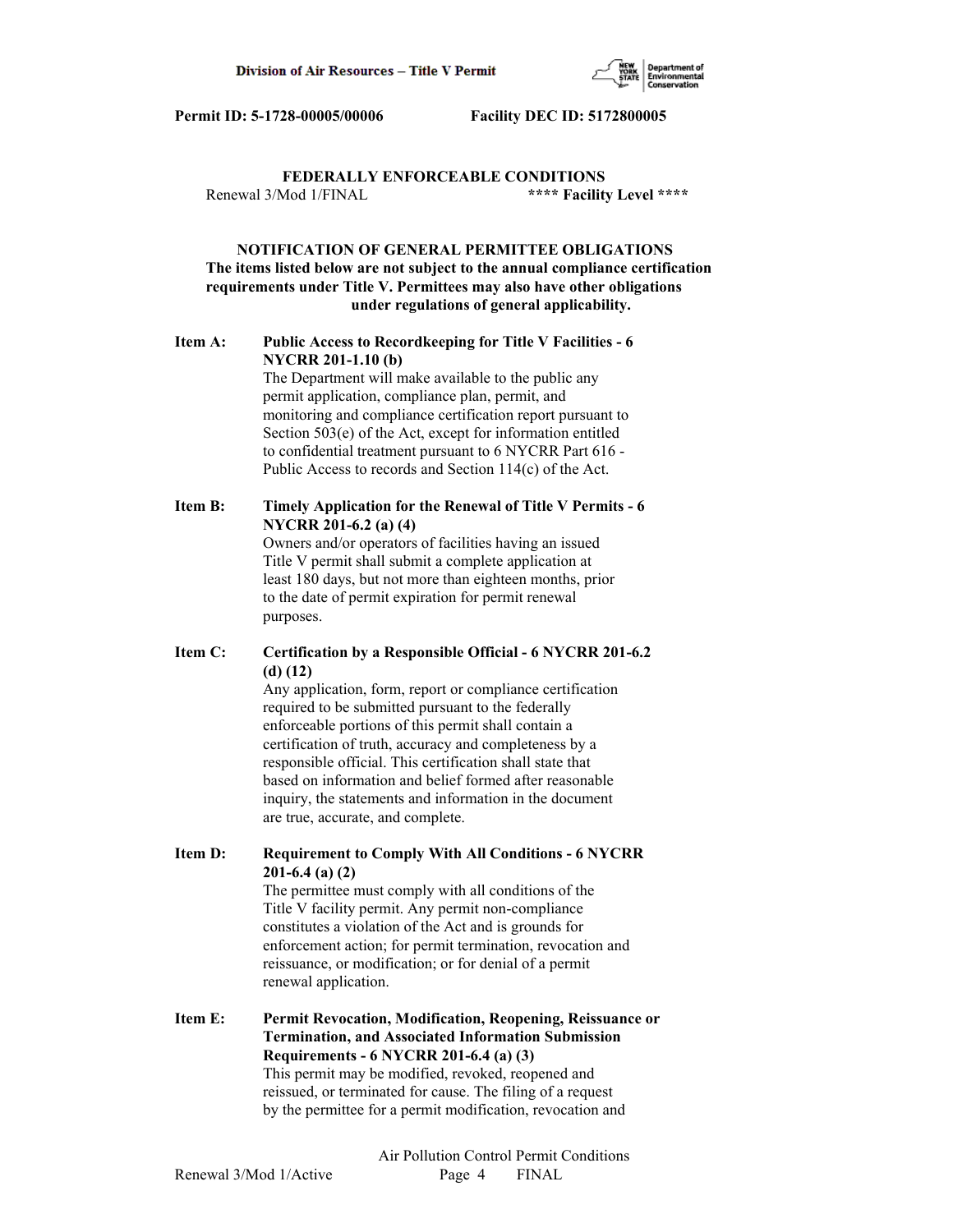reissuance, or termination, or of a notification of planned changes or anticipated noncompliance does not stay any permit condition.

**Item F: Cessation or Reduction of Permitted Activity Not a Defense - 6 NYCRR 201-6.4 (a) (5)** It shall not be a defense for a permittee in an enforcement action to claim that a cessation or reduction in the permitted activity would have been necessary in order to maintain compliance with the conditions of this permit.

# **Item G: Property Rights - 6 NYCRR 201-6.4 (a) (6)**

 This permit does not convey any property rights of any sort or any exclusive privilege.

#### **Item H: Severability - 6 NYCRR 201-6.4 (a) (9)**

 If any provisions, parts or conditions of this permit are found to be invalid or are the subject of a challenge, the remainder of this permit shall continue to be valid.

#### **Item I: Permit Shield - 6 NYCRR 201-6.4 (g)**

 All permittees granted a Title V facility permit shall be covered under the protection of a permit shield, except as provided under 6 NYCRR Subpart 201-6. Compliance with the conditions of the permit shall be deemed compliance with any applicable requirements as of the date of permit issuance, provided that such applicable requirements are included and are specifically identified in the permit, or the Department, in acting on the permit application or revision, determines in writing that other requirements specifically identified are not applicable to the major stationary source, and the permit includes the determination or a concise summary thereof. Nothing herein shall preclude the Department from revising or revoking the permit pursuant to 6 NYCRR Part 621 or from exercising its summary abatement authority. Nothing in this permit shall alter or affect the following:

 i. The ability of the Department to seek to bring suit on behalf of the State of New York, or the Administrator to seek to bring suit on behalf of the United States, to immediately restrain any person causing or contributing to pollution presenting an imminent and substantial endangerment to public health, welfare or the environment to stop the emission of air pollutants causing or contributing to such pollution;

ii. The liability of a permittee of the Title V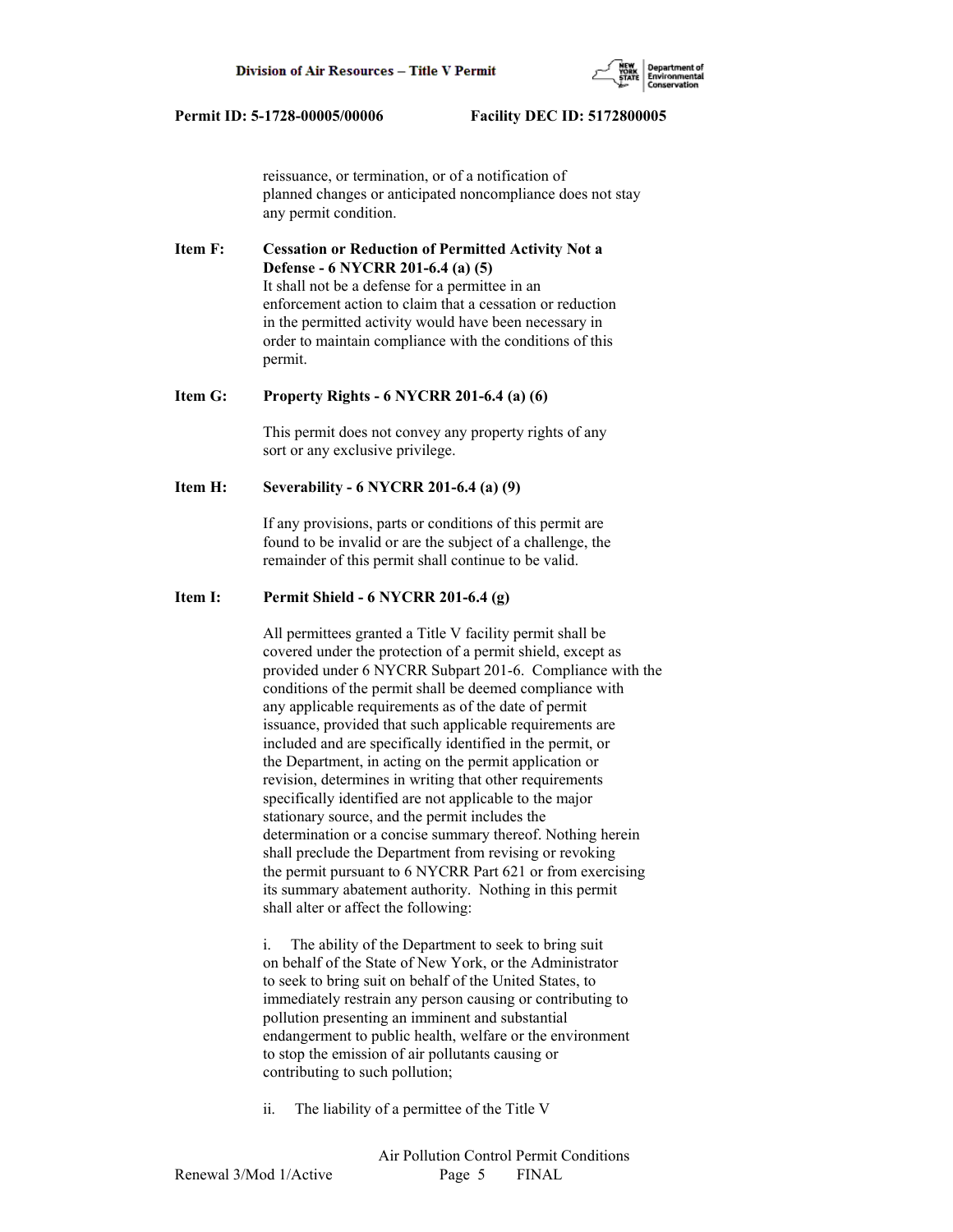

 facility for any violation of applicable requirements prior to or at the time of permit issuance;

 iii. The applicable requirements of Title IV of the Act;

 iv. The ability of the Department or the Administrator to obtain information from the permittee concerning the ability to enter, inspect and monitor the facility.

# **Item J: Reopening for Cause - 6 NYCRR 201-6.4 (i)**

 This Title V permit shall be reopened and revised under any of the following circumstances:

 i. When additional applicable requirements under the act become applicable to a title V facility with a remaining permit term of three or more years, a reopening shall be completed not later than 18 months after promulgation of the applicable requirement. No such reopening is required if the effective date of the requirement is later than the date on which the permit is due to expire, unless the original permit or any of its terms and conditions has been extended by the department pursuant to the provisions of section 201- 6.6 of this Subpart.

 ii. The Department or the Administrator determines that the permit contains a material mistake or that inaccurate statements were made in establishing the emissions standards or other terms or conditions of the permit.

 iii. The Department or the Administrator determines that the Title V permit must be revised or reopened to assure compliance with applicable requirements.

 iv. If the permitted facility is an "affected source" subject to the requirements of Title IV of the Act, and additional requirements (including excess emissions requirements) become applicable. Upon approval by the Administrator, excess emissions offset plans shall be deemed to be incorporated into the permit.

 Proceedings to reopen and issue Title V facility permits shall follow the same procedures as apply to initial permit issuance but shall affect only those parts of the permit for which cause to reopen exists.

 Reopenings shall not be initiated before a notice of such intent is provided to the facility by the Department at least thirty days in advance of the date that the permit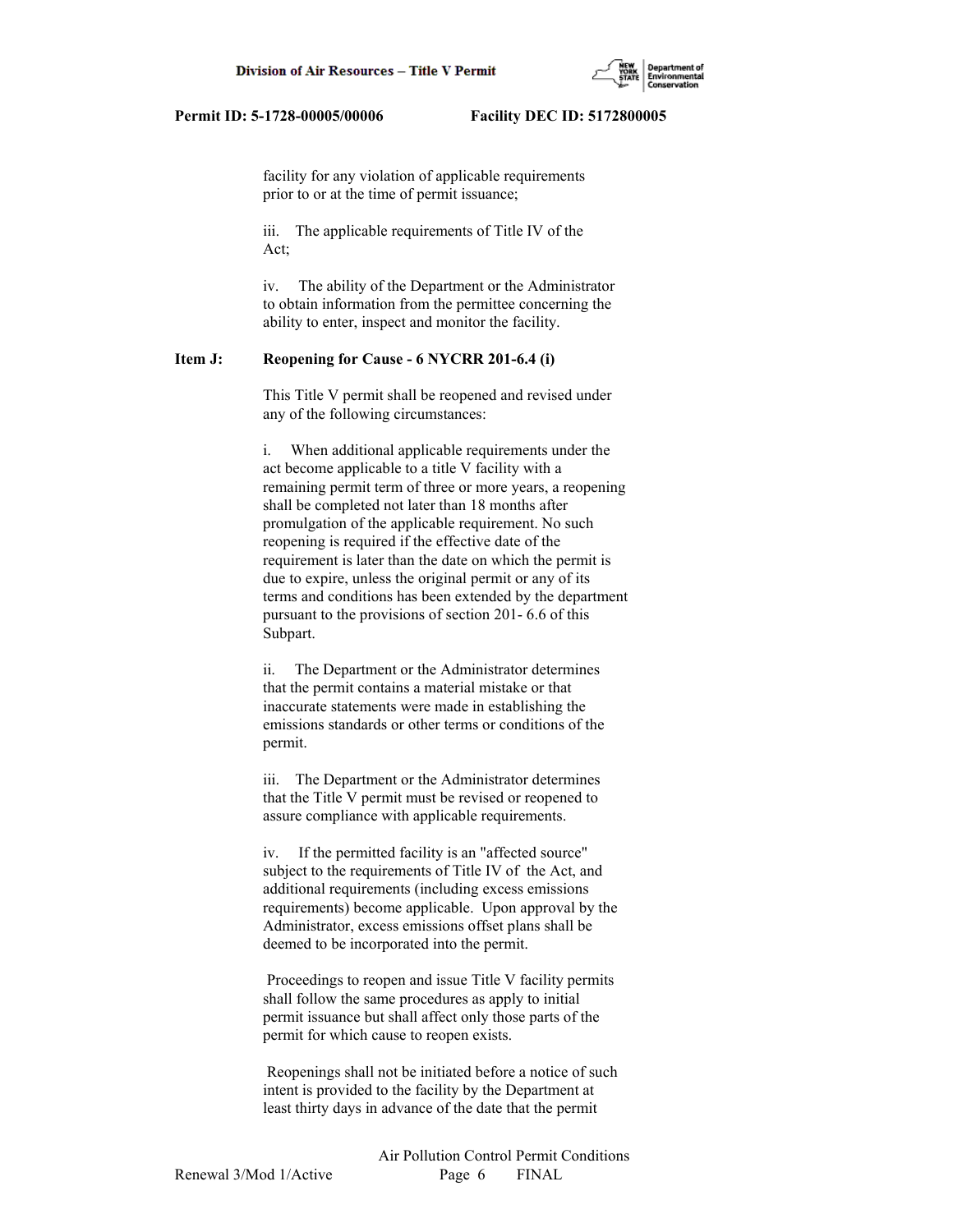

 is to be reopened, except that the Department may provide a shorter time period in the case of an emergency.

**Item K: Permit Exclusion - ECL 19-0305** The issuance of this permit by the Department and the receipt thereof by the Applicant does not and shall not be construed as barring, diminishing, adjudicating or in any way affecting any legal, administrative or equitable rights or claims, actions, suits, causes of action or demands whatsoever that the Department may have against the Applicant for violations based on facts and circumstances alleged to have occurred or existed prior to the effective date of this permit, including, but not limited to, any enforcement action authorized pursuant to the provisions of applicable federal law, the Environmental Conservation Law of the State of New York (ECL) and Chapter III of the Official Compilation of the Codes, Rules and Regulations of the State of New York (NYCRR). The issuance of this permit also shall not in any way affect pending or future enforcement actions under the Clean Air Act brought by the United States or any person.

**Item L: Federally Enforceable Requirements - 40 CFR 70.6 (b)** All terms and conditions in this permit required by the Act or any applicable requirement, including any provisions designed to limit a facility's potential to emit, are enforceable by the Administrator and citizens under the Act. The Department has, in this permit, specifically designated any terms and conditions that are not required under the Act or under any of its applicable requirements as being enforceable under only state regulations.

# **MANDATORY FEDERALLY ENFORCEABLE PERMIT CONDITIONS SUBJECT TO ANNUAL CERTIFICATIONS AT ALL TIMES**

 **The following federally enforceable permit conditions are mandatory for all Title V permits and are subject to annual compliance certification requirements at all times.**

**Condition 1: Acceptable Ambient Air Quality Effective between the dates of 03/20/2019 and 03/19/2024**

# **Applicable Federal Requirement:6 NYCRR 200.6**

#### **Item 1.1:**

Notwithstanding the provisions of 6 NYCRR Chapter III, Subchapter A, no person shall allow or permit any air contamination source to emit air contaminants in quantities which alone or in combination with emissions from other air contamination sources would contravene any applicable ambient air quality standard and/or cause air pollution. In such cases where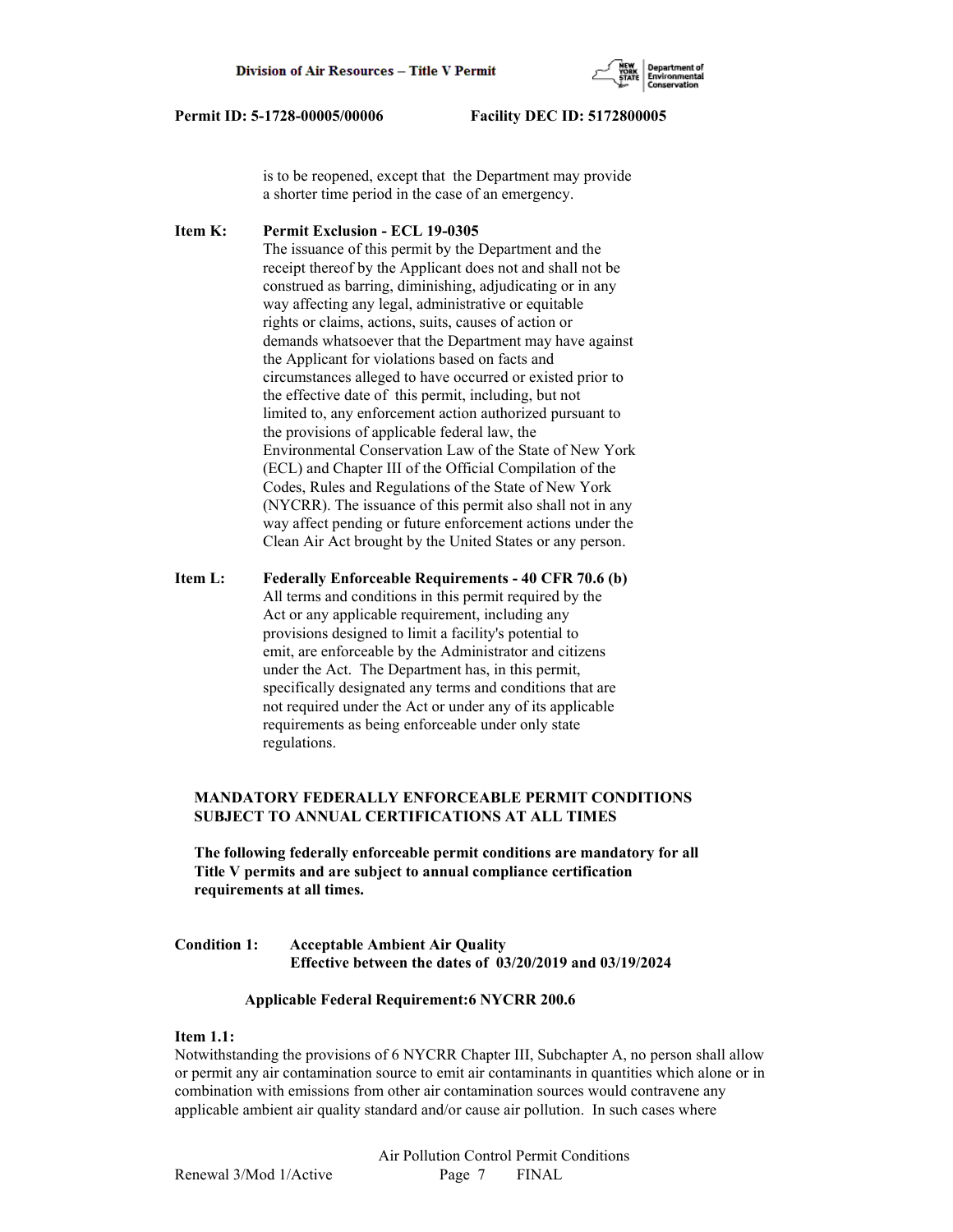

contravention occurs or may occur, the Commissioner shall specify the degree and/or method of emission control required.

# **Condition 2: Fees Effective between the dates of 03/20/2019 and 03/19/2024**

# **Applicable Federal Requirement:6 NYCRR 201-6.4 (a) (7)**

# **Item 2.1:**

The owner and/or operator of a stationary source shall pay fees to the Department consistent with the fee schedule authorized by ECL 72-0303.

# **Condition 3: Recordkeeping and Reporting of Compliance Monitoring Effective between the dates of 03/20/2019 and 03/19/2024**

# **Applicable Federal Requirement:6 NYCRR 201-6.4 (c)**

# **Item 3.1:**

The following information must be included in any required compliance monitoring records and reports:

(i) The date, place, and time of sampling or measurements;

(ii) The date(s) analyses were performed;

(iii)The company or entity that performed the analyses;

(iv) The analytical techniques or methods used including quality assurance and quality control procedures if required;

(v) The results of such analyses including quality assurance data where required; and

(vi) The operating conditions as existing at the time of sampling or measurement.

Any deviation from permit requirements must be clearly identified in all records and reports. Reports must be certified by a responsible official, consistent with Section 201-6.2 of Part 201.

# **Condition 4: Records of Monitoring, Sampling, and Measurement Effective between the dates of 03/20/2019 and 03/19/2024**

# **Applicable Federal Requirement:6 NYCRR 201-6.4 (c) (2)**

# **Item 4.1:**

Compliance monitoring and recordkeeping shall be conducted according to the terms and conditions contained in this permit and shall follow all quality assurance requirements found in applicable regulations. Records of all monitoring data and support information must be retained for a period of at least 5 years from the date of the monitoring, sampling, measurement, report, or application. Support information includes all calibration and maintenance records and all original strip-chart recordings for continuous monitoring instrumentation, and copies of all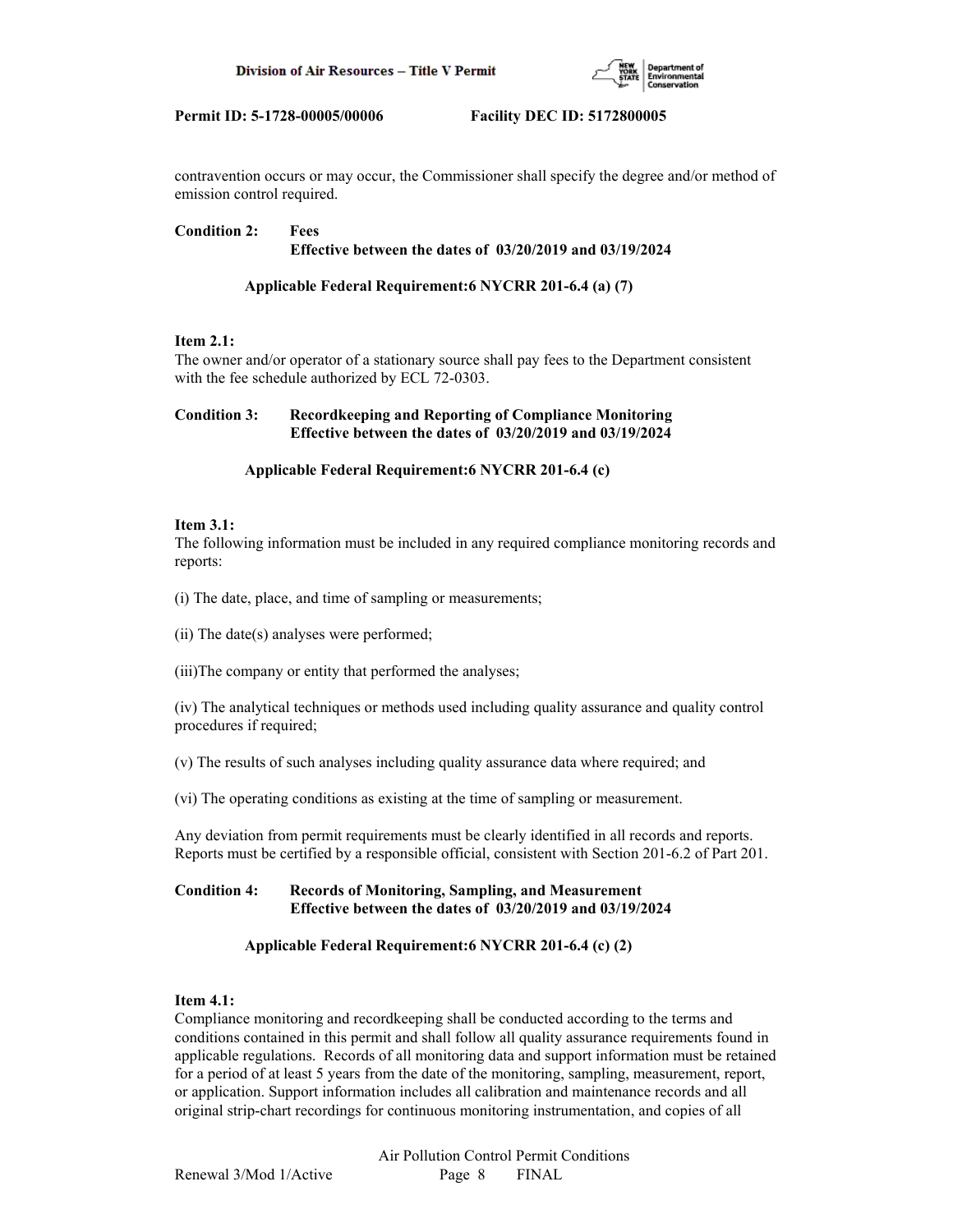

reports required by the permit.

# **Condition 1-1: Compliance Certification Effective between the dates of 06/13/2022 and 03/19/2024**

#### **Applicable Federal Requirement:6 NYCRR 201-6.4 (c) (3) (ii)**

#### **Item 1-1.1:**

The Compliance Certification activity will be performed for the Facility.

#### **Item 1-1.2:**

Compliance Certification shall include the following monitoring:

# Monitoring Type: RECORD KEEPING/MAINTENANCE PROCEDURES Monitoring Description:

 To meet the requirements of this facility permit with respect to reporting, the permittee must:

 Submit reports of any required monitoring at a minimum frequency of every 6 months, based on a calendar year reporting schedule. These reports shall be submitted to the Department within 30 days after the end of a reporting period. All instances of deviations from permit requirements must be clearly identified in such reports. All required reports must be certified by the responsible official for this facility.

 Notify the Department and report permit deviations and incidences of noncompliance stating the probable cause of such deviations, and any corrective actions or preventive measures taken. Where the underlying applicable requirement contains a definition of prompt or otherwise specifies a time frame for reporting deviations, that definition or time frame shall govern. Where the underlying applicable requirement fails to address the time frame for reporting deviations, reports of deviations shall be submitted to the permitting authority based on the following schedule:

 (1) For emissions of a hazardous air pollutant (as identified in an applicable regulation) that continue for more than an hour in excess of permit requirements, the report must be made within 24 hours of the occurrence.

 (2) For emissions of any regulated air pollutant, excluding those listed in paragraph (1) of this section, that continue for more than two hours in excess of permit requirements, the report must be made within 48 hours.

(3) For all other deviations from permit requirements,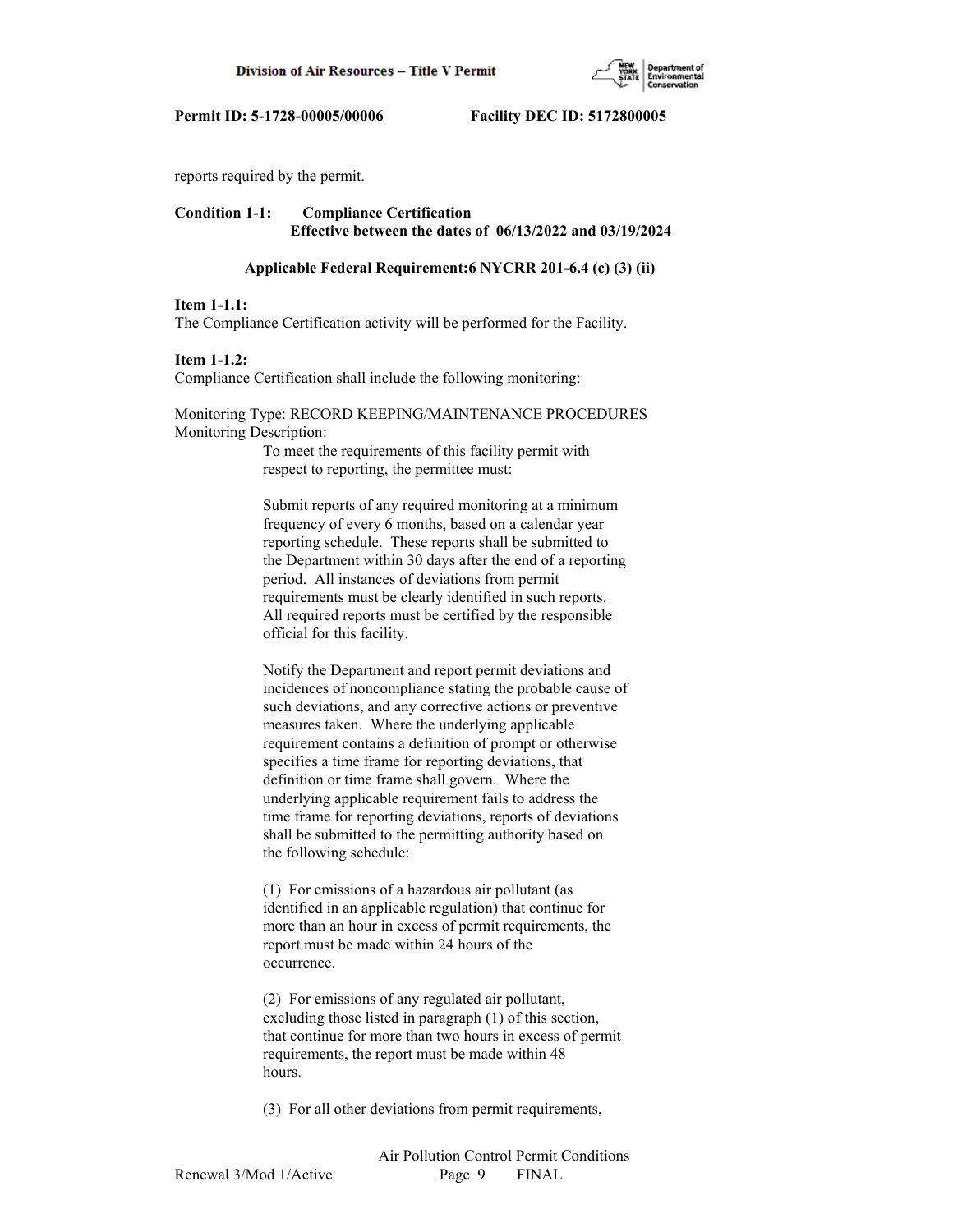the report shall be contained in the 6 month monitoring report required above.

 (4) This permit may contain a more stringent reporting requirement than required by paragraphs  $(1)$ ,  $(2)$  or  $(3)$  above. If more stringent reporting requirements have been placed in this permit or exist in applicable requirements that apply to this facility, the more stringent reporting requirement shall apply.

 If above paragraphs (1) or (2) are met, the source must notify the permitting authority by telephone during normal business hours at the Regional Office of jurisdiction for this permit, attention Regional Air Pollution Control Engineer (RAPCE) according to the timetable listed in paragraphs (1) and (2) of this section. For deviations and incidences that must be reported outside of normal business hours, on weekends, or holidays, the DEC Spill Hotline phone number at 1-800-457-7362 shall be used. A written notice, certified by a responsible official consistent with 6 NYCRR Part 201-6.2(d)(12), must be submitted within 10 working days of an occurrence for deviations reported under (1) and (2). All deviations reported under paragraphs (1) and (2) of this section must also be identified in the 6 month monitoring report required above.

 The provisions of 6 NYCRR 201-1.4 shall apply if the permittee seeks to have a violation excused unless otherwise limited by regulation. In order to have a violation of a federal regulation (such as a new source performance standard or national emissions standard for hazardous air pollutants) excused, the specific federal regulation must provide for an affirmative defense during start-up, shutdowns, malfunctions or upsets. Notwithstanding any recordkeeping and reporting requirements in 6 NYCRR 201-1.4, reports of any deviations shall not be on a less frequent basis than the reporting periods described in paragraphs (1) and (4) above.

 In the case of any condition contained in this permit with a reporting requirement of "Upon request by regulatory agency" the permittee shall include in the semiannual report, a statement for each such condition that the monitoring or recordkeeping was performed as required or requested and a listing of all instances of deviations from these requirements.

 In the case of any emission testing performed during the previous six month reporting period, either due to a request by the Department, EPA, or a regulatory requirement, the permittee shall include in the semiannual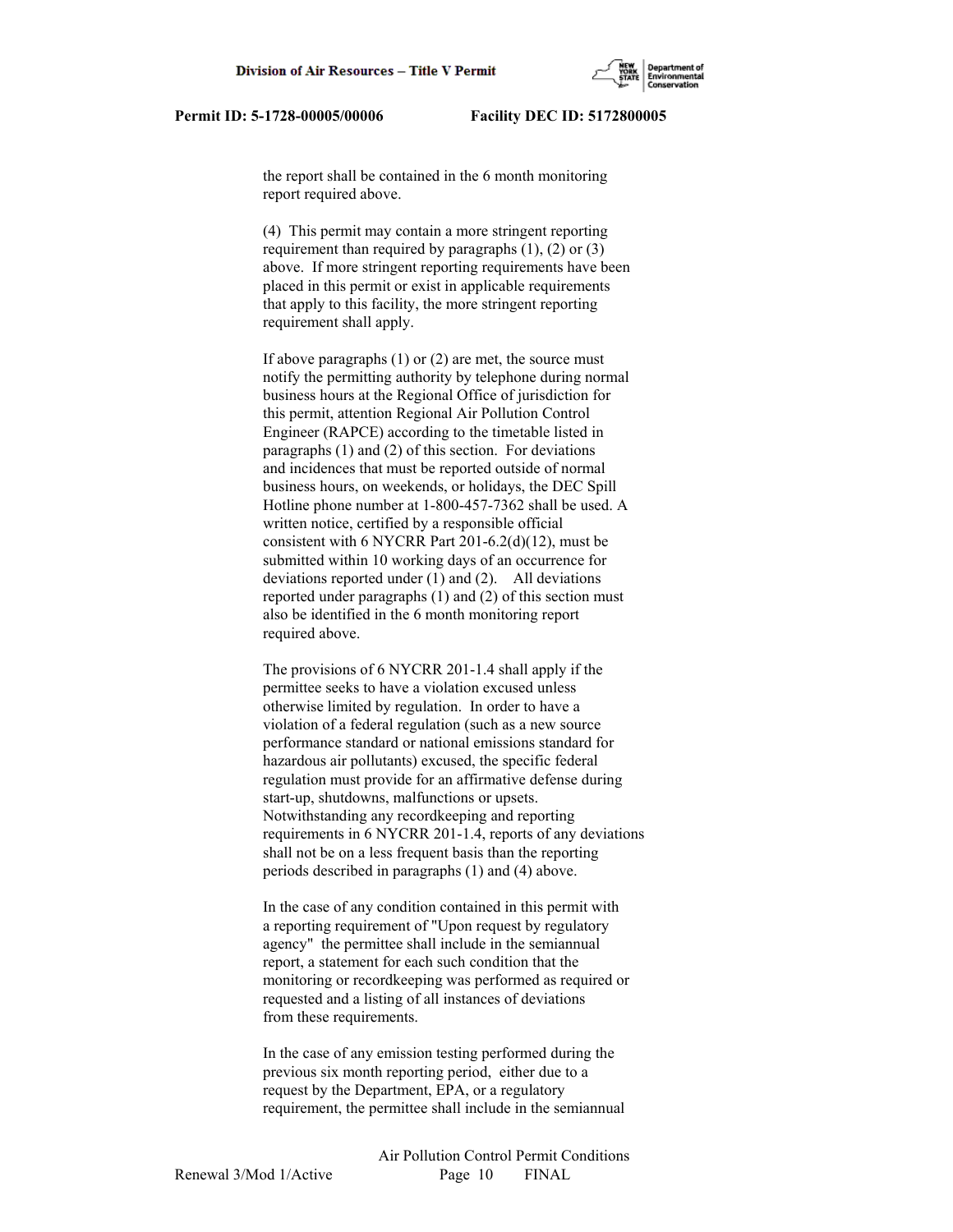report a summary of the testing results and shall indicate whether or not the Department or EPA has approved the results.

 All semiannual reports may be submitted electronically or physically. Electronic reports shall be submitted using the Department's Air Compliance and Emissions Electronic-Reporting system (ACE). If the facility owner or operator elects to send physical copies instead, two copies shall be sent to the Department (one copy to the regional air pollution control engineer (RAPCE) in the regional office and one copy to the Bureau of Quality Assurance (BQA) in the DEC central office) and one copy shall be sent to the Administrator (or his or her representative). Mailing addresses for the above referenced persons are contained in the monitoring condition for 6 NYCRR Part 201-6.4(e), contained elsewhere in this permit.

Reporting Requirements: SEMI-ANNUALLY (CALENDAR) Reports due 30 days after the reporting period. The initial report is due 7/30/2022. Subsequent reports are due every 6 calendar month(s).

# **Condition 1-2: Compliance Certification Effective between the dates of 06/13/2022 and 03/19/2024**

# **Applicable Federal Requirement:6 NYCRR 201-6.4 (e)**

#### **Item 1-2.1:**

The Compliance Certification activity will be performed for the Facility.

# **Item 1-2.2:**

Compliance Certification shall include the following monitoring:

Monitoring Type: RECORD KEEPING/MAINTENANCE PROCEDURES Monitoring Description:

> Requirements for compliance certifications with terms and conditions contained in this facility permit include the following:

i. Compliance certifications shall contain:

 - the identification of each term or condition of the permit that is the basis of the certification;

- the compliance status;

- whether compliance was continuous or intermittent;

 - the method(s) used for determining the compliance status of the facility, currently and over the reporting period consistent with the monitoring and related recordkeeping and reporting requirements of this permit;

 - such other facts as the Department may require to determine the compliance status of the facility as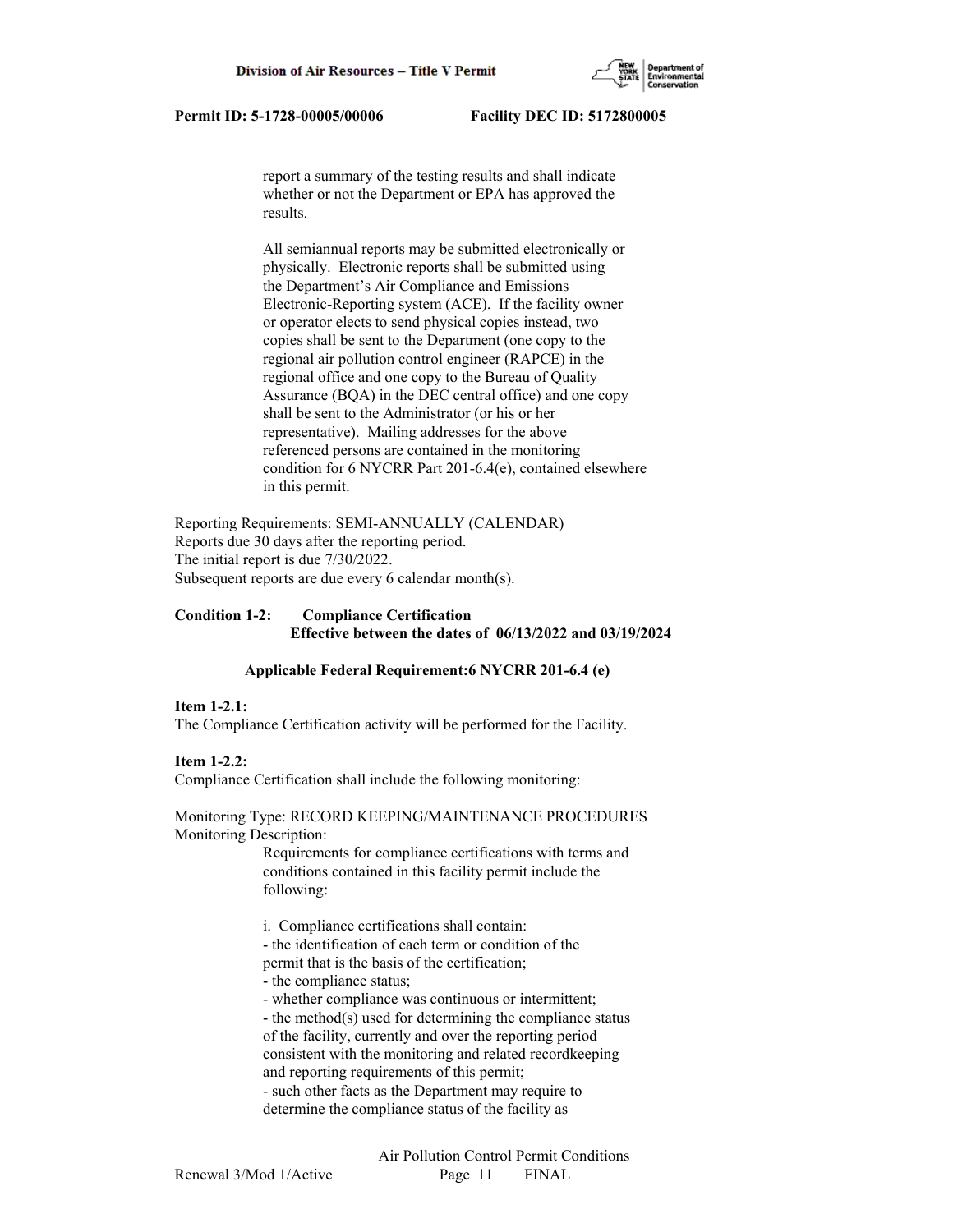specified in any special permit terms or conditions; and

 - such additional requirements as may be specified elsewhere in this permit related to compliance certification.

 ii. The responsible official must include in the annual certification report all terms and conditions contained in this permit which are identified as being subject to certification, including emission limitations, standards, or work practices. That is, the provisions labeled herein as "Compliance Certification" are not the only provisions of this permit for which an annual certification is required.

 iii. Compliance certifications shall be submitted annually. Certification reports are due 30 days after the anniversary date of four consecutive calendar quarters. The first report is due 30 days after the calendar quarter that occurs just prior to the permit anniversary date, unless another quarter has been acceptable by the Department.

 iv. All annual compliance certifications may be submitted electronically or physically. Electronic reports shall be submitted using the Department's Air Compliance and Emissions Electronic-Reporting system (ACE). If the facility owner or operator elects to send physical copies instead, two copies shall be sent to the Department (one copy to the regional air pollution control engineer (RAPCE) in the regional office and one copy to the Bureau of Quality Assurance (BQA) in the DEC central office) and one copy shall be sent to the Administrator (or his or her representative). The mailing addresses for the above referenced persons are:

 Chief – Air Compliance Branch USEPA Region 2 DECA/ACB 290 Broadway, 21st Floor New York, NY 10007

The address for the RAPCE is as follows:

 Regional Air Pollution Control Engineer Region 5 Suboffice 232 Golf Course Road Warrensburg, NY 12885-1172

The address for the BQA is as follows:

 NYSDEC Bureau of Quality Assurance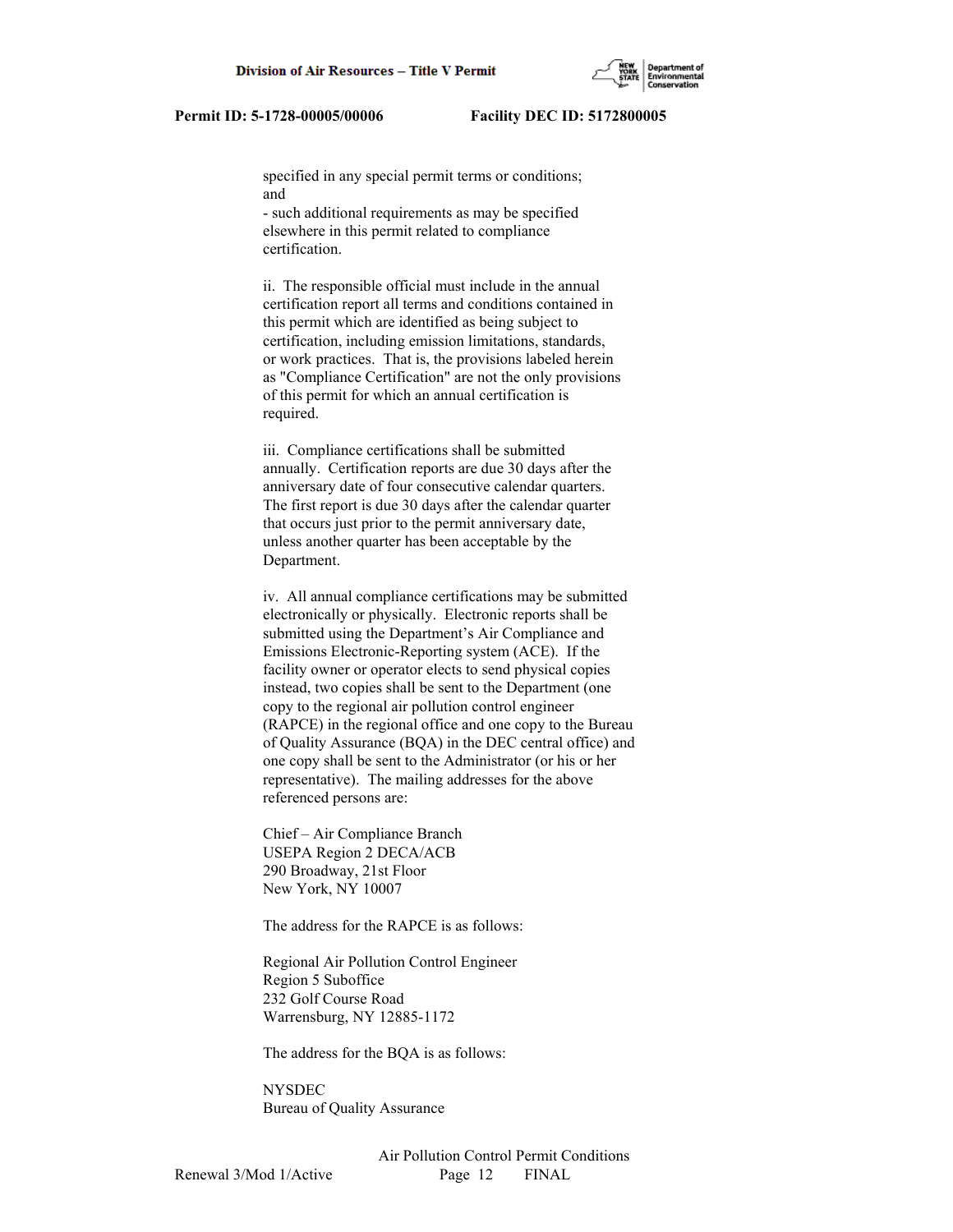

# 625 Broadway Albany, NY 12233-3258

Monitoring Frequency: ANNUALLY Reporting Requirements: ANNUALLY (CALENDAR) Reports due 30 days after the reporting period. The initial report is due 1/30/2020. Subsequent reports are due on the same day each year

# **Condition 1-3: Compliance Certification Effective between the dates of 06/13/2022 and 03/19/2024**

# **Applicable Federal Requirement:6 NYCRR 202-2.1**

# **Item 1-3.1:**

The Compliance Certification activity will be performed for the Facility.

# **Item 1-3.2:**

Compliance Certification shall include the following monitoring:

# Monitoring Type: RECORD KEEPING/MAINTENANCE PROCEDURES Monitoring Description:

 Emission statements are to be electronically submitted and are required by any new or renewed Title V permits issued after January 1, 2021. The first reporting year under this provision will be the reporting year in which the permit was issued or reporting year 2025 (emission statements due in 2026), whichever is earlier.

# Monitoring Frequency: ANNUALLY Reporting Requirements: ANNUALLY (CALENDAR) Reports due 0 days after the reporting period. The initial report is due 4/15/2023. Subsequent reports are due every 12 calendar month(s).

# **Condition 1-4: Recordkeeping requirements Effective between the dates of 06/13/2022 and 03/19/2024**

# **Applicable Federal Requirement:6 NYCRR 202-2.5**

# **Replaces Condition(s) 8**

# **Item 1-4.1:**

(a) The following records shall be maintained for at least five years:

(1) a copy of each emission statement submitted to the department; and

(2) records indicating how the information submitted in the emission statement was determined, including any calculations, data, measurements, and estimates used.

(b) These records shall be made available at the facility to the representatives of the department upon request during normal business hours.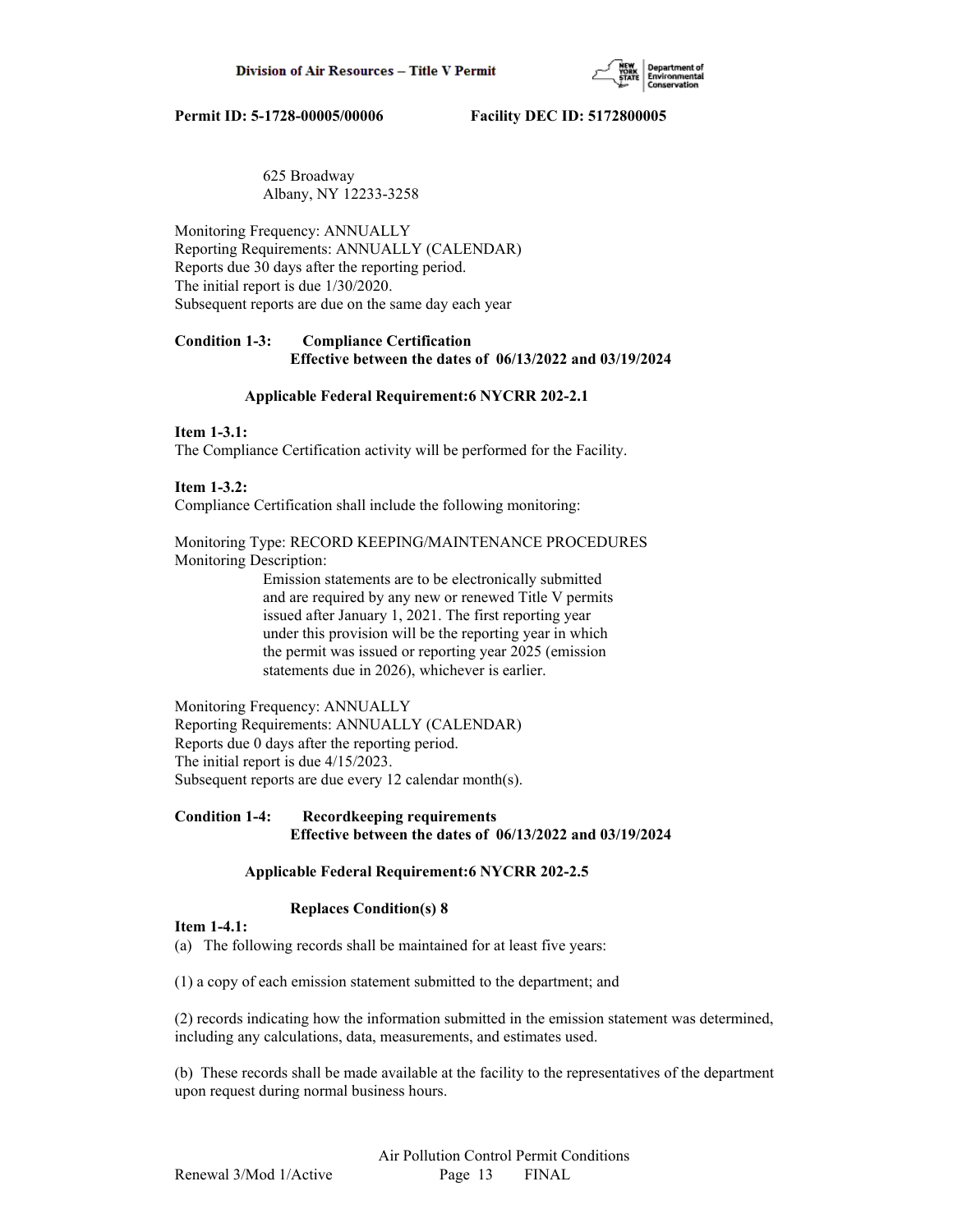

# **Condition 9: Open Fires - Prohibitions Effective between the dates of 03/20/2019 and 03/19/2024**

# **Applicable Federal Requirement:6 NYCRR 215.2**

# **Item 9.1:**

Except as allowed by Title 6 NYCRR Section 215.3, no person shall burn, cause, suffer, allow or permit the burning of any materials in an open fire.

# **Item 9.2**

Per Section 215.3, burning in an open fire, provided it is not contrary to other law or regulation, will be allowed as follows:

(a) On-site burning in any town with a total population less than 20,000 of downed limbs and branches (including branches with attached leaves or needles) less than six inches in diameter and eight feet in length between May 15th and the following March 15th. For the purposes of this subdivision, the total population of a town shall include the population of any village or portion thereof located within the town. However, this subdivision shall not be construed to allow burning within any village.

(b) Barbecue grills, maple sugar arches and similar outdoor cooking devices when actually used for cooking or processing food.

(c) Small fires used for cooking and camp fires provided that only charcoal or untreated wood is used as fuel and the fire is not left unattended until extinguished.

(d) On-site burning of agricultural wastes as part of a valid agricultural operation on contiguous agricultural lands larger than five acres actively devoted to agricultural or horticultural use, provided such waste is actually grown or generated on those lands and such waste is capable of being fully burned within a 24-hour period.

(e) The use of liquid petroleum fueled smudge pots to prevent frost damage to crops.

(f) Ceremonial or celebratory bonfires where not otherwise prohibited by law, provided that only untreated wood or other agricultural products are used as fuel and the fire is not left unattended until extinguished.

(g) Small fires that are used to dispose of a flag or religious item, and small fires or other smoke producing process where not otherwise prohibited by law that are used in connection with a religious ceremony.

(h) Burning on an emergency basis of explosive or other dangerous or contraband materials by police or other public safety organization.

(i) Prescribed burns performed according to Part 194 of this Title.

(j) Fire training, including firefighting, fire rescue, and fire/arson investigation training, performed under applicable rules and guidelines of the New York State Department of State's Office of Fire Prevention and Control. For fire training performed on acquired structures, the structures must be emptied and stripped of any material that is toxic, hazardous or likely to emit toxic smoke (such as asbestos, asphalt shingles and vinyl siding or other vinyl products) prior to burning and must be at least 300 feet from other occupied structures. No more than one structure per lot or within a 300 foot radius (whichever is bigger) may be burned in a training exercise.

(k) Individual open fires as approved by the Director of the Division of Air Resources as may be required in response to an outbreak of a plant or animal disease upon request by the commissioner of the Department of Agriculture and Markets, or for the destruction of invasive plant and insect species.

(l) Individual open fires that are otherwise authorized under the environmental conservation law, or by rule or regulation of the Department.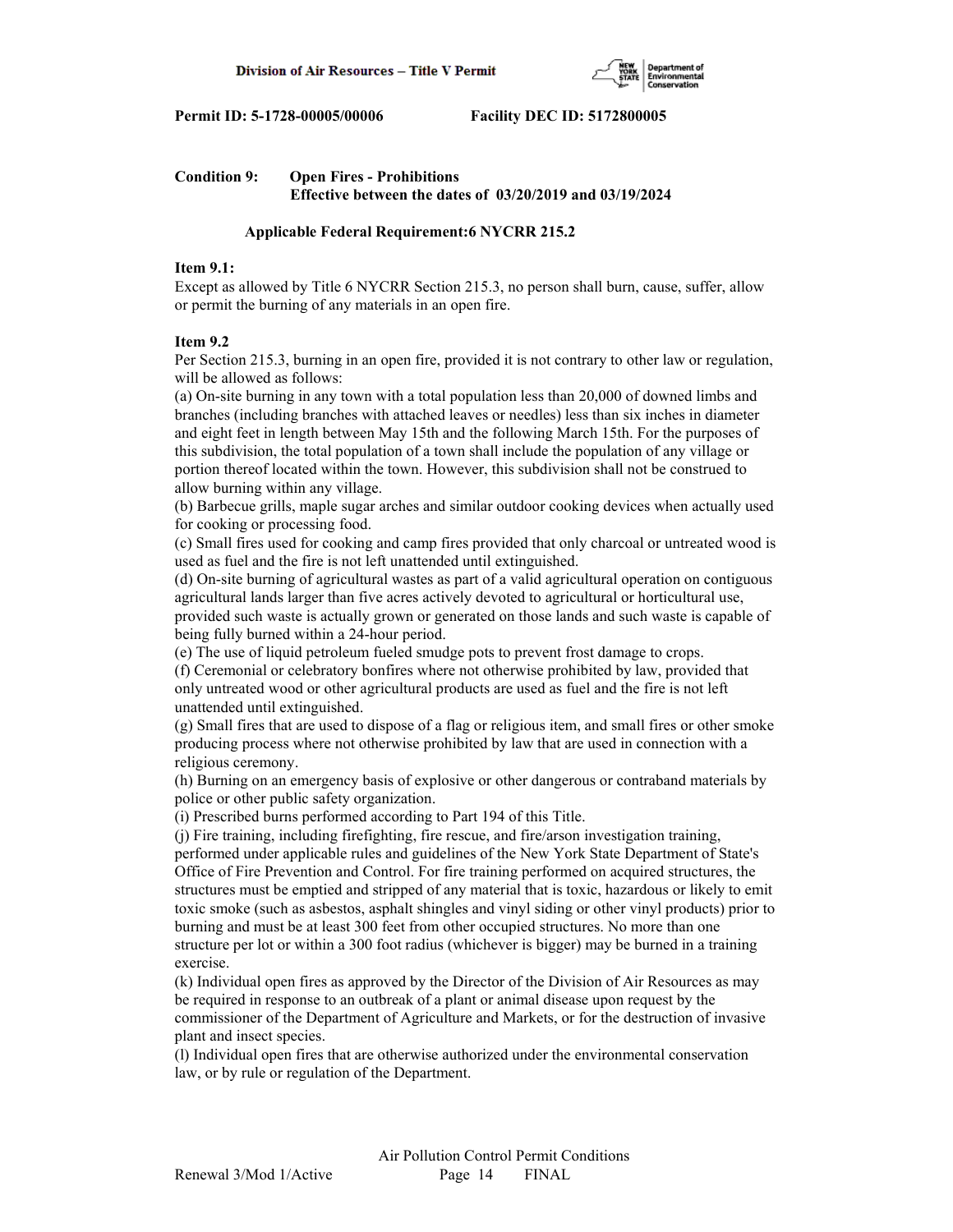

# **MANDATORY FEDERALLY ENFORCEABLE PERMIT CONDITIONS SUBJECT TO ANNUAL CERTIFICATIONS ONLY IF APPLICABLE**

 **The following federally enforceable permit conditions are mandatory for all Title V permits and are subject to annual compliance certification requirements only if effectuated during the reporting period. [NOTE: The corresponding annual compliance certification for those conditions not effectuated during the reporting period shall be specified as "not applicable".]**

| <b>Condition 1-5:</b> | <b>Maintenance of Equipment</b>                              |
|-----------------------|--------------------------------------------------------------|
|                       | Effective between the dates of $06/13/2022$ and $03/19/2024$ |

 **Applicable Federal Requirement:6 NYCRR 200.7**

 **Replaces Condition(s) 10**

# **Item 1-5.1:**

Any person who owns or operates an air contamination source which is equipped with an emission control device shall operate such device and keep it in a satisfactory state of maintenance and repair in accordance with ordinary and necessary practices, standards and procedures, inclusive of manufacturer's specifications, required to operate such device effectively.

# **Condition 11: Recycling and Salvage Effective between the dates of 03/20/2019 and 03/19/2024**

# **Applicable Federal Requirement:6 NYCRR 201-1.7**

# **Item 11.1:**

Where practical, the owner or operator of an air contamination source shall recycle or salvage air contaminants collected in an air cleaning device according to the requirements of the ECL.

# **Condition 12: Prohibition of Reintroduction of Collected Contaminants to the air**

 **Effective between the dates of 03/20/2019 and 03/19/2024**

# **Applicable Federal Requirement:6 NYCRR 201-1.8**

# **Item 12.1:**

No person shall unnecessarily remove, handle or cause to be handled, collected air contaminants from an air cleaning device for recycling, salvage or disposal in a manner that would reintroduce them to the outdoor atmosphere.

# **Condition 13: Exempt Sources - Proof of Eligibility Effective between the dates of 03/20/2019 and 03/19/2024**

# **Applicable Federal Requirement:6 NYCRR 201-3.2 (a)**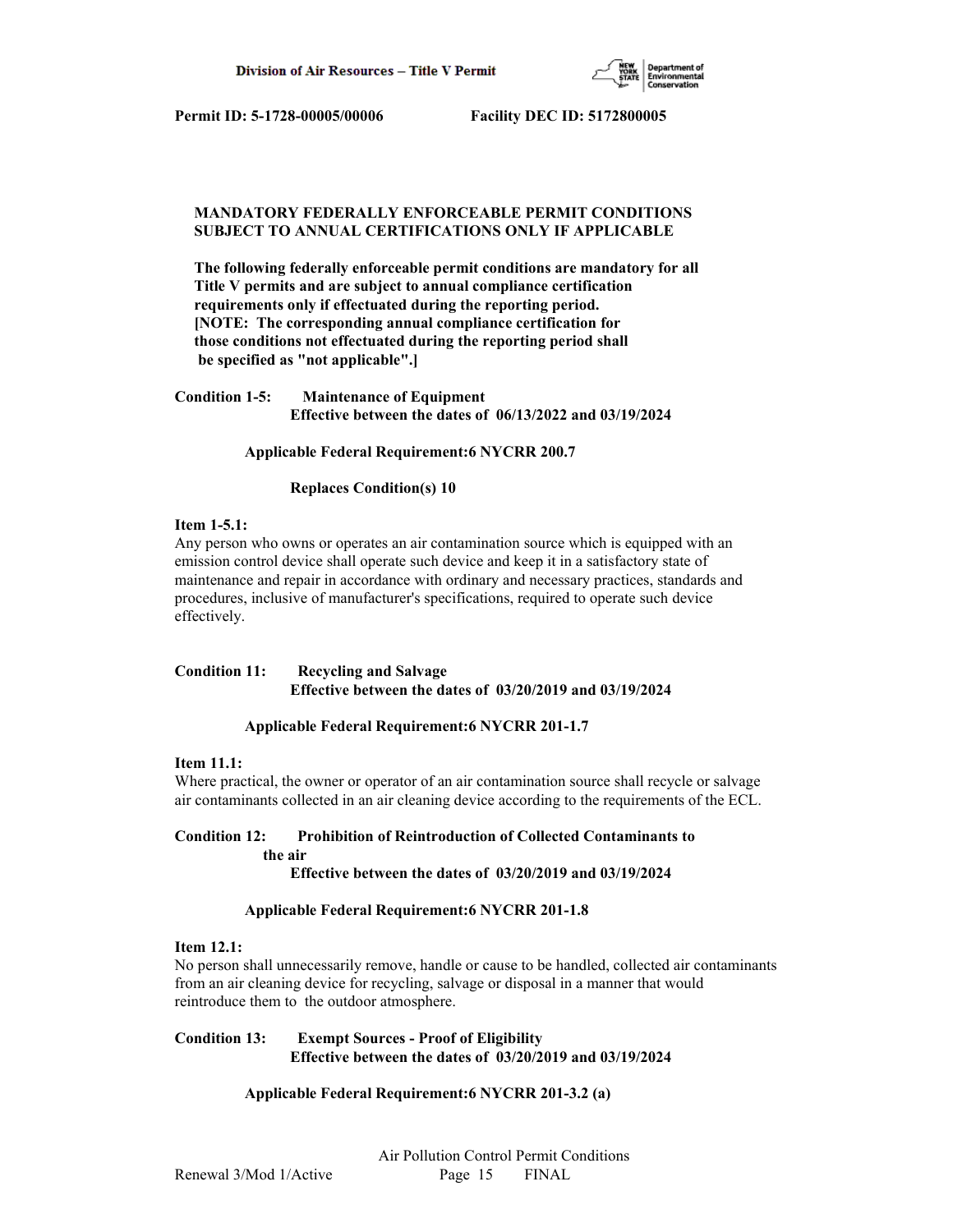

# **Item 13.1:**

The owner or operator of an emission source or activity that is listed as being exempt may be required to certify that it is operated within the specific criteria described in this Subpart. The owner or operator of any such emission source or activity must maintain all records necessary for demonstrating compliance with this Subpart on-site for a period of five years, and make them available to representatives of the department upon request.

# **Condition 14: Trivial Sources - Proof of Eligibility Effective between the dates of 03/20/2019 and 03/19/2024**

# **Applicable Federal Requirement:6 NYCRR 201-3.3 (a)**

# **Item 14.1:**

The owner or operator of an emission source or activity that is listed as being trivial in this Section may be required to certify that it is operated within the specific criteria described in this Subpart. The owner or operator of any such emission source or activity must maintain all required records on-site for a period of five years and make them available to representatives of the department upon request.

# **Condition 15: Requirement to Provide Information Effective between the dates of 03/20/2019 and 03/19/2024**

# **Applicable Federal Requirement:6 NYCRR 201-6.4 (a) (4)**

# **Item 15.1:**

The owner and/or operator shall furnish to the department, within a reasonable time, any information that the department may request in writing to determine whether cause exists for modifying, revoking and reissuing, or terminating the permit or to determine compliance with the permit. Upon request, the permittee shall also furnish to the department copies of records required to be kept by the permit or, for information claimed to be confidential, the permittee may furnish such records directly to the administrator along with a claim of confidentiality, if the administrator initiated the request for information or otherwise has need of it.

# **Condition 16: Right to Inspect Effective between the dates of 03/20/2019 and 03/19/2024**

# **Applicable Federal Requirement:6 NYCRR 201-6.4 (a) (8)**

# **Item 16.1:**

The department or an authorized representative shall be allowed upon presentation of credentials and other documents as may be required by law to:

(i) enter upon the permittee's premises where a facility subject to the permitting requirements of this Subpart is located or emissions-related activity is conducted, or where records must be kept under the conditions of the permit;

(ii) have access to and copy, at reasonable times, any records that must be kept under the conditions of the permit;

(iii) inspect at reasonable times any emission sources, equipment (including monitoring and air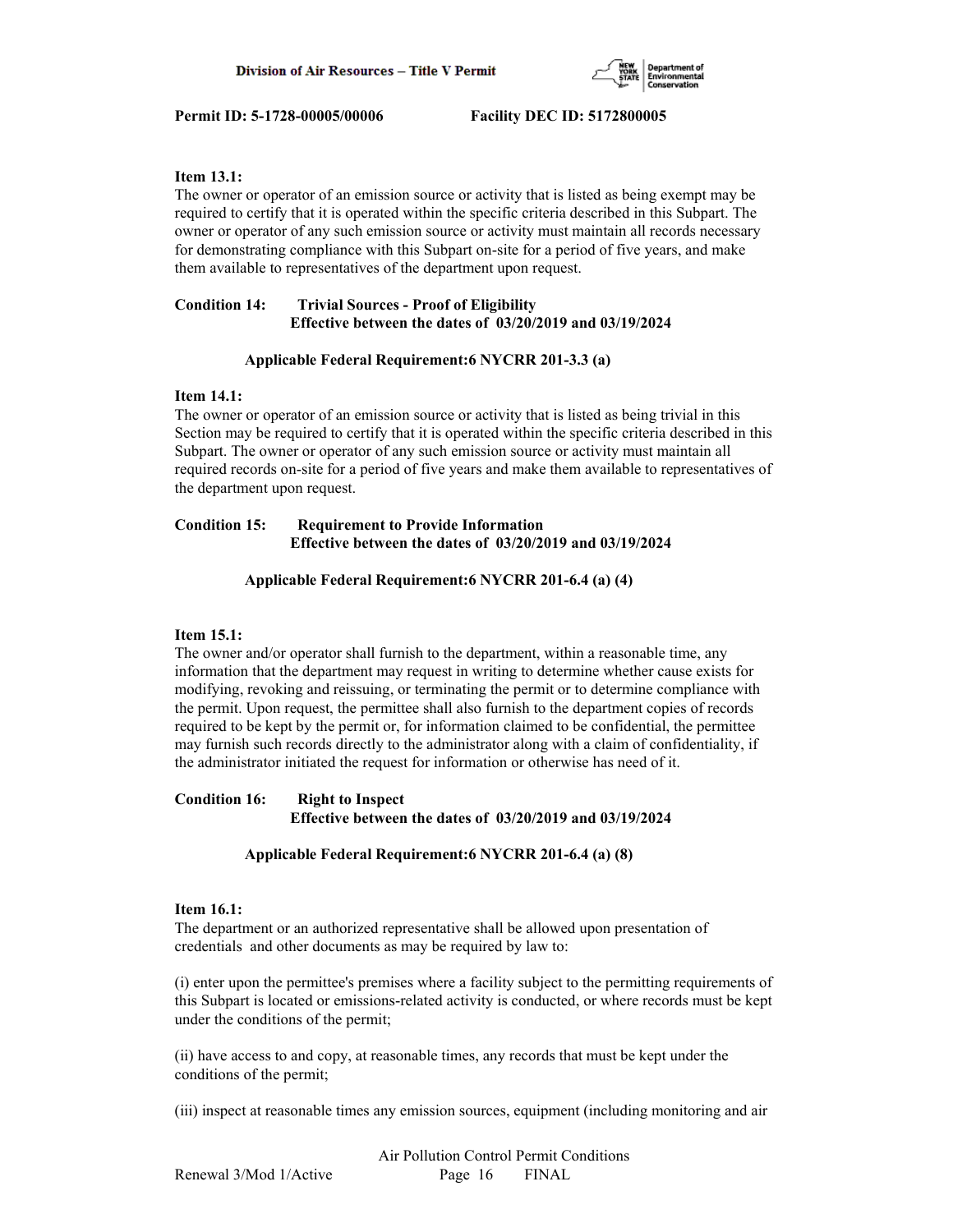

pollution control equipment), practices, and operations regulated or required under the permit; and

(iv) sample or monitor at reasonable times substances or parameters for the purpose of assuring compliance with the permit or applicable requirements.

# **Condition 19: Accidental release provisions. Effective between the dates of 03/20/2019 and 03/19/2024**

# **Applicable Federal Requirement:40 CFR Part 68**

# **Item 19.1:**

If a chemical is listed in Tables 1,2,3 or 4 of 40 CFR §68.130 is present in a process in quantities greater than the threshold quantity listed in Tables 1,2,3 or 4, the following requirements will apply:

a) The owner or operator shall comply with the provisions of 40 CFR Part 68 and;

b) The owner or operator shall submit at the time of permit issuance (if not previously submitted) one of the following, if such quantities are present:

1) A compliance schedule for meeting the requirements of 40 CFR Part 68 by the date provided in 40 CFR §68.10(a) or,

2) A certification statement that the source is in compliance with all requirements of 40 CFR Part 68, including the registration and submission of the Risk Management Plan. Information should be submitted to:

Risk Management Plan Reporting Center C/O CSC 8400 Corporate Dr Carrollton, Md. 20785

# **Condition 20: Recycling and Emissions Reduction Effective between the dates of 03/20/2019 and 03/19/2024**

# **Applicable Federal Requirement:40CFR 82, Subpart F**

# **Item 20.1:**

The permittee shall comply with all applicable provisions of 40 CFR Part 82.

 **The following conditions are subject to annual compliance certification requirements for Title V permits only.**

# **Condition 21: Emission Unit Definition Effective between the dates of 03/20/2019 and 03/19/2024**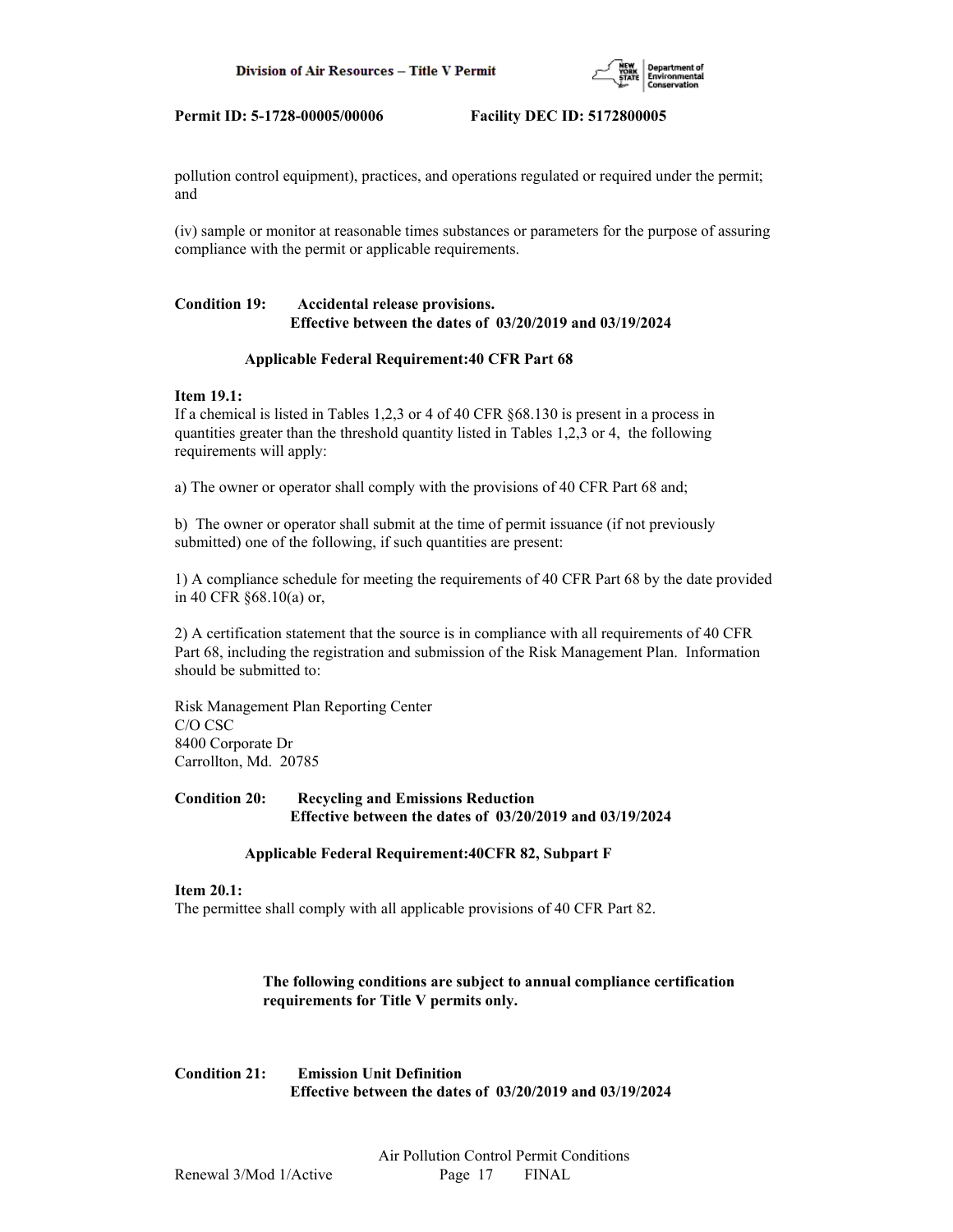

# **Applicable Federal Requirement:6 NYCRR Subpart 201-6**

#### **Item 21.1(From Mod 1):**

The facility is authorized to perform regulated processes under this permit for: Emission Unit: 1-LFGAS Emission Unit Description: This emission unit consists of landfilled waste generating landfill gas by decomposition. The emission

 unit consists one (1) large open candlestick flare and three (3) small portable, passive candlestick flares as defined emission points. Landfill gas will also be emitted as fugitive emissions, if it bypasses the landfill gas collection and control system. Landfill gas is also directed to a separately owned, operated and permitted landfill gas to energy (LFGTE) facility, where it is beneficially used as a fuel source for the generation of electricity for sale on the open market.

# **Condition 1-6: Compliance Certification Effective between the dates of 06/13/2022 and 03/19/2024**

# **Applicable Federal Requirement:6 NYCRR 201-6.4 (a)**

#### **Item 1-6.1:**

The Compliance Certification activity will be performed for the Facility.

#### **Item 1-6.2:**

Compliance Certification shall include the following monitoring:

#### Monitoring Type: RECORD KEEPING/MAINTENANCE PROCEDURES Monitoring Description:

 Each Title V facility permit issued under this Part shall include all Federal emission limitations and standards, including those operational requirements and limitations that assure compliance with all applicable requirements at the time of permit issuance.

 As long as the uncontrolled NMOC emission rate is less than 34 megagrams per year, then the operational provisions of 40 CFR 60, Subpart XXX do not apply to the facility. Operational provisions shall become effective upon start up of the GCCS in accordance with  $§60.762(b)(2)(ii).$ 

 The facility shall submit an application to modify the title V permit to incorporate all 40 CFR 60 Subpart XXX and 40 CFR 63 Subpart AAAA applicable requirements, which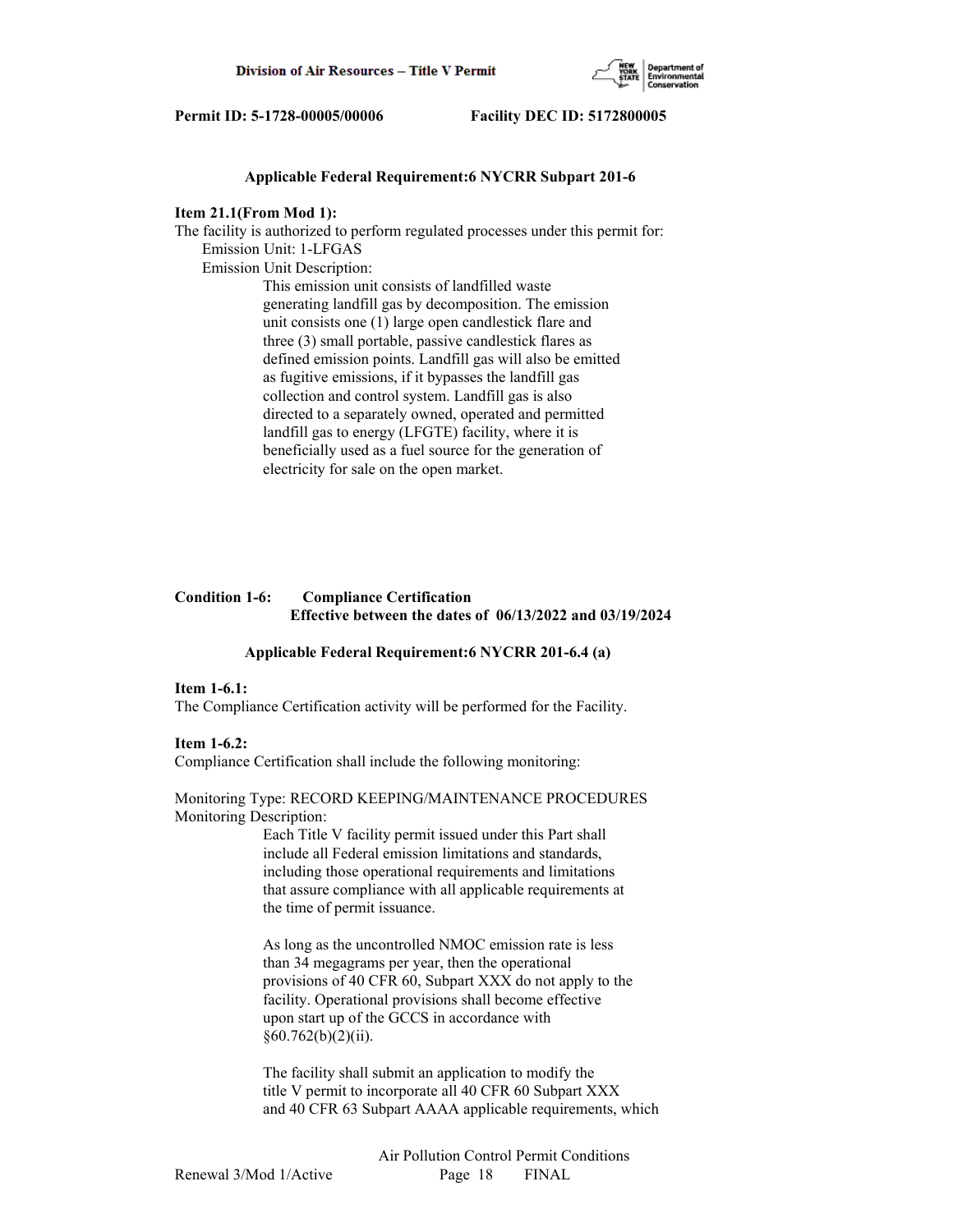

 are not currently effective as noted above. This application shall be submitted along with the gas collection and control system design plan for approval, within 1 year of the first NMOC emission rate report in which the NMOC emission rate equals or exceeds 34 megagrams per year.

Monitoring Frequency: ANNUALLY Reporting Requirements: SEMI-ANNUALLY (CALENDAR) Reports due 30 days after the reporting period. The initial report is due 7/30/2022. Subsequent reports are due every 6 calendar month(s).

# **Condition 22: Progress Reports Due Semiannually Effective between the dates of 03/20/2019 and 03/19/2024**

# **Applicable Federal Requirement:6 NYCRR 201-6.4 (d) (4)**

#### **Item 22.1:**

Progress reports consistent with an applicable schedule of compliance are to be submitted at least semiannually, or at a more frequent period if specified in the applicable requirement or by the department. Such progress reports shall contain the following:

(i) dates for achieving the activities, milestones, or compliance required in the schedule of compliance, and dates when such activities, milestones or compliance were achieved; and

(ii) an explanation of why any dates in the schedule of compliance were not or will not be met, and any preventive or corrective measures adopted.

# **Condition 1-7: Operational Flexibility Effective between the dates of 06/13/2022 and 03/19/2024**

# **Applicable Federal Requirement:6 NYCRR 201-6.4 (f)**

# **Item 1-7.1:**

A permit modification is not required for changes that are provided for in the permit. Such changes include approved alternate operating scenarios and changes that have been submitted and approved pursuant to an established operational flexibility protocol and the requirements of this section. Each such change cannot be a modification under any provision of Title I of the Clean Air Act or exceed, or cause the facility to exceed, an emissions cap or limitation in the permit. The facility owner or operator must incorporate all changes into any compliance certifications, record keeping, and/or reporting required by the permit.

# **Condition 1-8: Compliance Certification Effective between the dates of 06/13/2022 and 03/19/2024**

# **Applicable Federal Requirement:6 NYCRR 201-6.4 (f) (2)**

**Item 1-8.1:**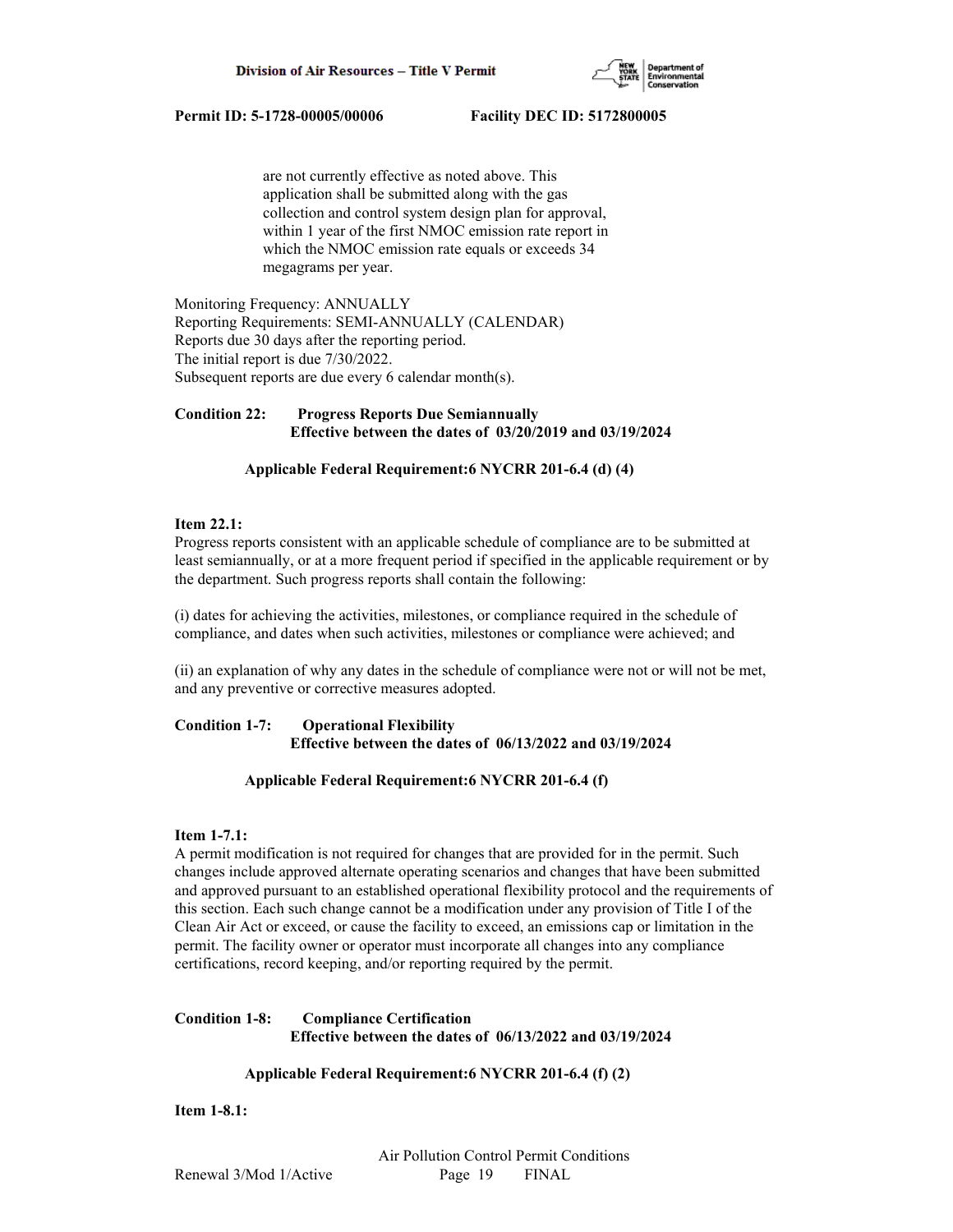

The Compliance Certification activity will be performed for the Facility.

# **Item 1-8.2:**

Compliance Certification shall include the following monitoring:

Monitoring Type: RECORD KEEPING/MAINTENANCE PROCEDURES Monitoring Description:

Operational Flexibility Protocol

I. Protocol Objective

 The objective of this condition is to enable operational flexibility at the facility by building the capability to make certain changes pursuant to this protocol into the Title V permit. As provided under 6 NYCRR Part 201-6.4(f), changes made under an approved protocol are not subject to the Title V permit modification provisions under 6 NYCRR Part 201-6.6 unless required by the Department pursuant to 201-6.4(f)(4).

- II. Protocol
- A. Criteria

 1. Changes reviewed under this protocol shall be evaluated in accordance with the following criteria:

 a. All underlying federal and state requirements with which the new or changed operation or emission source must comply must exist in the Title V permit. Existing permit conditions may be amended to reference or include the new or changed operation or emission source and any related information, and/or subject to the Department's approval, new conditions proposed, to provide the appropriate monitoring parameters.

 b. Any new or changed emission source shall not be part of a source project that results in a significant net emission increase that exceeds the New Source Review (NSR) thresholds identified in 6 NYCRR Part 231.

 c. The facility shall not use the protocol to make physical changes or changes in the method of operation of existing emissions sources that would require a new or modified federally enforceable emissions cap. Such changes must be addressed via the significant permit modification provisions.

 B. Notification Requirements for Changes Reviewed under the Protocol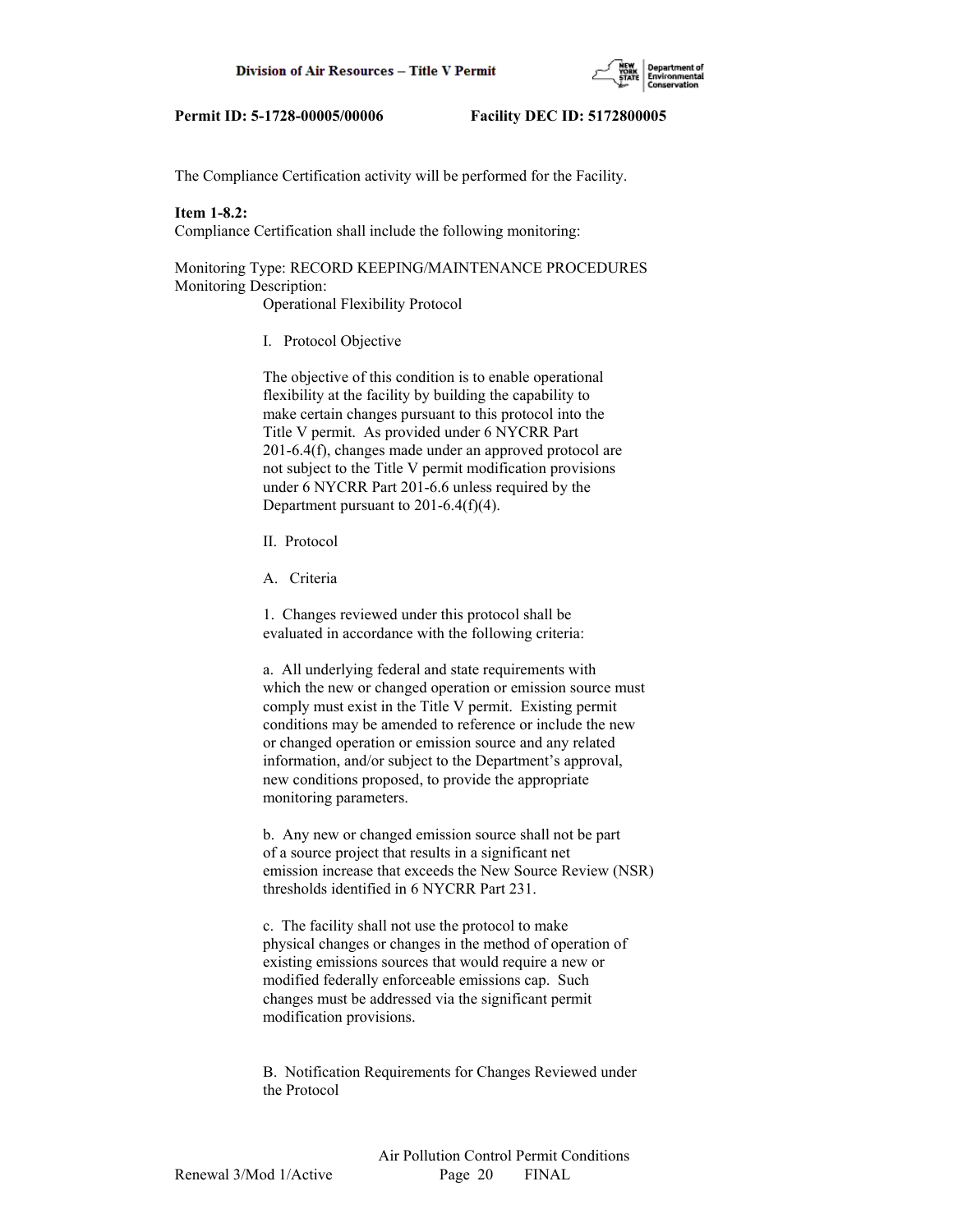1. The facility shall notify the Department in writing of the proposed change at least 15 days in advance of making the proposed change.

 2. Notifications made in accordance with this protocol must include the following information:

 a. Identification of the Title V permit emission unit, process(es), emission source(s) and emission point(s) affected by the proposed change with applicable revisions to the Emission Unit structure;

 b. Description of the proposed change, including operating parameters affected;

 c. Identification and description of emissions control device or technology that will be used; and

 d. Documentation of the project's, or emission source's, compliance with respect to all state and/or federally applicable requirements, including the following:

 i. Calculations demonstrating the emission rate potential and maximum projected annual actual emission rates for all contaminants affected by the change;

 ii. Documentation demonstrating that the change is not subject to the New Source Review requirements described in 6 NYCRR Part 231;

 iii. Identification and evaluation of all state and federal regulations applicable to the proposed change;

 iv. A description of any additional operating and record keeping procedures necessary to ensure compliance with all applicable requirements; and

 v. Any other relevant information used for the evaluation of the proposed change under this protocol.

 e. Any other relevant information used for the evaluation of the proposed project or emission source under the Protocol.

C. Review and Approval of Changes

 1. The Department shall respond to the permittee in writing with a determination within 15 days of receipt of the notification required by Section II.B of this protocol.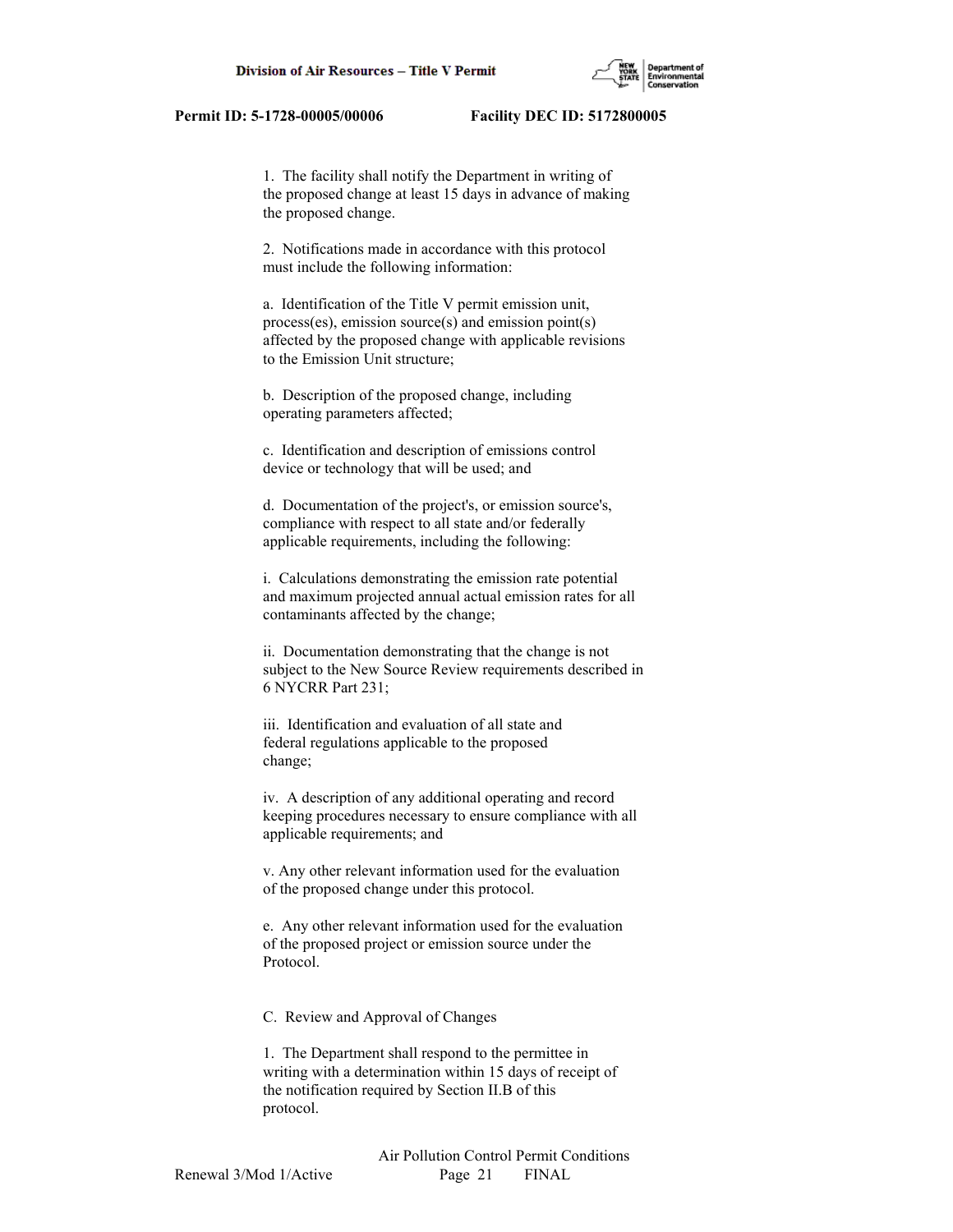

 2. The Department may require a permit modification in order to impose new applicable requirements or additional permit conditions if it determines that changes proposed pursuant to the notification do not meet the criteria under Section II. A above or that the changes may have a significant air quality impact or be otherwise potentially significant under SEQRA (6 NYCRR Part 617).

 3. The Department may require that the permittee not undertake the proposed change until it completes a more detailed review of the proposed change, which may include potential air quality impacts and/or applicable requirements. The Department's determination shall include a listing of information required for further review, if necessary.

 D. Additional Compliance Obligations for Changes Made Under this Protocol

 1. Upon commencement of the change, the facility shall comply with all applicable requirements and permit conditions, including any amended or proposed in accordance with II.A.1.a above.

 2. The facility shall provide with the semiannual monitoring report, a summary of the changes made in accordance with this protocol and a statement of the compliance status of each. Changes reported should include all those made during the corresponding period and any earlier changes that have not yet been incorporated into the permit.

 3. The facility shall include each change made pursuant to this protocol in the next application for permit modification or renewal, whichever is first. Changes made pursuant to this protocol are not subject to the permit shield provisions described in 6 NYCRR 201-6.4(g) until they are incorporated into the Title V permit.

 4. The facility shall maintain a record of each change made pursuant to this protocol at the facility and shall make such records available to the Department upon request.

Reporting Requirements: AS REQUIRED - SEE MONITORING DESCRIPTION

# **Condition 24: Visible Emissions Limited Effective between the dates of 03/20/2019 and 03/19/2024**

# **Applicable Federal Requirement:6 NYCRR 211.2**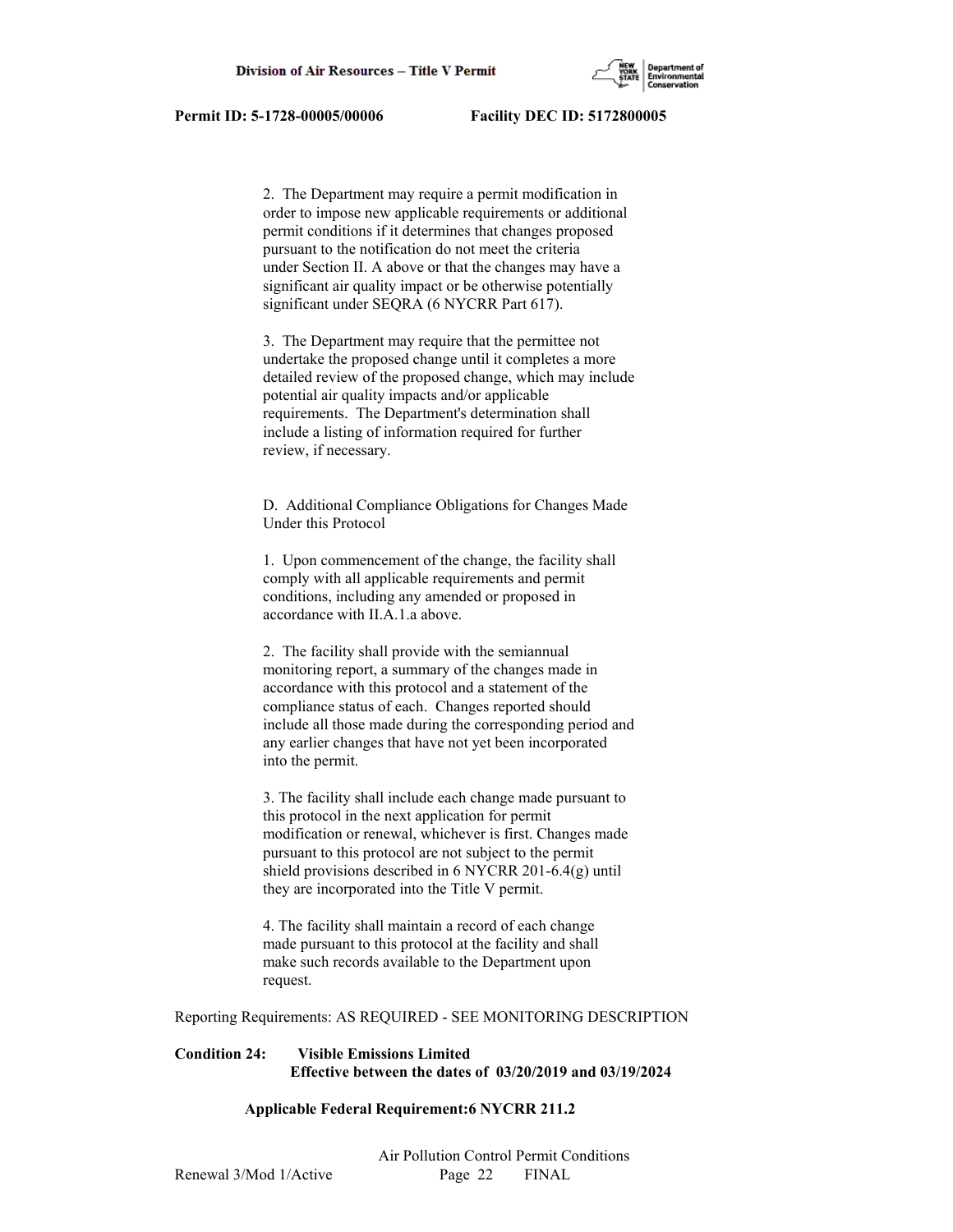

# **Item 24.1:**

Except as permitted by a specific part of this Subchapter and for open fires for which a restricted burning permit has been issued, no person shall cause or allow any air contamination source to emit any material having an opacity equal to or greater than 20 percent (six minute average) except for one continuous six-minute period per hour of not more than 57 percent opacity.

# **Condition 1-9: Compliance Certification Effective between the dates of 06/13/2022 and 03/19/2024**

#### **Applicable Federal Requirement:6 NYCRR 212-1.6 (a)**

#### **Replaces Condition(s) 38**

# **Item 1-9.1:**

The Compliance Certification activity will be performed for the facility: The Compliance Certification applies to:

| Emission Unit: 1-LFGAS<br>Process: 001 | Emission Source: F0001 |
|----------------------------------------|------------------------|
| Emission Unit: 1-LFGAS<br>Process: 001 | Emission Source: F0002 |
| Emission Unit: 1-LEGAS<br>Process: 001 | Emission Source: F0003 |
| Emission Unit: 1-LEGAS<br>Process: 001 | Emission Source: F0004 |

#### **Item 1-9.2:**

Compliance Certification shall include the following monitoring:

Monitoring Type: MONITORING OF PROCESS OR CONTROL DEVICE PARAMETERS AS SURROGATE

#### Monitoring Description:

 No person shall cause or allow emissions having an average opacity during any six consecutive minutes of 20 percent or greater from any process emission source, except only the emission of uncombined water. The Department reserves the right to perform or require the performance of a Method 9 opacity evaluation at any time during facility operation.

 The permittee will conduct observations of visible emissions from the landfill flares when operational on a weekly basis. The permittee will immediately investigate any instance where there is cause to believe that visible emissions above those that are normal are being emitted from a process source. Normal shall be defined as visible emissions which are typically emitted from the process during routine operation. In no case shall visible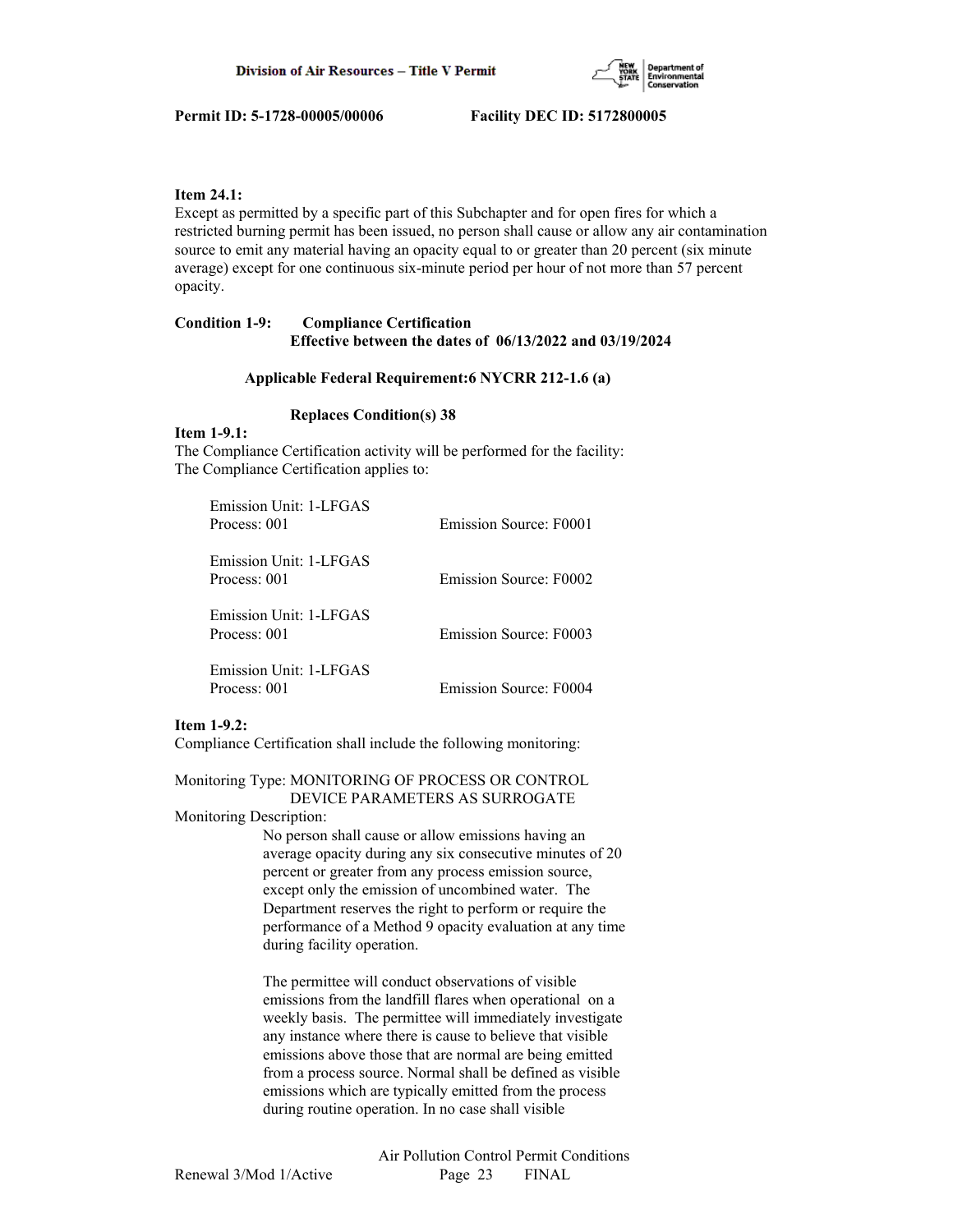emissions above 20 percent opacity be considered normal.

 If visible emissions above those that are normal (this may be zero percent opacity for many or all emission sources) are detected, the permittee shall determine the cause, make the necessary correction, and verify that the excess visible emissions problem has been corrected.

 If visible emissions above those that are normal continue to be present after corrections are made, the permittee will promptly notify the Department and conduct a Method 9 assessment to determine the degree of opacity.

 Records of these observations, investigations and corrective actions will be kept on-site in a format acceptable to the Department and the semiannual progress report and annual compliance certifications required of all permittees subject to Title V must include a summary of theses instances.

Parameter Monitored: OPACITY Upper Permit Limit: 20 percent Reference Test Method: See Description Monitoring Frequency: WEEKLY Averaging Method: MAXIMUM - NOT TO EXCEED STATED VALUE - SEE MONITORING DESCRIPTION Reporting Requirements: SEMI-ANNUALLY (CALENDAR) Reports due 30 days after the reporting period. The initial report is due 7/30/2022. Subsequent reports are due every 6 calendar month(s).

# **Condition 1-10: Compliance Certification Effective between the dates of 06/13/2022 and 03/19/2024**

#### **Applicable Federal Requirement:6 NYCRR 225-1.2 (d)**

#### **Item 1-10.1:**

The Compliance Certification activity will be performed for the Facility.

#### **Item 1-10.2:**

Compliance Certification shall include the following monitoring:

# Monitoring Type: WORK PRACTICE INVOLVING SPECIFIC

# OPERATIONS Monitoring Description:

 Owners or operators of emission sources that fire distillate oil are limited to a 0.0015 percent sulfur content by weight of the fuel. Compliance with the sulfur-in-fuel limitation is based on fuel vendor receipts. All fuel vendor receipts must be maintained on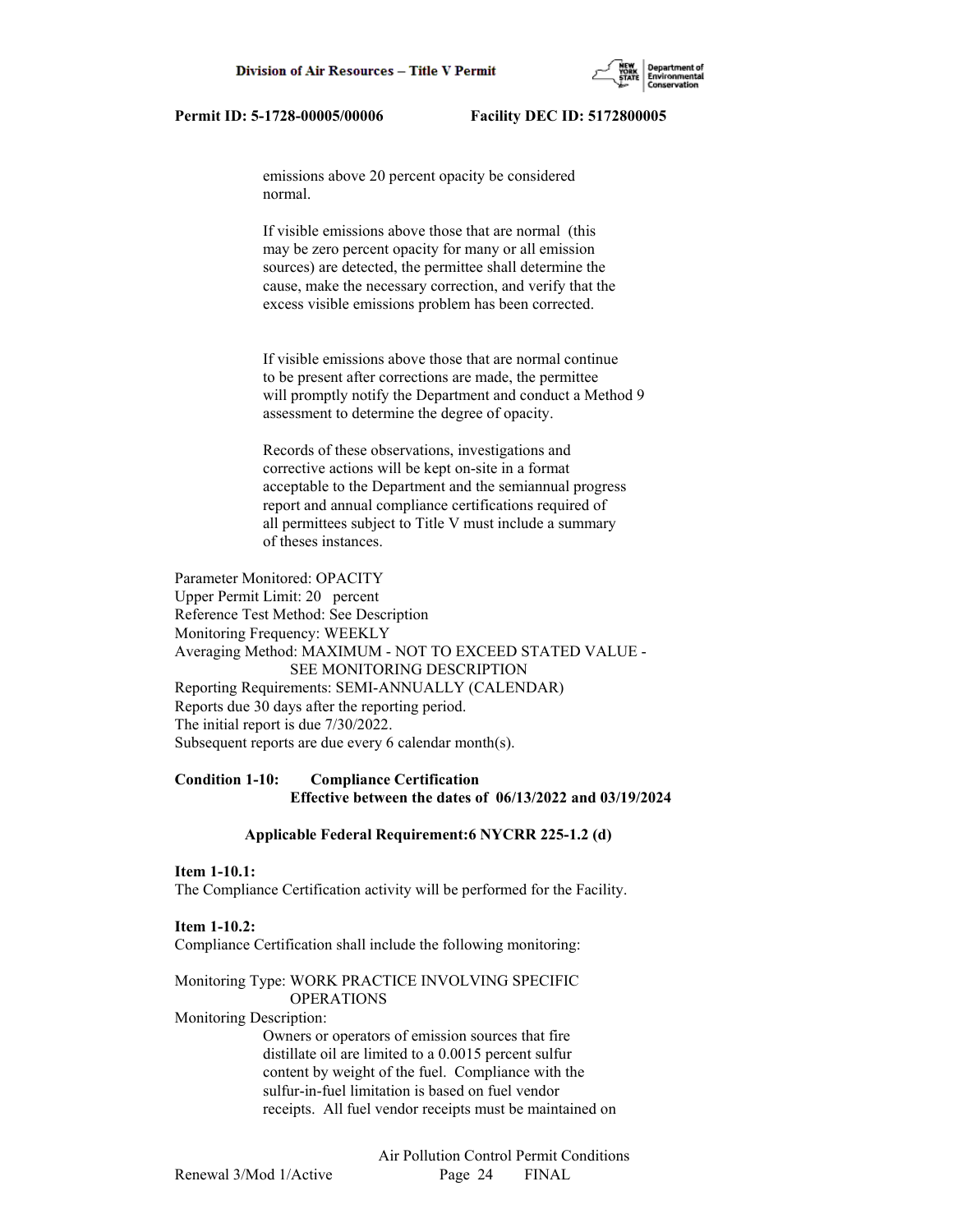

 site or at a Department approved alternative location for a minimum of five years.

 Note - Process sources and incinerators must comply with the above requirements on or after July 1, 2023.

Work Practice Type: PARAMETER OF PROCESS MATERIAL Process Material: DISTILLATES - NUMBER 1 AND NUMBER 2 OIL Parameter Monitored: SULFUR CONTENT Upper Permit Limit: 0.0015 percent by weight Monitoring Frequency: PER DELIVERY Averaging Method: MAXIMUM - NOT TO BE EXCEEDED AT ANY TIME (INSTANTANEOUS/DISCRETE OR GRAB) Reporting Requirements: SEMI-ANNUALLY (CALENDAR) Reports due 30 days after the reporting period. The initial report is due 7/30/2022. Subsequent reports are due every 6 calendar month(s).

# **Condition 1-11: Applicability of Subpart A General Provisions Effective between the dates of 06/13/2022 and 03/19/2024**

# **Applicable Federal Requirement:40CFR 60, NSPS Subpart A**

# **Item 1-11.1:**

This emission source is subject to the applicable general provisions of 40 CFR 60. The facility owner is responsible for complying with all applicable technical, administrative and reporting requirements.

**Condition 1-12: Applicability Effective between the dates of 06/13/2022 and 03/19/2024**

#### **Applicable Federal Requirement:40CFR 60, NSPS Subpart IIII**

# **Item 1-12.1:**

Facilities that have stationary compression ignition internal combustion engines must comply with applicable portions of 40 CFR 60 Subpart IIII.

# **Condition 1-13: Compliance Certification Effective between the dates of 06/13/2022 and 03/19/2024**

#### **Applicable Federal Requirement:40CFR 60.762(b)(1), NSPS Subpart XXX**

#### **Item 1-13.1:**

The Compliance Certification activity will be performed for the Facility.

**Item 1-13.2:** Compliance Certification shall include the following monitoring:

Monitoring Type: RECORD KEEPING/MAINTENANCE PROCEDURES Monitoring Description:

The owner or operator of an MSW landfill having a design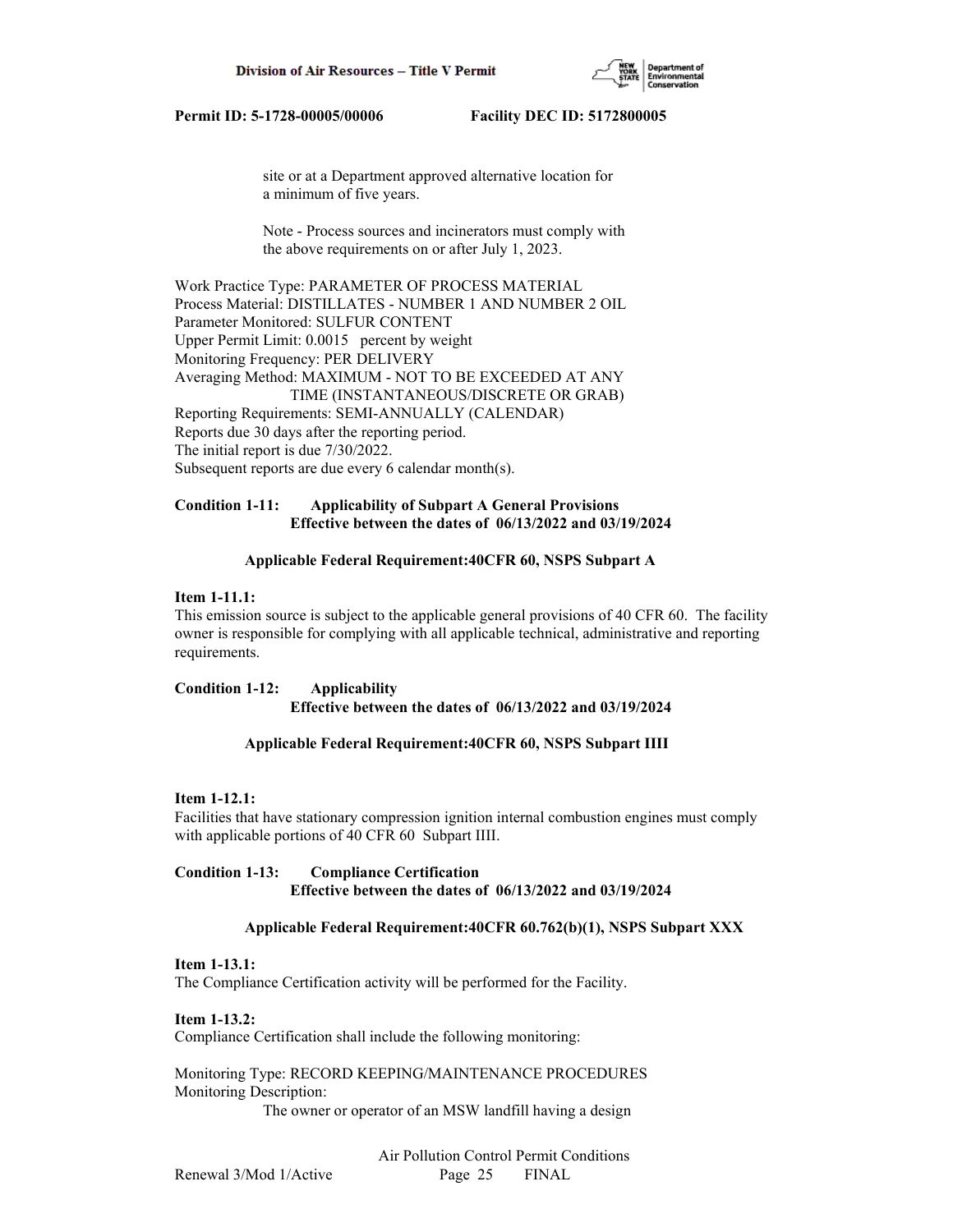

 capacity equal to or greater than 2.5 million megagrams and 2.5 million cubic meters, must either comply with 40 CFR 60.762(b)(2) or calculate an NMOC emission rate for the landfill using the procedures specified in 40 CFR 60.764. The NMOC emission rate must be recalculated annually, except as provided in 40 CFR  $60.767(b)(1)(ii)$ . The owner or operator of an MSW landfill subject to this subpart with a design capacity greater than or equal to 2.5 million megagrams and 2.5 million cubic meters is subject to part 70 or 71 permitting requirements.

 (1) If the calculated NMOC emission rate is less than 34 megagrams per year, the owner or operator must:

 (i) Submit an annual NMOC emission rate emission report to the Administrator, except as provided for in 40 CFR 60.767(b)(1)(ii); and

 (ii) Recalculate the NMOC emission rate annually using the procedures specified in 40 CFR 60.764(a)(1) until such time as the calculated NMOC emission rate is equal to or greater than 34 megagrams per year, or the landfill is closed.

 (A) If the calculated NMOC emission rate, upon initial calculation or annual recalculation required in paragraph (b) of this section, is equal to or greater than 34 megagrams per year, the owner or operator must either: Comply with 40 CFR 60.762(b)(2); calculate NMOC emissions using the next higher tier in 40 CFR 60.764; or conduct a surface emission monitoring demonstration using the procedures specified in 40 CFR 60.764(a)(6).

 (B) If the landfill is permanently closed, a closure report must be submitted to the Administrator as provided for in 40 CFR 60.767(e).

Monitoring Frequency: AS REQUIRED - SEE PERMIT MONITORING DESCRIPTION Reporting Requirements: SEMI-ANNUALLY (CALENDAR) Reports due 30 days after the reporting period. The initial report is due 7/30/2022. Subsequent reports are due every 6 calendar month(s).

# **Condition 1-14: Compliance Certification Effective between the dates of 06/13/2022 and 03/19/2024**

# **Applicable Federal Requirement:40CFR 60.762(b)(2), NSPS Subpart XXX**

# **Item 1-14.1:**

The Compliance Certification activity will be performed for the Facility.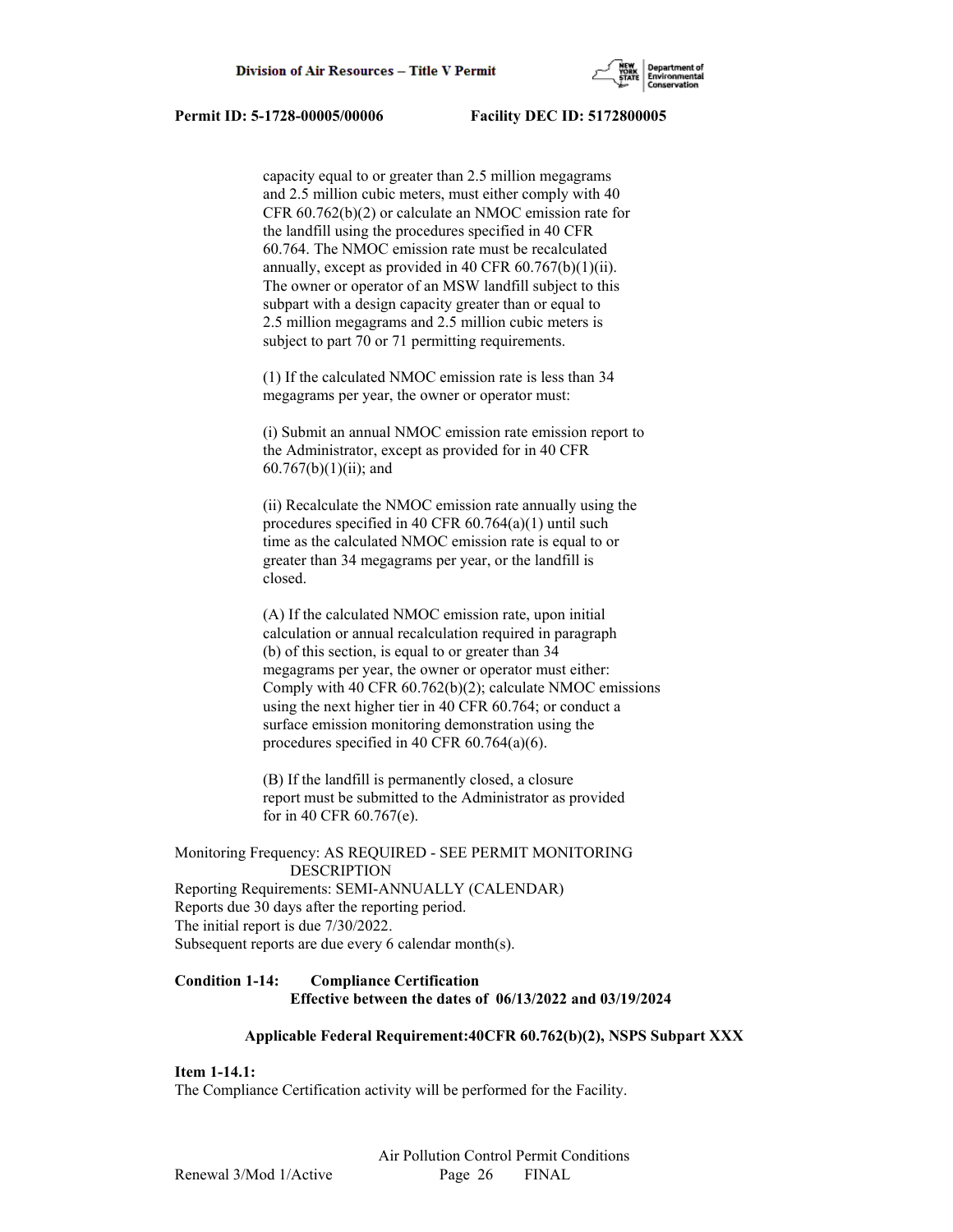# **Item 1-14.2:**

Compliance Certification shall include the following monitoring:

Monitoring Type: RECORD KEEPING/MAINTENANCE PROCEDURES Monitoring Description:

> If the calculated NMOC emission rate is equal to or greater than 34 megagrams per year using Tier 1, 2, or 3 procedures, the owner or operator shall either:

 (i) Submit a collection and control system design plan prepared by a professional engineer to the Administrator within 1 year as specified in 40 CFR 60.767(c); calculate NMOC emissions using the next higher tier specified in 40 CFR 60.764; or conduct a surface emission monitoring demonstration using the procedures specified in 40 CFR  $60.764(a)(6)$ . The collection and control system must meet the requirements of paragraphs (ii) and (iii) below.

 (ii) The facility owner or operator shall install and start up a collection and control system that captures the gas generated within the landfill and that meets the requirements of item (c) or (d) below within 30 months after:

 (a) The first annual report in which the NMOC emission rate equals or exceeds 34 megagrams per year, unless Tier 2 or 3 sampling demonstrates that the NMOC emission rate is less than 34 megagrams per year, as specified in 40 CFR  $60.767(c)(4)$ ; or

 (b) The most recent NMOC emission rate report in which the NMOC emission rate equals or exceeds 34 megagrams per year based on Tier 2, if the Tier 4 surface emissions monitoring shows a surface methane emission concentration of 500 parts per million methane or greater as specified in 40 CFR 60.767(c)(4)(iii).

 (c) An active collection system installed pursuant to item (ii) above must:

 (1) Be designed to handle the maximum expected gas flow rate from the entire area of the landfill that warrants control over the intended use period of the gas control system equipment;

 (2) Collect gas from each area, cell, or group of cells in the landfill in which the initial solid waste has been placed for a period of 5 years or more if active, or 2 years or more if closed or at final grade;

(3) Collect gas at a sufficient extraction rate;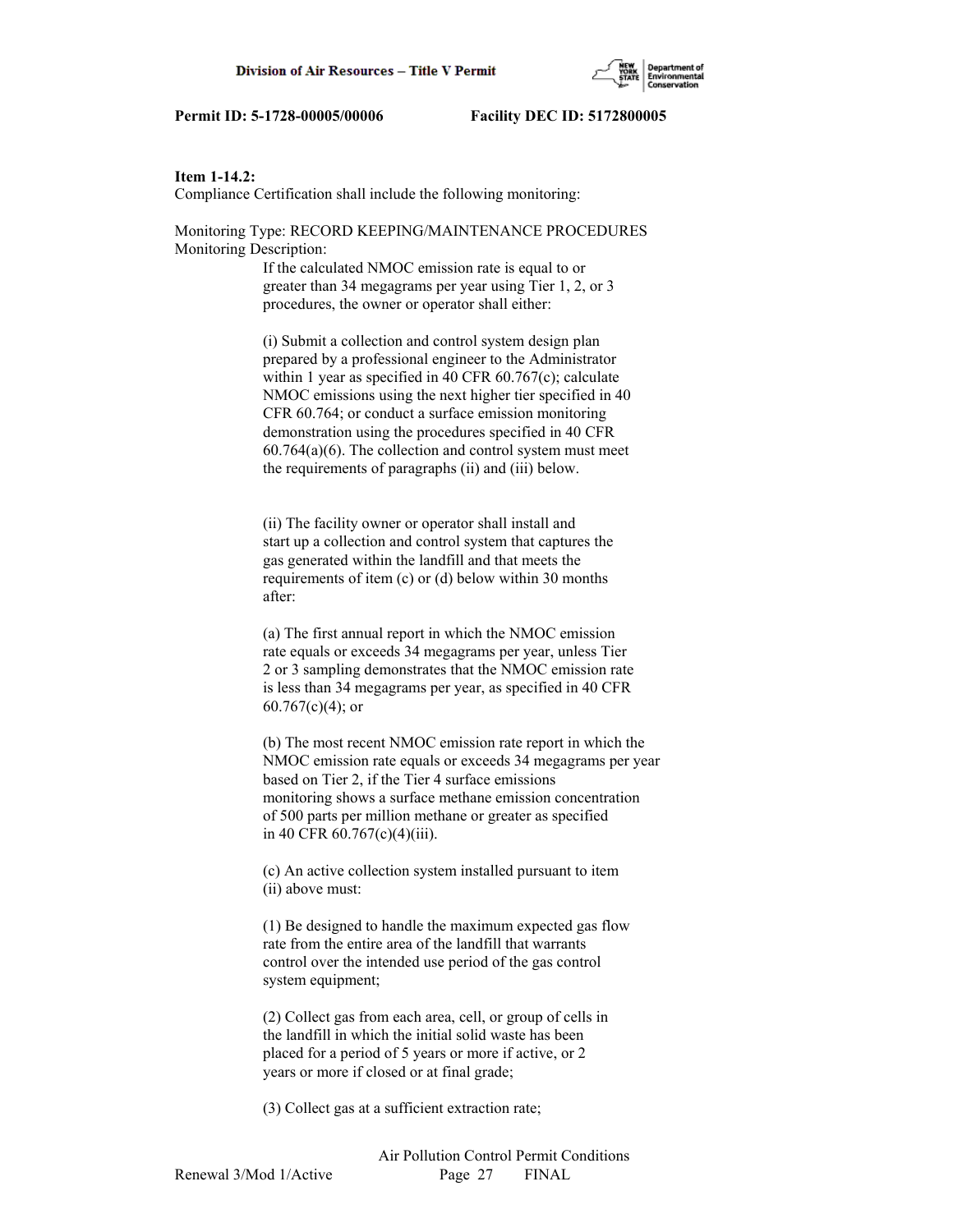and

 (4) Be designed to minimize off-site migration of subsurface gas.

 (d) A passive collection system installed pursuant to item (ii) above must:

(1) Comply with the provisions of items  $(c)(1) - (c)(3)$ above; and

 (2) Be installed with liners on the bottom and all sides in all areas in which gas is to be collected. The liners must be installed as required under 40 CFR 258.40.

 (iii) The facility owner or operator shall route all the collected gas to a control system that complies with the requirements in either (a), (b), or (c) below:

 (a) A non-enclosed flare designed and operated in accordance with the parameters established in 40 CFR 60.18 except as noted in 40 CFR 764(e); or

 (b) A control system designed and operated to reduce NMOC by 98 weight-percent, or, when an enclosed combustion device is used for control, to either reduce NMOC by 98 weight percent or reduce the outlet NMOC concentration to less than 20 parts per million by volume, dry basis as hexane at 3 percent oxygen. The reduction efficiency or NMOC concentration must be established by an initial performance test to be completed no later than 180 days after the initial start up of the approved control system using the test methods specified in 40 CFR 60.764(d). The performance test is not required for boilers and process heaters with design heat input capacities equal to or greater than 44 megawatts that burn landfill gas for compliance with this subpart.

 (1) If a boiler or process heater is used as the control device, the landfill gas stream must be introduced into the flame zone.

 (2) The control device must be operated within the parameter ranges established during the initial or most recent performance test. The operating parameters to be monitored are specified in 40 CFR 60.766.

 (c) Route the collected gas to a treatment system that processes the collected gas for subsequent sale or beneficial use such as fuel for combustion, production of vehicle fuel, production of high-Btu gas for pipeline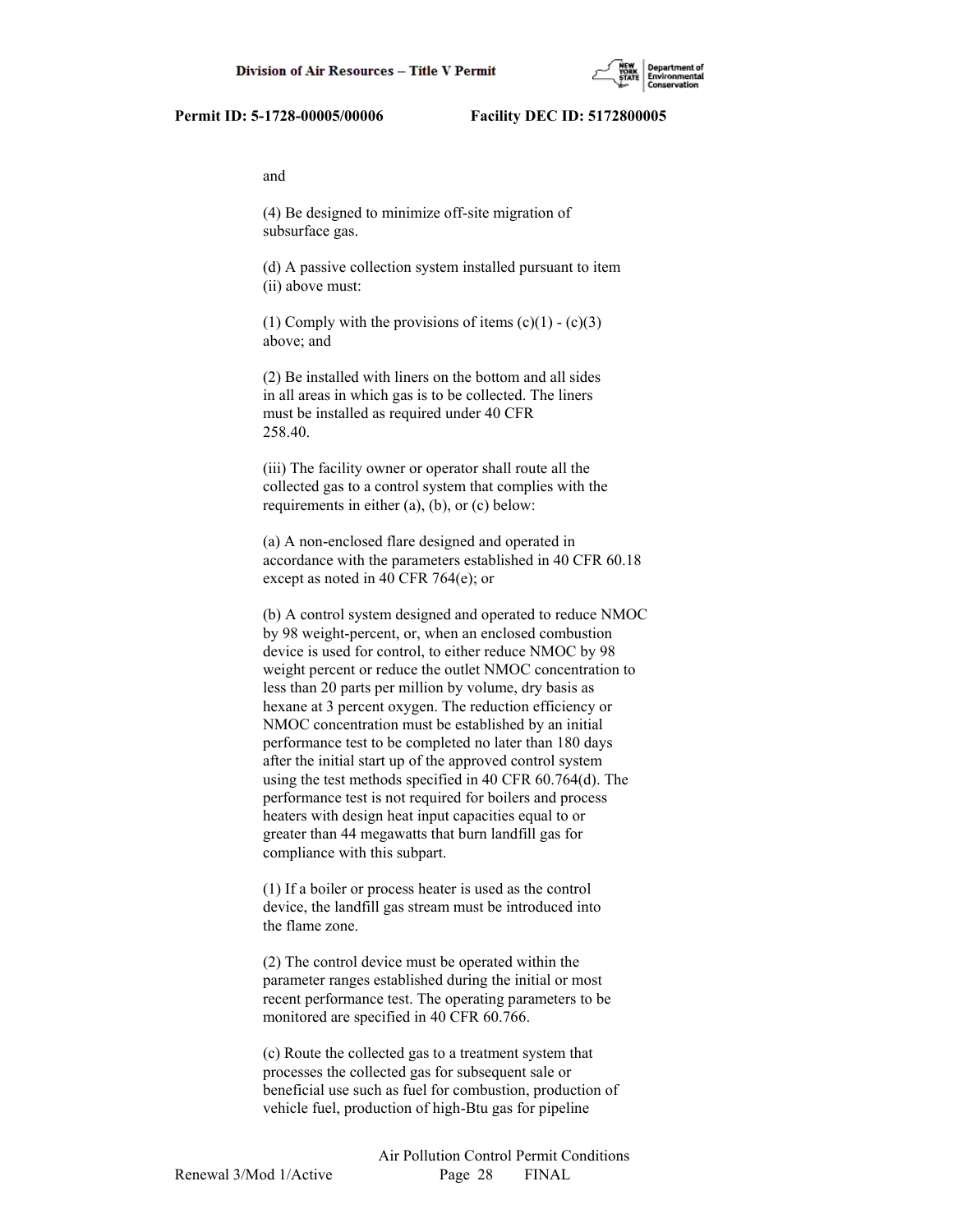

 injection, or use as a raw material in a chemical manufacturing process. Venting of treated landfill gas to the atmosphere is not allowed. If the treated landfill gas cannot be routed for subsequent sale or beneficial use, then the treated landfill gas must be controlled according to paragraph (iii)(a) or (iii)(b) above.

 (d) All emissions from any atmospheric vent from the gas treatment system are subject to the requirements of paragraphs (iii)(a) and (iii)(b) above. Atmospheric vents located on the condensate storage tank are not part of the treatment system and are exempt from the requirements of paragraphs (iii)(a) and (iii)(b) above.

Reporting Requirements: SEMI-ANNUALLY (CALENDAR) Reports due 30 days after the reporting period. The initial report is due 7/30/2022. Subsequent reports are due every 6 calendar month(s).

# **Condition 1-15: Compliance Certification Effective between the dates of 06/13/2022 and 03/19/2024**

# **Applicable Federal Requirement:40CFR 60.764(a)(3), NSPS Subpart XXX**

#### **Item 1-15.1:**

The Compliance Certification activity will be performed for the Facility.

#### **Item 1-15.2:**

Compliance Certification shall include the following monitoring:

# Monitoring Type: RECORD KEEPING/MAINTENANCE PROCEDURES Monitoring Description:

NMOC Calculation - Tier 2.

 The landfill owner or operator must determine the site-specific NMOC concentration using the following sampling procedure. The landfill owner or operator must install at least two sample probes per hectare, evenly distributed over the landfill surface that has retained waste for at least 2 years. If the landfill is larger than 25 hectares in area, only 50 samples are required. The probes should be evenly distributed across the sample area. The sample probes should be located to avoid known areas of nondegradable solid waste. The owner or operator must collect and analyze one sample of landfill gas from each probe to determine the NMOC concentration using Method 25 or 25C of appendix A of this part. Taking composite samples from different probes into a single cylinder is allowed; however, equal sample volumes must be taken from each probe. For each composite, the sampling rate, collection times, beginning and ending cylinder vacuums, or alternative volume measurements must be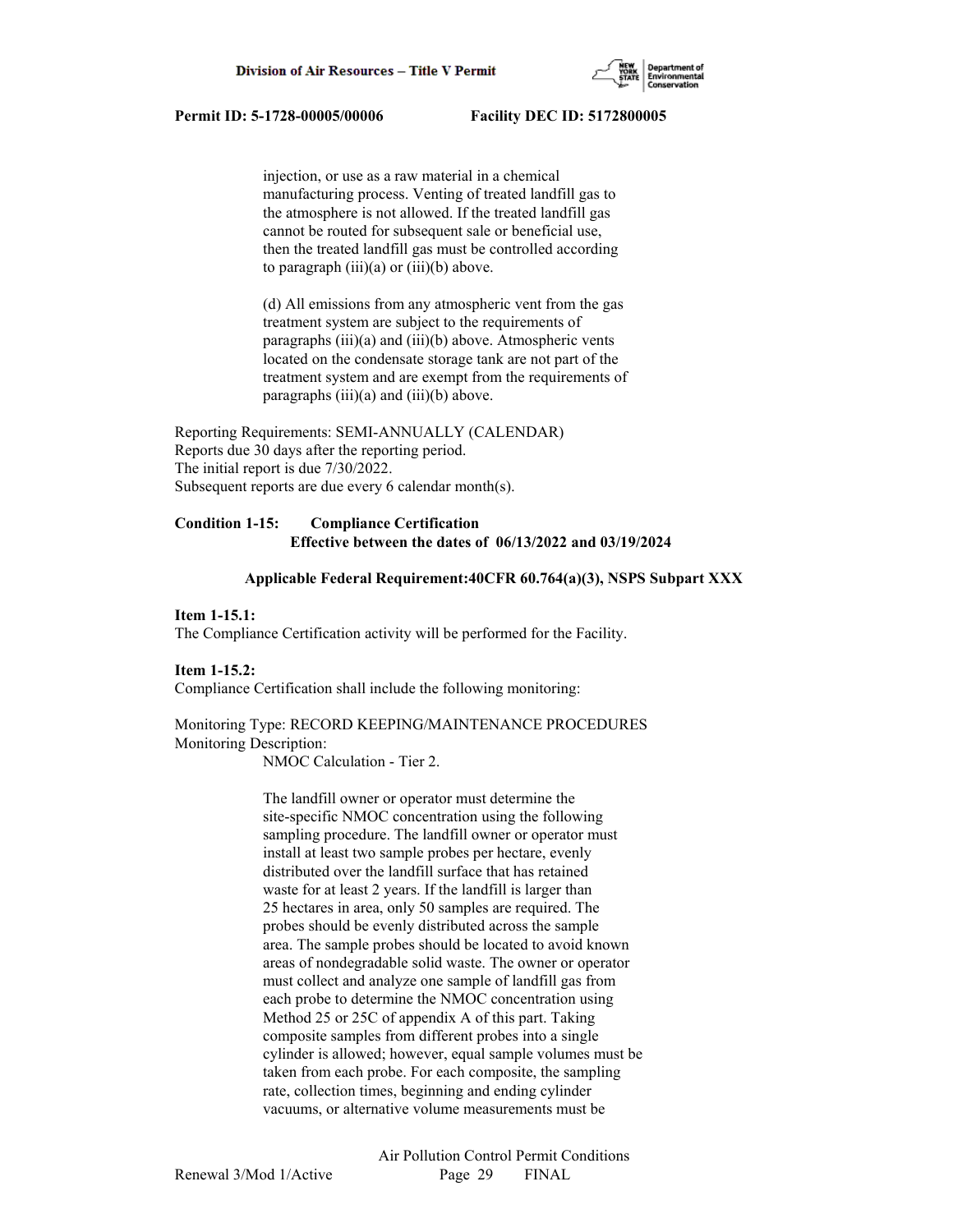

 recorded to verify that composite volumes are equal. Composite sample volumes should not be less than one liter unless evidence can be provided to substantiate the accuracy of smaller volumes. Terminate compositing before the cylinder approaches ambient pressure where measurement accuracy diminishes. If more than the required number of samples are taken, all samples must be used in the analysis. The landfill owner or operator must divide the NMOC concentration from Method 25 or 25C of appendix A of this part by six to convert from CNMOC as carbon to CNMOC as hexane. If the landfill has an active or passive gas removal system in place, Method 25 or 25C samples may be collected from these systems instead of surface probes provided the removal system can be shown to provide sampling as representative as the two sampling probe per hectare requirement. For active collection systems, samples may be collected from the common header pipe. The sample location on the common header pipe must be before any gas moving, condensate removal, or treatment system equipment. For active collection systems, a minimum of three samples must be collected from the header pipe.

 (i) Within 60 days after the date of completing each performance test (as defined in 40 CFR 60.8), the owner or operator must submit the results according to 40 CFR 60.767(i)(1).

 (ii) The landfill owner or operator must recalculate the NMOC mass emission rate using Equation 1 or Equation 2 provided in 40 CFR  $60.764(a)(1)(i)$  or  $(a)(1)(ii)$  and using the average site-specific NMOC concentration from the collected samples instead of the default value provided in 40 CFR 60.764(a)(1).

 (iii) If the resulting NMOC mass emission rate is less than 34 megagrams per year, then the owner or operator must submit a periodic estimate of NMOC emissions in an NMOC emission rate report according to 40 CFR 60.767(b)(1), and must recalculate the NMOC mass emission rate annually as required under 40 CFR 60.762(b). The site-specific NMOC concentration must be retested every 5 years using the methods specified in this section.

 (iv) If the NMOC mass emission rate as calculated using the Tier 2 site-specific NMOC concentration is equal to or greater than 34 megagrams per year, the landfill owner or operator must either:

 (A) Submit a gas collection and control system design plan within 1 year as specified in 40 CFR 60.767(c) and install and operate a gas collection and control system within 30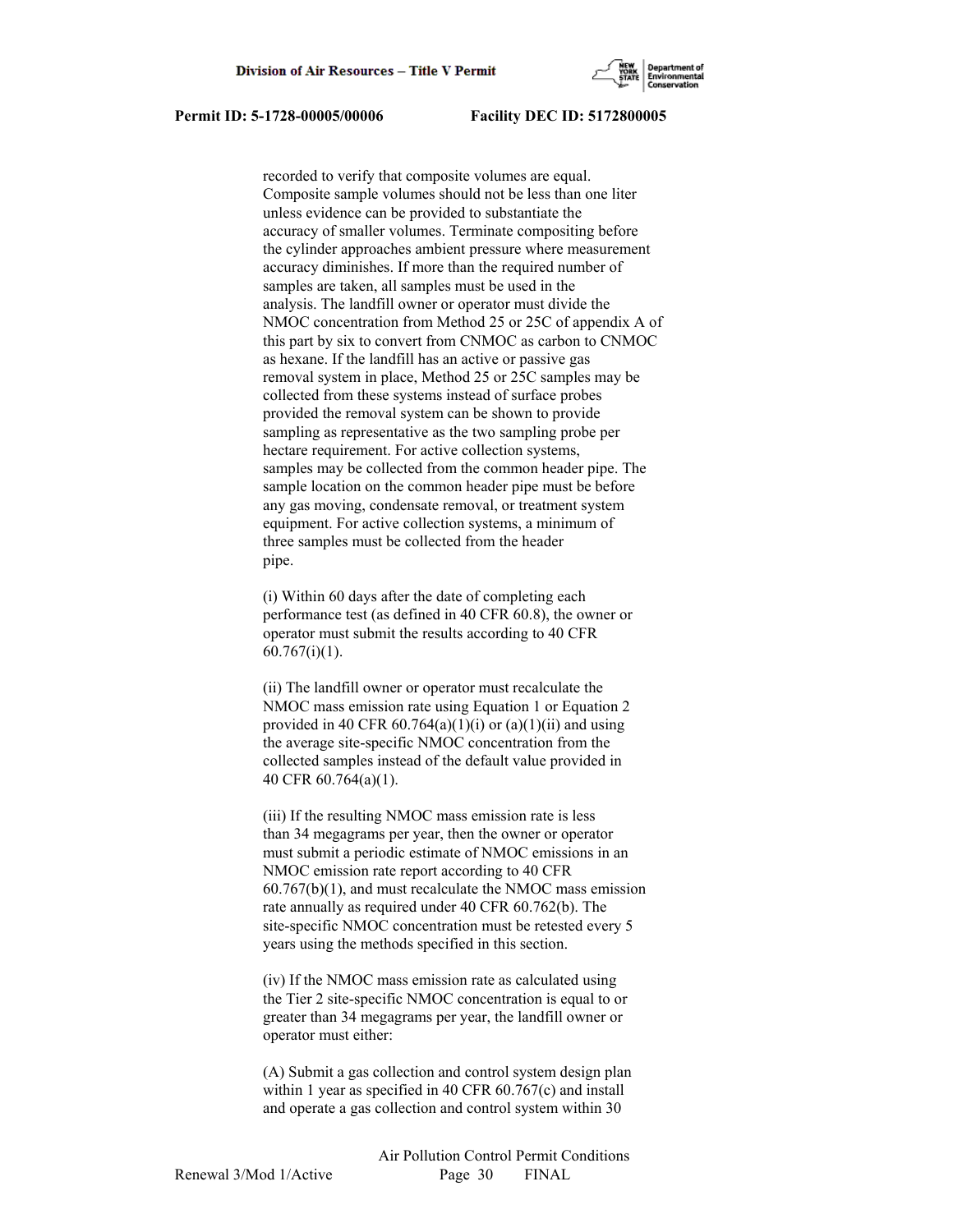

months according to 40 CFR  $60.762(b)(2)(ii)$  and (iii);

 (B) Determine a site-specific methane generation rate constant and recalculate the NMOC emission rate using the site-specific methane generation rate using the Tier 3 procedures specified in 40 CFR 60.764(a)(4); or

 (C) Conduct a surface emission monitoring demonstration using the Tier 4 procedures specified in 40 CFR 60.764(a)(6).

Monitoring Frequency: AS REQUIRED - SEE PERMIT MONITORING DESCRIPTION Reporting Requirements: ANNUALLY (CALENDAR) Reports due 30 days after the reporting period. The initial report is due 1/30/2023. Subsequent reports are due every 12 calendar month(s).

# **Condition 1-16: Compliance Certification Effective between the dates of 06/13/2022 and 03/19/2024**

#### **Applicable Federal Requirement:40CFR 60.764(a)(4), NSPS Subpart XXX**

#### **Item 1-16.1:**

The Compliance Certification activity will be performed for the Facility.

#### **Item 1-16.2:**

Compliance Certification shall include the following monitoring:

# Monitoring Type: RECORD KEEPING/MAINTENANCE PROCEDURES Monitoring Description:

NMOC Calculation - Tier 3.

 The site-specific methane generation rate constant must be determined using the procedures provided in Method 2E of 40 CFR 60 appendix A. The landfill owner or operator must estimate the NMOC mass emission rate using Equation 1 or Equation 2 in 40 CFR  $60.764(a)(1)(i)$  or (ii) and using a site-specific methane generation rate constant, and the site-specific NMOC concentration as determined in 40 CFR 60.764(a)(3) instead of the default values provided in 40 CFR  $60.764(a)(1)$ . The landfill owner or operator must compare the resulting NMOC mass emission rate to the standard of 34 megagrams per year.

 (i) If the NMOC mass emission rate as calculated using the Tier 2 site-specific NMOC concentration and Tier 3 site-specific methane generation rate is equal to or greater than 34 megagrams per year, the owner or operator must either: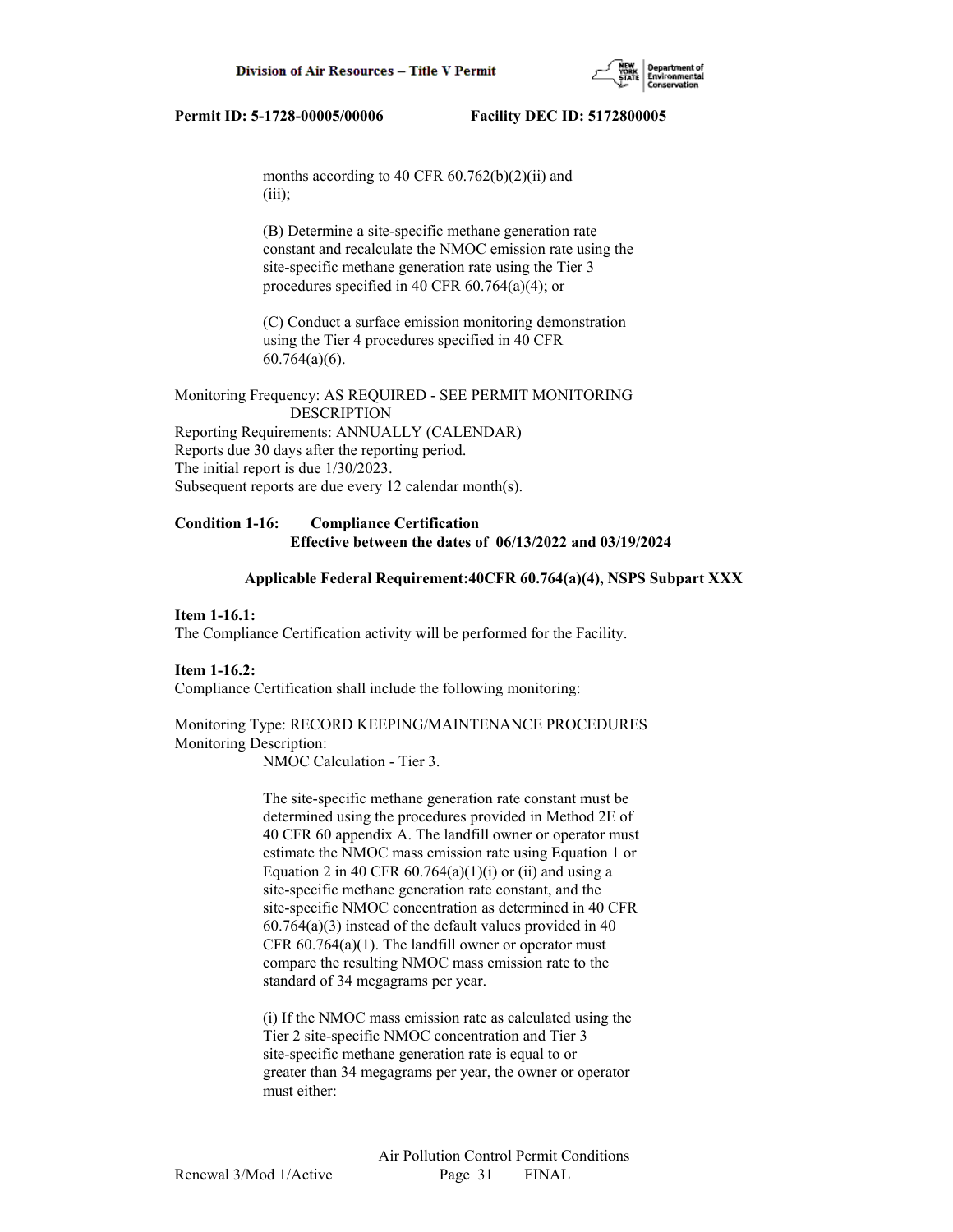(A) Submit a gas collection and control system design plan within 1 year as specified in 40 CFR 60.767(c) and install and operate a gas collection and control system within 30 months according to 40 CFR  $60.762(b)(2)(ii)$  and (iii); or

> (B) Conduct a surface emission monitoring demonstration using the Tier 4 procedures specified in 40 CFR 60.764(a)(6).

 (ii) If the NMOC mass emission rate is less than 34 megagrams per year, then the owner or operator must recalculate the NMOC mass emission rate annually using Equation 1 or Equation 2 in 40 CFR  $60.764(a)(1)$  and using the site-specific Tier 2 NMOC concentration and Tier 3 methane generation rate constant and submit a periodic NMOC emission rate report as provided in 40 CFR  $60.767(b)(1)$ . The calculation of the methane generation rate constant is performed only once, and the value obtained from this test must be used in all subsequent annual NMOC emission rate calculations.

Monitoring Frequency: AS REQUIRED - SEE PERMIT MONITORING DESCRIPTION Reporting Requirements: ANNUALLY (CALENDAR) Reports due 30 days after the reporting period. The initial report is due 1/30/2023. Subsequent reports are due every 12 calendar month(s).

# **Condition 1-17: Compliance Certification Effective between the dates of 06/13/2022 and 03/19/2024**

# **Applicable Federal Requirement:40CFR 60.764(a)(6), NSPS Subpart XXX**

# **Item 1-17.1:**

The Compliance Certification activity will be performed for the Facility.

# **Item 1-17.2:**

Compliance Certification shall include the following monitoring:

# Monitoring Type: RECORD KEEPING/MAINTENANCE PROCEDURES Monitoring Description:

NMOC Calculation - Tier 4.

 The landfill owner or operator must demonstrate that surface methane emissions are below 500 parts per million. Surface emission monitoring must be conducted on a quarterly basis using the following procedures. Tier 4 is allowed only if the landfill owner or operator can demonstrate that NMOC emissions are greater than or equal to 34 Mg/yr but less than 50 Mg/yr using Tier 1 or Tier 2. If both Tier 1 and Tier 2 indicate NMOC emissions are 50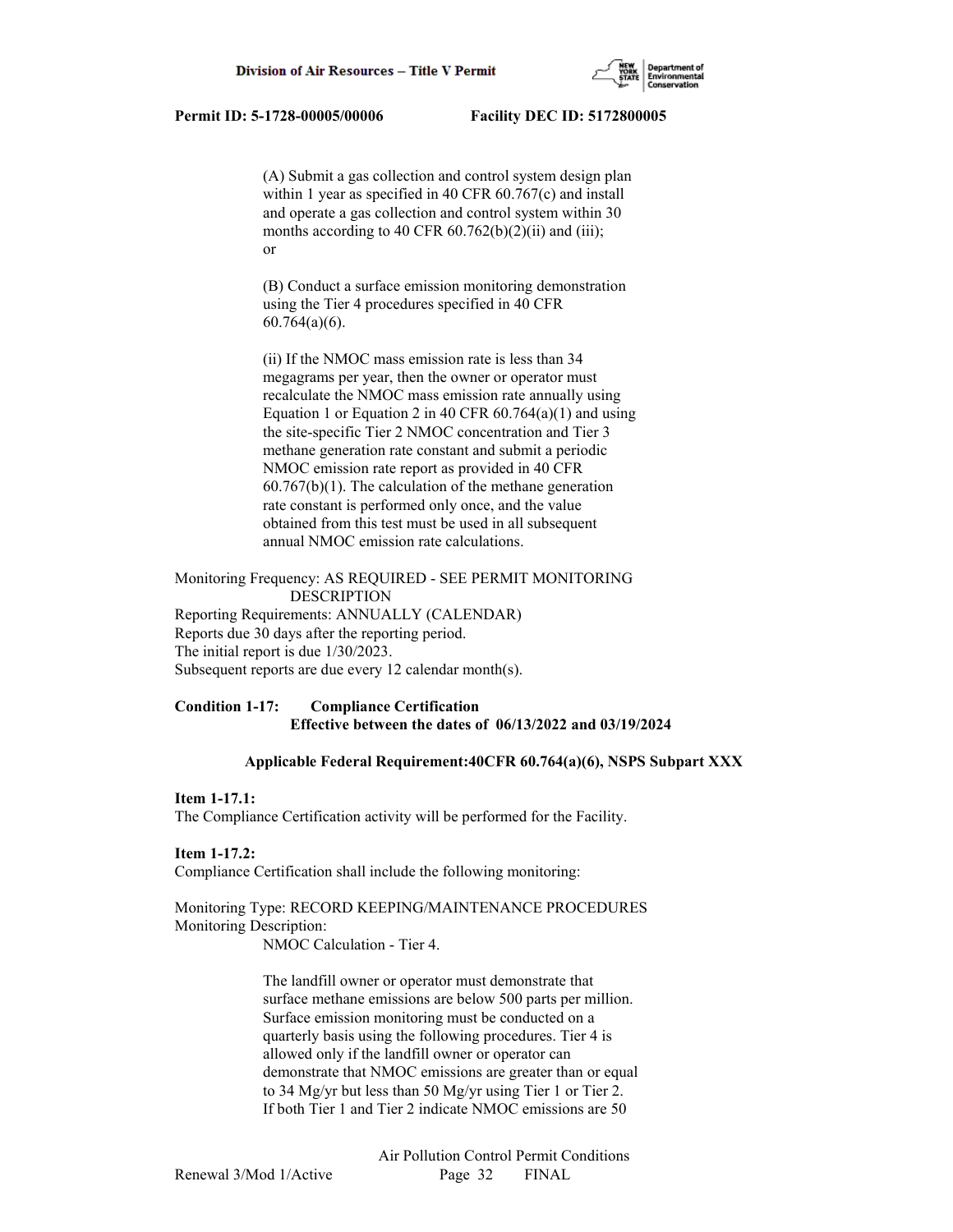Mg/yr or greater, then Tier 4 cannot be used. In addition, the landfill must meet the criteria in 40 CFR 60.764(a)(6)(viii).

 (i) The owner or operator must measure surface concentrations of methane along the entire perimeter of the landfill and along a pattern that traverses the landfill at no more than 30-meter intervals using an organic vapor analyzer, flame ionization detector, or other portable monitor meeting the specifications provided in 40 CFR 60.765(d).

 (ii) The background concentration must be determined by moving the probe inlet upwind and downwind at least 30 meters from the waste mass boundary of the landfill.

 (iii) Surface emission monitoring must be performed in accordance with section 8.3.1 of Method 21 of 40 CFR 60 appendix A, except that the probe inlet must be placed no more than 5 centimeters above the landfill surface; the constant measurement of distance above the surface should be based on a mechanical device such as with a wheel on a pole, except as described in 40 CFR  $60.764(a)(6)(iii)(A).$ 

 (A) The owner or operator must use a wind barrier, similar to a funnel, when onsite average wind speed exceeds 4 miles per hour or 2 meters per second or gust exceeding 10 miles per hour. Average on-site wind speed must also be determined in an open area at 5-minute intervals using an on-site anemometer with a continuous recorder and data logger for the entire duration of the monitoring event. The wind barrier must surround the SEM monitor, and must be placed on the ground, to ensure wind turbulence is blocked. SEM cannot be conducted if average wind speed exceeds 25 miles per hour.

 (B) Landfill surface areas where visual observations indicate elevated concentrations of landfill gas, such as distressed vegetation and cracks or seeps in the cover, and all cover penetrations must also be monitored using a device meeting the specifications provided in 40 CFR 60.765(d).

 (iv) Each owner or operator seeking to comply with the Tier 4 provisions in 40 CFR 60.764(a)(6) must maintain records of surface emission monitoring as provided in 40 CFR 60.768(g) and submit a Tier 4 surface emissions report as provided in 40 CFR  $60.767(c)(4)(iii)$ .

(v) If there is any measured concentration of methane of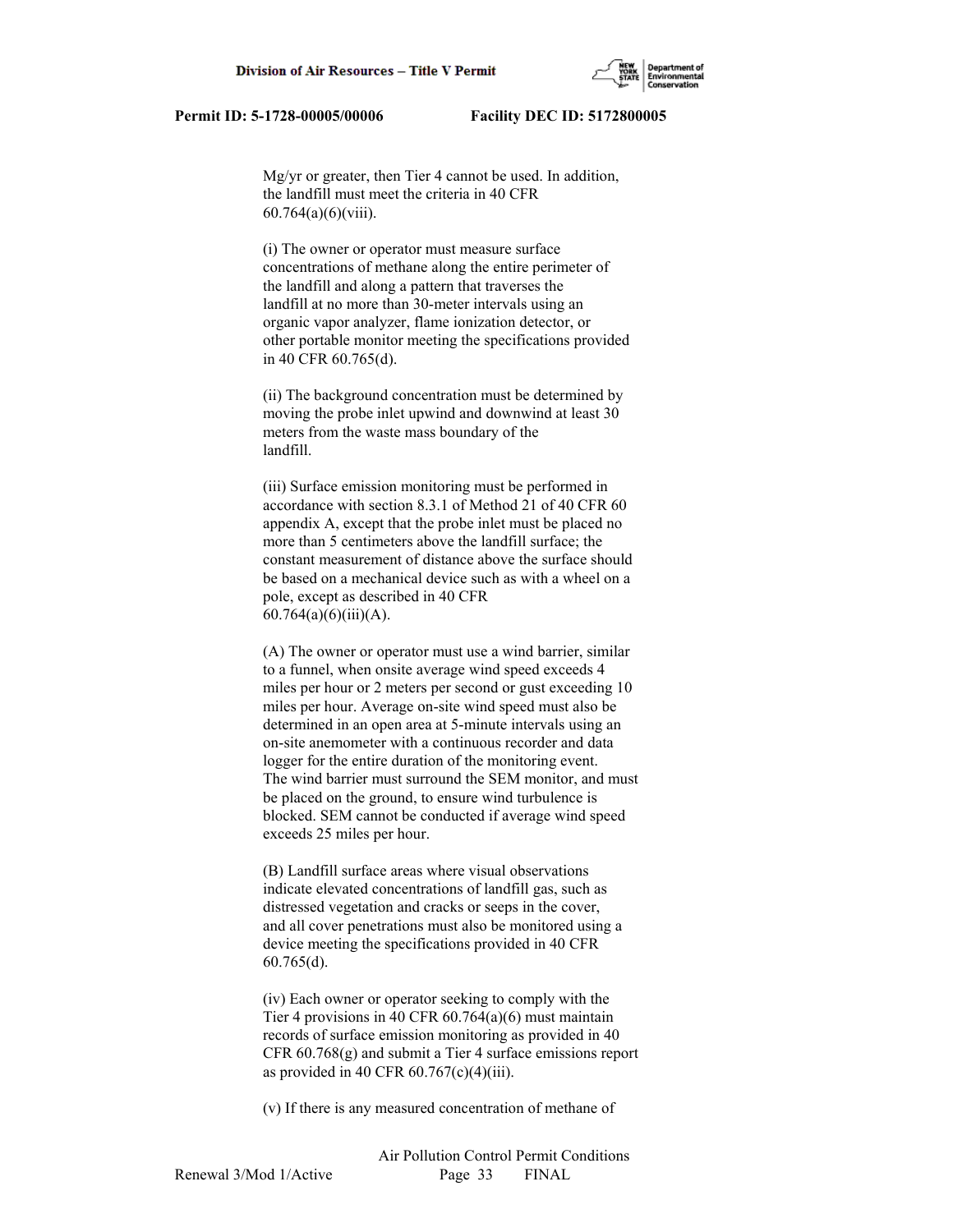

 500 parts per million or greater from the surface of the landfill, the owner or operator must submit a gas collection and control system design plan within 1 year of the first measured concentration of methane of 500 parts per million or greater from the surface of the landfill according to 40 CFR 60.767(c) and install and operate a gas collection and control system according to 40 CFR  $60.762(b)(2)(ii)$  and (iii) within 30 months of the most recent NMOC emission rate report in which the NMOC emission rate equals or exceeds 34 megagrams per year based on Tier 2.

 (vi) If after four consecutive quarterly monitoring periods at a landfill, other than a closed landfill, there is no measured concentration of methane of 500 parts per million or greater from the surface of the landfill, the owner or operator must continue quarterly surface emission monitoring using the methods specified in this section.

 (vii) If after four consecutive quarterly monitoring periods at a closed landfill there is no measured concentration of methane of 500 parts per million or greater from the surface of the landfill, the owner or operator must conduct annual surface emission monitoring using the methods specified in this section.

 (viii) If a landfill has installed and operates a collection and control system that is not required by this subpart, then the collection and control system must meet the following criteria:

 (A) The gas collection and control system must have operated for 6,570 out of 8,760 hours preceding the Tier 4 surface emissions monitoring demonstration.

 (B) During the Tier 4 surface emissions monitoring demonstration, the gas collection and control system must operate as it normally would to collect and control as much landfill gas as possible.

# Monitoring Frequency: AS REQUIRED - SEE PERMIT MONITORING DESCRIPTION

Reporting Requirements: ANNUALLY (CALENDAR) Reports due 30 days after the reporting period. The initial report is due 1/30/2023. Subsequent reports are due every 12 calendar month(s).

# **Condition 1-18: Compliance Certification Effective between the dates of 06/13/2022 and 03/19/2024**

# **Applicable Federal Requirement:40CFR 60.765(d), NSPS Subpart XXX**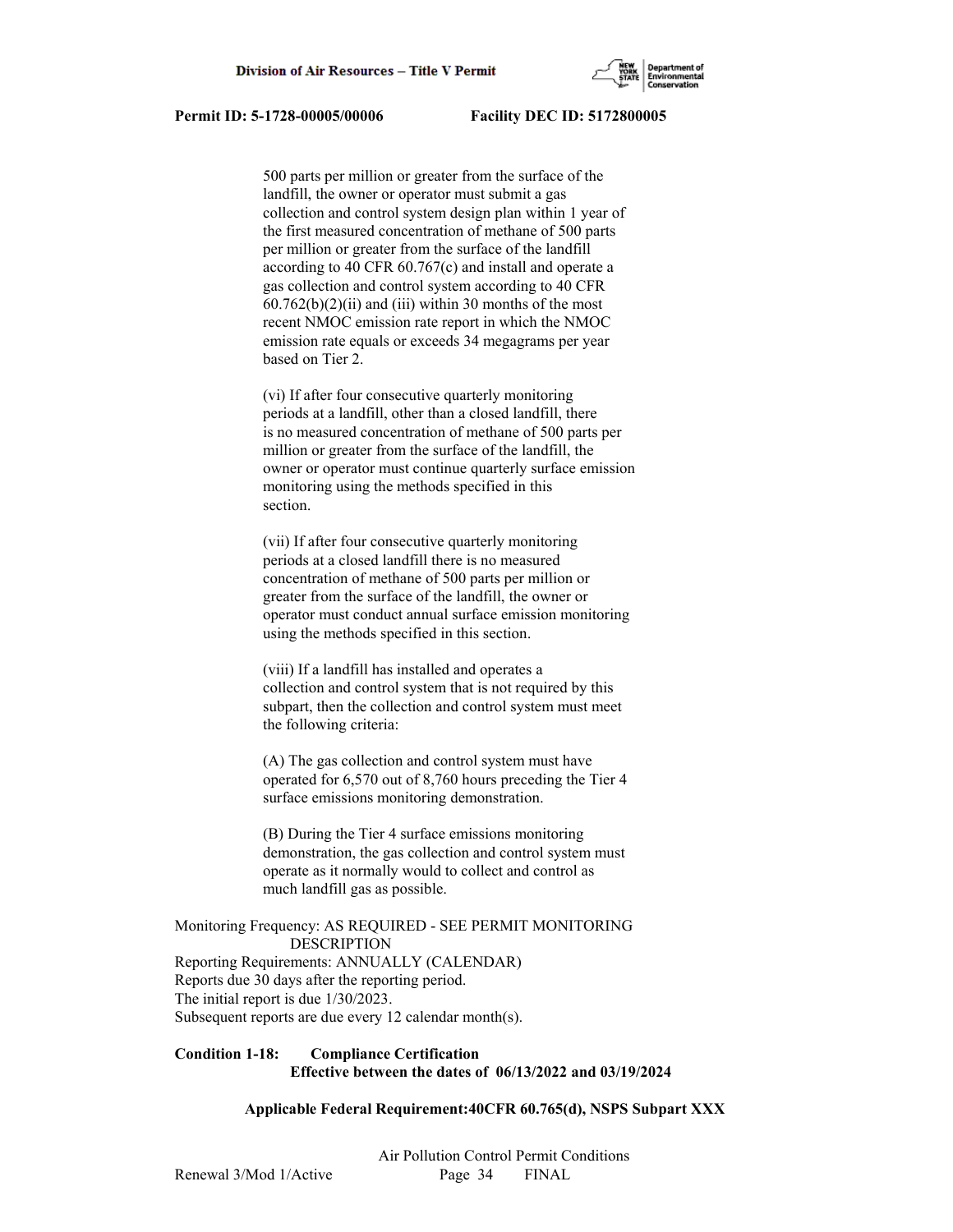# **Item 1-18.1:**

The Compliance Certification activity will be performed for the Facility.

# **Item 1-18.2:**

Compliance Certification shall include the following monitoring:

Monitoring Type: RECORD KEEPING/MAINTENANCE PROCEDURES Monitoring Description:

> The owner or operator of a municipal solid waste landfill seeking to comply with the provisions of 40 CFR 60.765(c) or 40 CFR 60.764(a)(6) must comply with the following instrumentation specifications and procedures for surface emission monitoring devices:

 (1) The portable analyzer must meet the instrument specifications provided in section 6 of Method 21 of 40 CFR 60 appendix A, except that "methane" replaces all references to "VOC".

 (2) The calibration gas must be methane, diluted to a nominal concentration of 500 parts per million in air.

 (3) To meet the performance evaluation requirements in section 8.1 of Method 21 of 40 CFR 60 appendix A, the instrument evaluation procedures of section 8.1 of Method 21 of 40 CFR 60 appendix must be used.

 (4) The calibration procedures provided in sections 8 and 10 of Method 21 of 40 CFR 60 appendix A must be followed immediately before commencing a surface monitoring survey.

Reporting Requirements: SEMI-ANNUALLY (CALENDAR) Reports due 30 days after the reporting period. The initial report is due 7/30/2022. Subsequent reports are due every 6 calendar month(s).

# **Condition 1-19: Reporting Requirements - Design Capacity Report Effective between the dates of 06/13/2022 and 03/19/2024**

# **Applicable Federal Requirement:40CFR 60.767(a), NSPS Subpart XXX**

# **Item 1-19.1:**

Each owner or operator of a municipal solid waste landfill subject to the requirements of 40 CFR 60 Subpart XXX must submit an initial design capacity report to the Administrator.

(1) The initial design capacity report fulfills the requirements of the notification of the date construction is commenced as required by 40 CFR  $60.7(a)(1)$  and must be submitted no later than: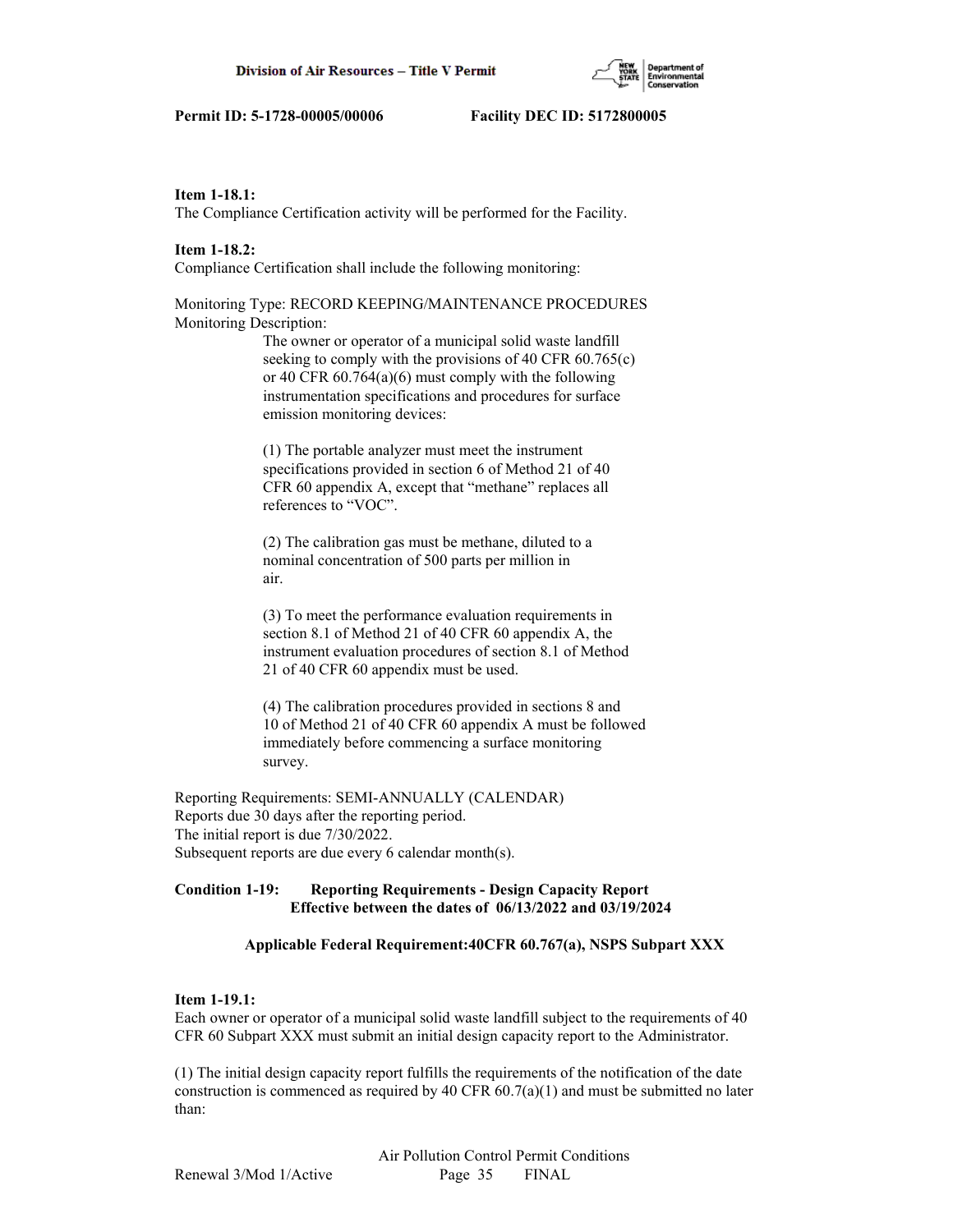

(i) November 28, 2016, for landfills that commenced construction, modification, or reconstruction after July 17, 2014 but before August 29, 2016; or

(ii) Ninety days after the date of commenced construction, modification, or reconstruction for landfills that commence construction, modification, or reconstruction after August 29, 2016.

(2) Initial design capacity report. The initial design capacity report must contain the following information:

(i) A map or plot of the landfill, providing the size and location of the landfill, and identifying all areas where solid waste may be landfilled according to the permit issued by the state, local, or tribal agency responsible for regulating the landfill.

(ii) The maximum design capacity of the landfill. Where the maximum design capacity is specified in the permit issued by the state, local, or tribal agency responsible for regulating the landfill, a copy of the permit specifying the maximum design capacity may be submitted as part of the report. If the maximum design capacity of the landfill is not specified in the permit, the maximum design capacity must be calculated using good engineering practices. The calculations must be provided, along with the relevant parameters as part of the report. The landfill may calculate design capacity in either megagrams or cubic meters for comparison with the exemption values. If the owner or operator chooses to convert the design capacity from volume to mass or from mass to volume to demonstrate its design capacity is less than 2.5 million megagrams or 2.5 million cubic meters, the calculation must include a site-specific density, which must be recalculated annually. Any density conversions must be documented and submitted with the design capacity report. The state, tribal, local agency or Administrator may request other reasonable information as may be necessary to verify the maximum design capacity of the landfill.

(3) An amended design capacity report must be submitted to the Administrator providing notification of an increase in the design capacity of the landfill, within 90 days of an increase in the maximum design capacity of the landfill to meet or exceed 2.5 million megagrams and 2.5 million cubic meters. This increase in design capacity may result from an increase in the permitted volume of the landfill or an increase in the density as documented in the annual recalculation required in 40 CFR 60.768(f).

# **Condition 1-20: Compliance Certification Effective between the dates of 06/13/2022 and 03/19/2024**

# **Applicable Federal Requirement:40CFR 60.767(b), NSPS Subpart XXX**

#### **Item 1-20.1:**

The Compliance Certification activity will be performed for the Facility.

#### **Item 1-20.2:**

Compliance Certification shall include the following monitoring:

Monitoring Type: RECORD KEEPING/MAINTENANCE PROCEDURES Monitoring Description:

> Each owner or operator of a municipal solid waste landfill subject to the requirements of 40 CFR 60 Subpart XXX must submit an NMOC emission rate report following the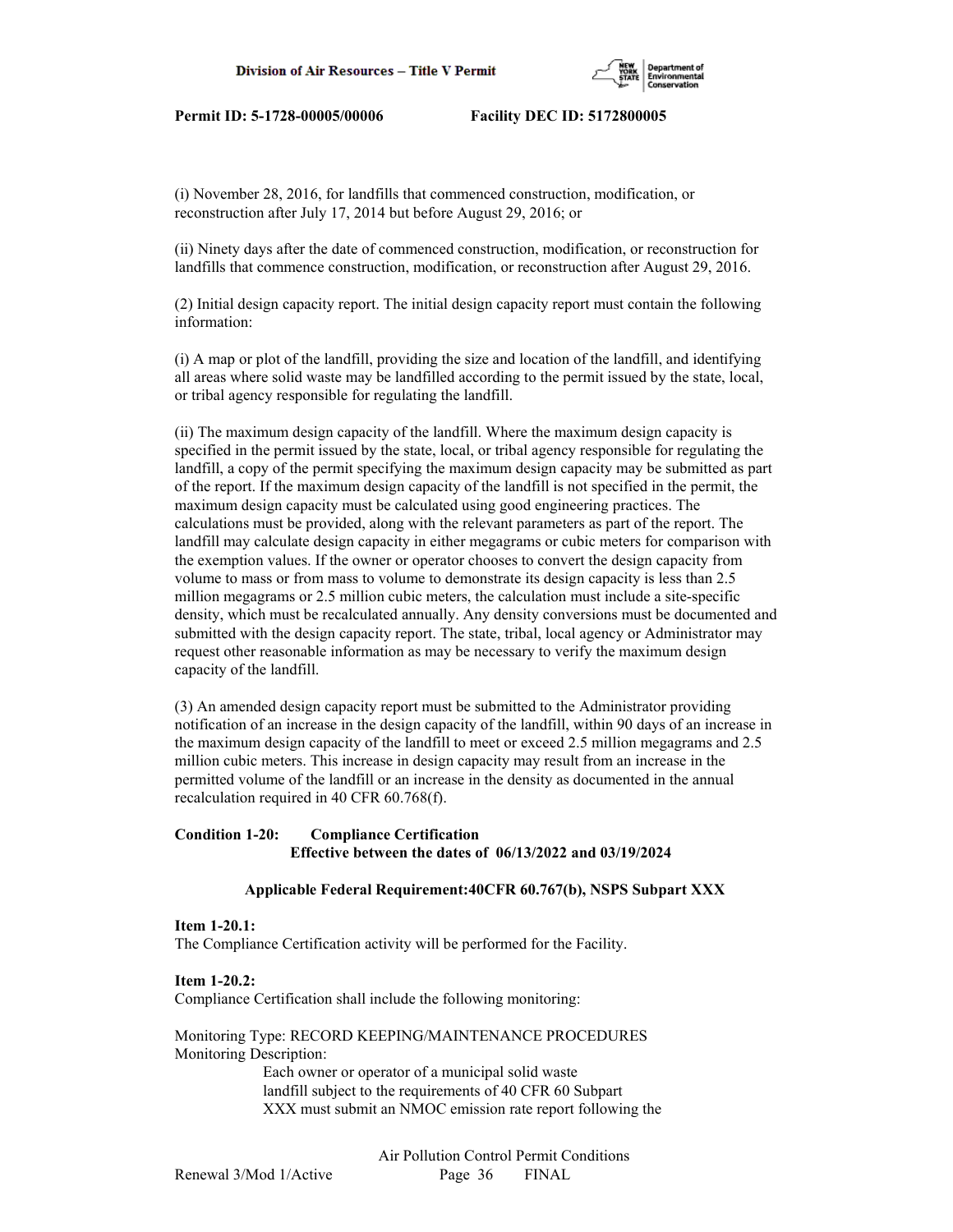

 procedure specified in 40 CFR 60.767(i)(2) of this section to the Administrator initially and annually thereafter, except as provided for in paragraph (1)(ii) below. The Administrator may request such additional information as may be necessary to verify the reported NMOC emission rate.

 (1) The NMOC emission rate report must contain an annual or 5-year estimate of the NMOC emission rate calculated using the formula and procedures provided in 40 CFR  $60.764(a)$  or (b), as applicable.

 (i) The initial NMOC emission rate report may be combined with the initial design capacity report required by 40 CFR 60.767(a) and must be submitted no later than indicated in paragraphs (i)(A) and (B) below. Subsequent NMOC emission rate reports must be submitted annually thereafter, except as provided for in paragraph (ii) below.

 (A) November 28, 2016, for landfills that commenced construction, modification, or reconstruction after July 17, 2014, but before August 29, 2016, or

 (B) Ninety days after the date of commenced construction, modification, or reconstruction for landfills that commence construction, modification, or reconstruction after August 29, 2016.

 (ii) If the estimated NMOC emission rate as reported in the annual report to the Administrator is less than 34 megagrams per year in each of the next 5 consecutive years, the owner or operator may elect to submit, following the procedure specified in 40 CFR  $60.767(i)(2)$ , an estimate of the NMOC emission rate for the next 5-year period in lieu of the annual report. This estimate must include the current amount of solid waste-in-place and the estimated waste acceptance rate for each year of the 5 years for which an NMOC emission rate is estimated. All data and calculations upon which this estimate is based must be provided to the Administrator. This estimate must be revised at least once every 5 years. If the actual waste acceptance rate exceeds the estimated waste acceptance rate in any year reported in the 5-year estimate, a revised 5-year estimate must be submitted to the Administrator. The revised estimate must cover the 5-year period beginning with the year in which the actual waste acceptance rate exceeded the estimated waste acceptance rate.

 (2) The NMOC emission rate report must include all the data, calculations, sample reports and measurements used to estimate the annual or 5-year emissions.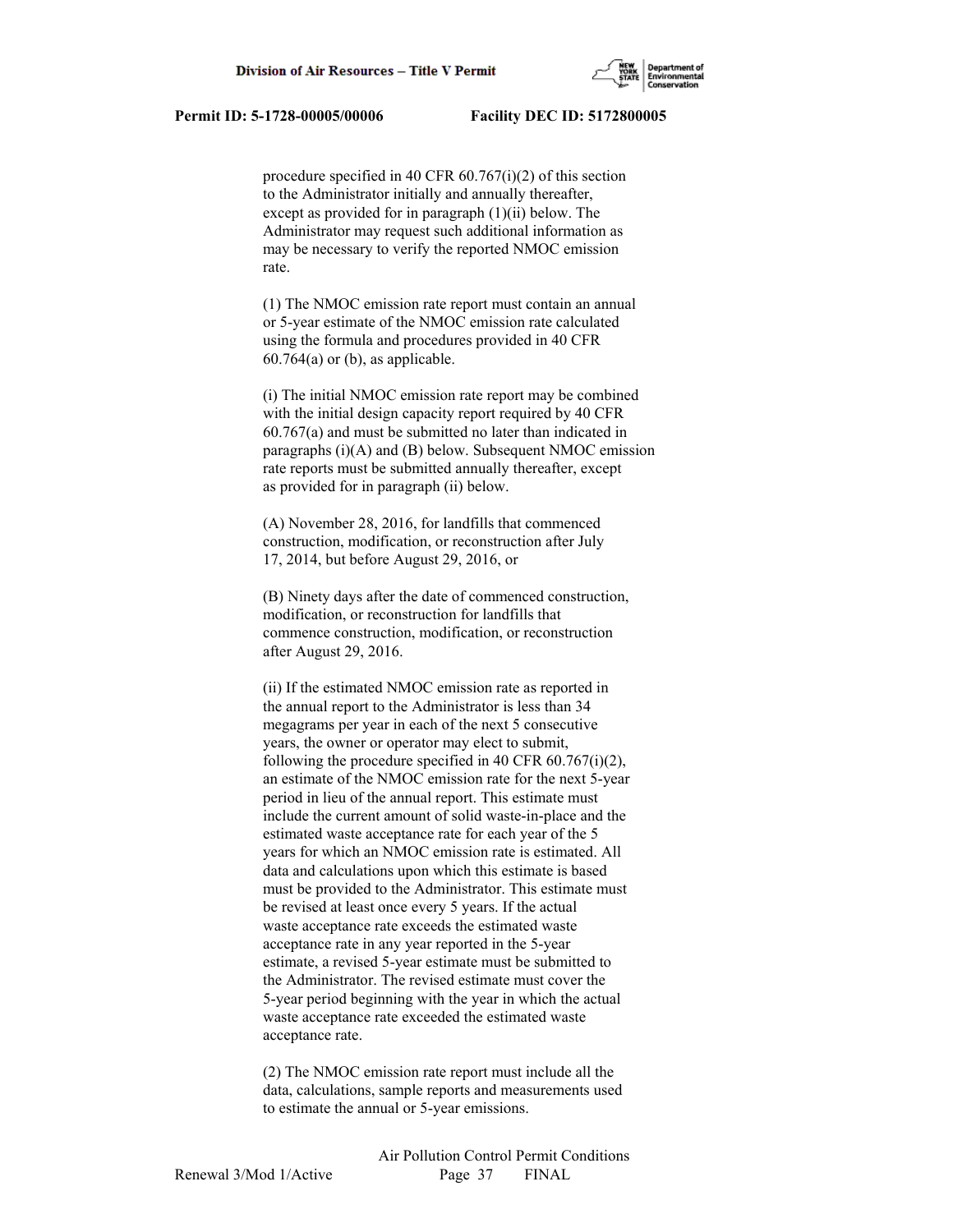

 (3) Each owner or operator subject to the requirements of this subpart is exempted from the requirements to submit an NMOC emission rate report, after installing a collection and control system that complies with 40 CFR 60.762(b)(2), during such time as the collection and control system is in operation and in compliance with 40 CFR 60.763 and 40 CFR 60.765.

Monitoring Frequency: AS REQUIRED - SEE PERMIT MONITORING DESCRIPTION Reporting Requirements: SEMI-ANNUALLY (CALENDAR) Reports due 30 days after the reporting period. The initial report is due 7/30/2022. Subsequent reports are due every 6 calendar month(s).

# **Condition 1-21: Compliance Certification Effective between the dates of 06/13/2022 and 03/19/2024**

# **Applicable Federal Requirement:40CFR 60.767(c), NSPS Subpart XXX**

#### **Item 1-21.1:**

The Compliance Certification activity will be performed for the Facility.

#### **Item 1-21.2:**

Compliance Certification shall include the following monitoring:

#### Monitoring Type: RECORD KEEPING/MAINTENANCE PROCEDURES Monitoring Description:

 Each owner or operator of a municipal solid waste landfill subject to the provisions of 40 CFR 60.762(b)(2) must submit a collection and control system design plan to the Administrator for approval according to the schedule in 40 CFR 60.767(c)(4). The collection and control system design plan must be prepared and approved by a professional engineer and must meet the following requirements:

 (1) The collection and control system as described in the design plan must meet the design requirements in 40 CFR  $60.762(b)(2)$ .

 (2) The collection and control system design plan must include any alternatives to the operational standards, test methods, procedures, compliance measures, monitoring, recordkeeping or reporting provisions of 40 CFR 60.763 through 60.768 proposed by the owner or operator.

 (3) The collection and control system design plan must either conform with specifications for active collection systems in 40 CFR 60.769 or include a demonstration to the Administrator's satisfaction of the sufficiency of the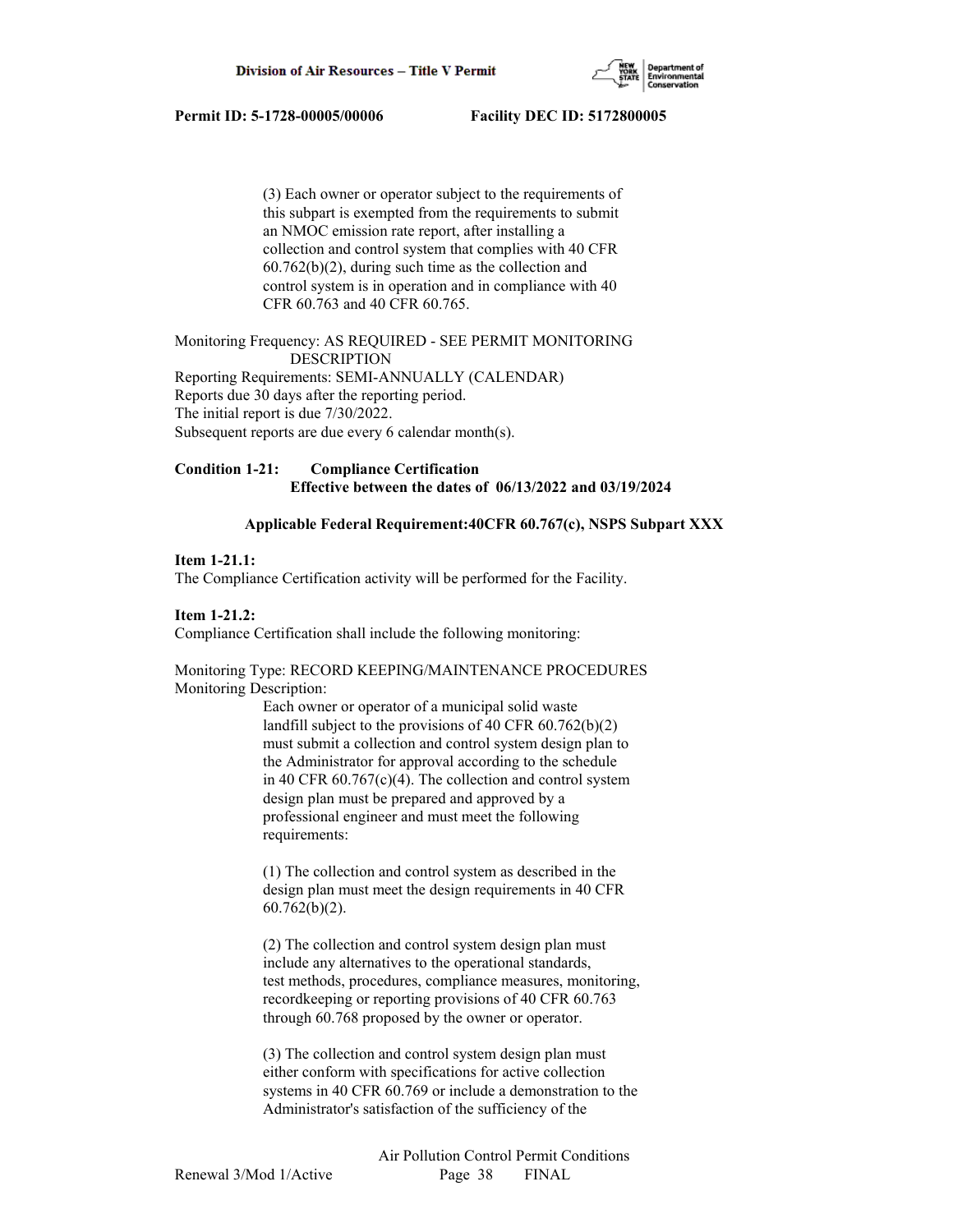

alternative provisions to 40 CFR 60.769.

Monitoring Frequency: AS REQUIRED - SEE PERMIT MONITORING DESCRIPTION Reporting Requirements: SEMI-ANNUALLY (CALENDAR) Reports due 30 days after the reporting period. The initial report is due 7/30/2022. Subsequent reports are due every 6 calendar month(s).

# **Condition 1-22: Compliance Certification Effective between the dates of 06/13/2022 and 03/19/2024**

#### **Applicable Federal Requirement:40CFR 60.767(i), NSPS Subpart XXX**

#### **Item 1-22.1:**

The Compliance Certification activity will be performed for the Facility.

# **Item 1-22.2:**

Compliance Certification shall include the following monitoring:

Monitoring Type: RECORD KEEPING/MAINTENANCE PROCEDURES Monitoring Description:

> The owner or operator of a muncipal solid waste landfill subject to the requirements of 40 CFR 60 Subpart XXX must submit reports electronically according to paragraphs (1) and (2) below.

 (1) Within 60 days after the date of completing each performance test (as defined in 40 CFR 60.8), the owner or operator must submit the results of each performance test according to the following procedures:

 (i) For data collected using test methods supported by the EPA's Electronic Reporting Tool (ERT) as listed on the EPA's ERT Web site

 (https://www3.epa.gov/ttn/chief/ert/ert\_info.html) at the time of the test, the facility owner or operator must submit the results of the performance test to the EPA via the Compliance and Emissions Data Reporting Interface (CEDRI). CEDRI can be accessed through the EPA's Central Data Exchange (CDX) (https://cdx.epa.gov/). Performance test data must be submitted in a file format generated through the use of the EPA's ERT or an alternative file format consistent with the extensible markup language (XML) schema listed on the EPA's ERT Web site, once the XML schema is available.

 If the facility owner or operator claims that some of the performance test information being submitted is confidential business information (CBI), the facility owner or operator must submit a complete file generated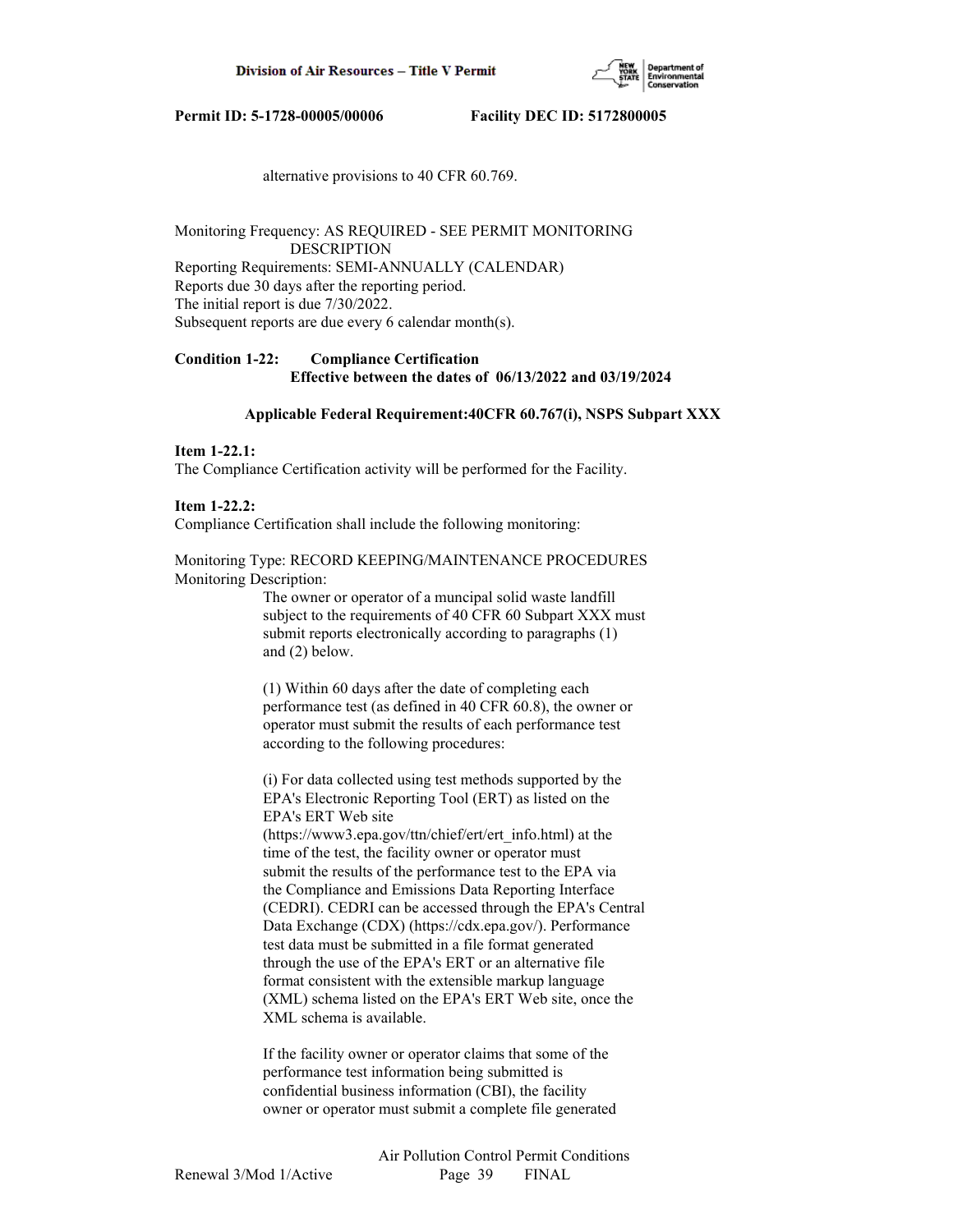

 through the use of the EPA's ERT or an alternate electronic file consistent with the XML schema listed on the EPA's ERT Web site, including information claimed to be CBI, on a compact disc, flash drive or other commonly used electronic storage media to the EPA. The electronic media must be clearly marked as CBI and mailed to:

 U.S. EPA/OAQPS/CORE CBI Office Attention: Group Leader, Measurement Policy Group MD C404-02 4930 Old Page Rd. Durham, NC 27703

 The same ERT or alternate file with the CBI omitted must be submitted to the EPA via the EPA's CDX as described above.

 (ii) For data collected using test methods that are not supported by the EPA's ERT as listed on the EPA's ERT Web site at the time of the test, the facility owner or operator must submit the results of the performance test to the Administrator at the appropriate address listed in 40 CFR 60.4.

 (2) Each owner or operator required to submit reports following the procedure specified in this paragraph must submit reports to the EPA via the CEDRI. (CEDRI can be accessed through the EPA's CDX.) The owner or operator must use the appropriate electronic report in CEDRI for this subpart or an alternate electronic file format consistent with the XML schema listed on the CEDRI Web site

(https://www3.epa.gov/ttn/chief/cedri/index.html).

 If the reporting form specific to this subpart is not available in CEDRI at the time that the report is due, the owner or operator must submit the report to the Administrator at the appropriate address listed in 40 CFR 60.4. Once the form has been available in CEDRI for 90 calendar days, the owner or operator must begin submitting all subsequent reports via CEDRI. The reports must be submitted by the deadlines specified in this subpart, regardless of the method in which the reports are submitted.

Monitoring Frequency: AS REQUIRED - SEE PERMIT MONITORING DESCRIPTION

Reporting Requirements: SEMI-ANNUALLY (CALENDAR) Reports due 30 days after the reporting period. The initial report is due 7/30/2022. Subsequent reports are due every 6 calendar month(s).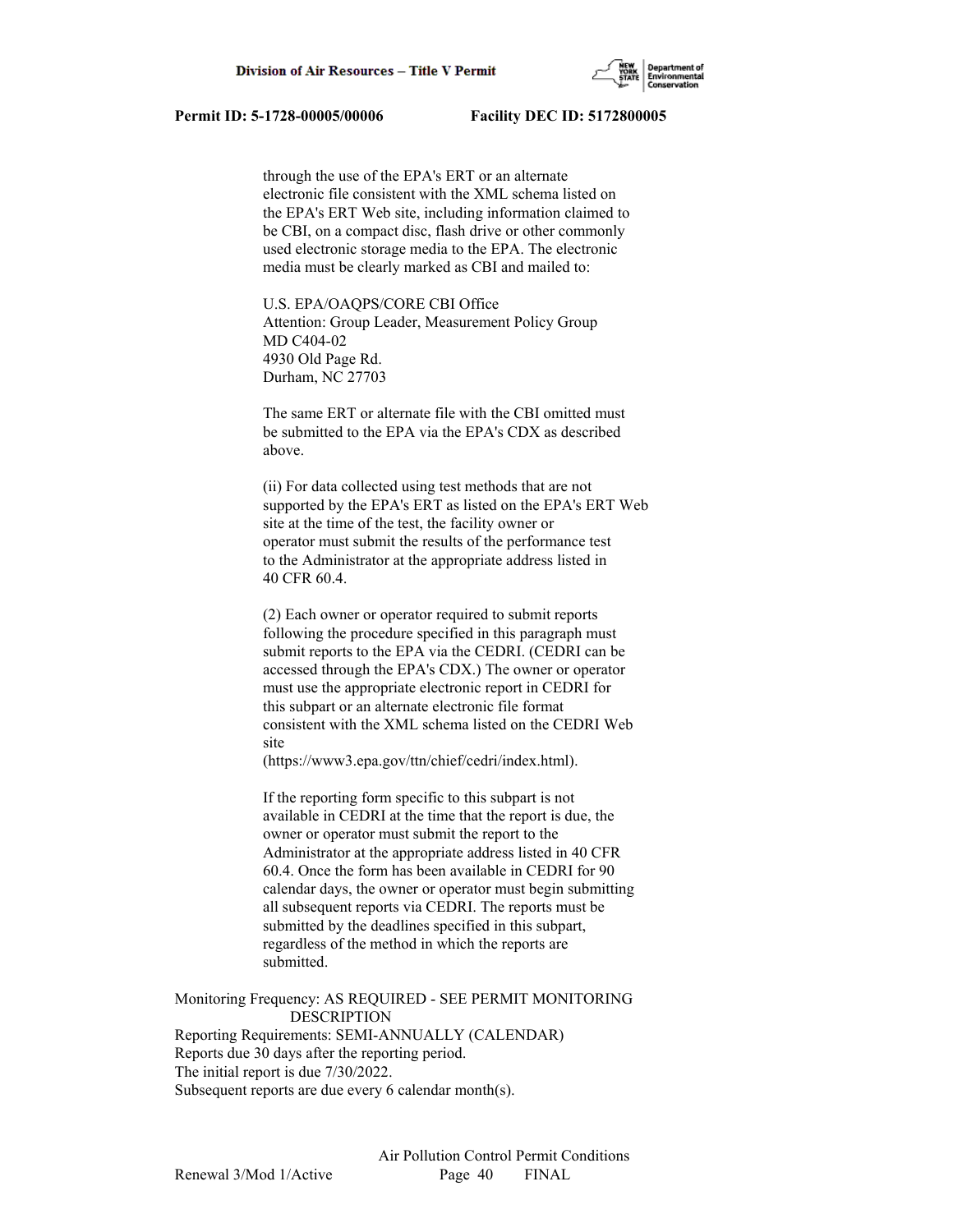

# **Condition 1-23: National Emission Standard for Asbestos Effective between the dates of 06/13/2022 and 03/19/2024**

# **Applicable Federal Requirement:40CFR 61, NESHAP Subpart M**

# **Item 1-23.1:**

The permittee shall comply with all applicable provisions of 40 CFR Part 61, Subpart M.

# **Condition 1-24: Applicability Effective between the dates of 06/13/2022 and 03/19/2024**

# **Applicable Federal Requirement:40CFR 63, Subpart ZZZZ**

# **Item 1-24.1:**

Facilities that have reciprocating internal combustion engines must comply with applicable portions of 40 CFR 63 subpart ZZZZ.

#### **\*\*\*\* Emission Unit Level \*\*\*\***

# **Condition 36: Emission Point Definition By Emission Unit Effective between the dates of 03/20/2019 and 03/19/2024**

#### **Applicable Federal Requirement:6 NYCRR Subpart 201-6**

# **Item 36.1(From Mod 0):**

The following emission points are included in this permit for the cited Emission Unit:

| Emission Unit: 1-LFGAS          |                                            |
|---------------------------------|--------------------------------------------|
| <b>Emission Point:</b><br>00002 |                                            |
| Height $(ft.)$ : 10             | Diameter $(in.)$ : 8                       |
|                                 | NYTMN (km.): 4762.311 NYTME (km.): 542.811 |
| Emission Point:<br>00003        |                                            |
| Height $(ft.)$ : 10             | Diameter $(in.)$ : 8                       |
| NYTMN (km.): 4762.243           | NYTME (km.): 542.724                       |
| <b>Emission Point:</b><br>00004 |                                            |
| Height $(ft.)$ : 10             | Diameter $(in.)$ : 8                       |
| NYTMN (km.): 4762.319           | NYTME (km.): 542.755                       |
| <b>Emission Point:</b><br>0001A |                                            |
| Height $(ft.)$ : 24             | Diameter $(in.)$ : 8                       |
|                                 | NYTMN (km.): 4762.266 NYTME (km.): 542.851 |

# **Condition 37: Process Definition By Emission Unit Effective between the dates of 03/20/2019 and 03/19/2024**

# **Applicable Federal Requirement:6 NYCRR Subpart 201-6**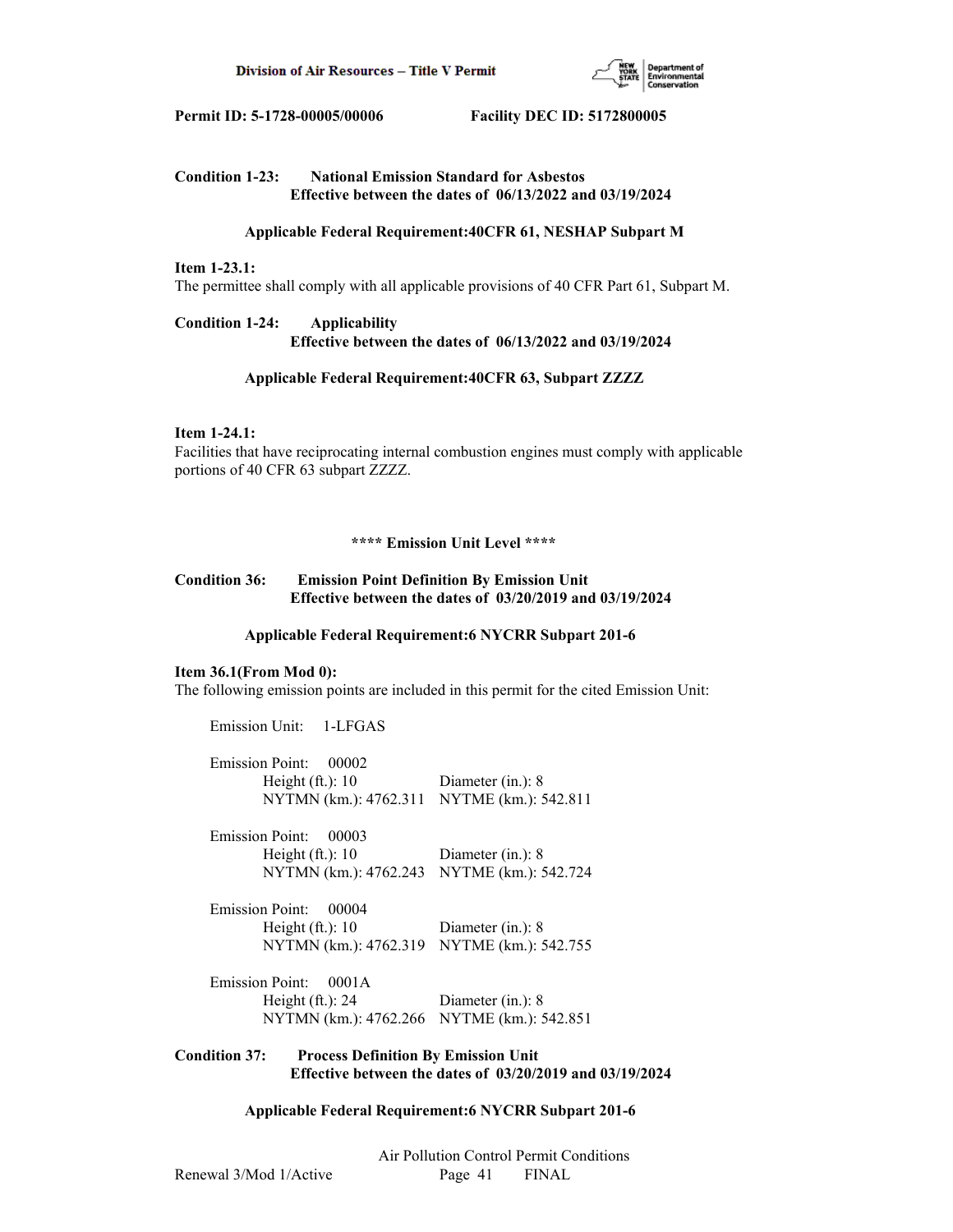

#### **Item 37.1(From Mod 1):**

This permit authorizes the following regulated processes for the cited Emission Unit:

 Emission Unit: 1-LFGAS Process: 001 Source Classification Code: 5-01-004-10 Process Description: This process consists of landfilled waste generating landfill gas by decomposition and the collection and control of landfill gas emissions by flaring. The flares (3 portable passive flares rated at 80 cubic feet per minute and one utility flare rated at 1200 cubic feet per minute) are primarily utilized as backup to a separately owned, operated and permitted landfill gas to energy facility. Emission Source/Control: F0001 - Control Control Type: FLARING Emission Source/Control: F0002 - Control Control Type: FLARING Emission Source/Control: F0003 - Control Control Type: FLARING Emission Source/Control: F0004 - Control Control Type: FLARING Emission Source/Control: LFGFE - Process Design Capacity: 8.974 Megagrams (10\*\*6 grams)

# **Item 37.2(From Mod 1):**

This permit authorizes the following regulated processes for the cited Emission Unit:

 Emission Unit: 1-LFGAS Process: 002 Source Classification Code: 5-01-004-02 Process Description: This process consists of landfilled waste generating landfill gas by decomposition, and the fugitive emission of landfill gas to the atmosphere.

 Emission Source/Control: LFGFE - Process Design Capacity: 8.974 Megagrams (10\*\*6 grams)

**Condition 1-25: Required emission tests Effective between the dates of 06/13/2022 and 03/19/2024**

# **Applicable Federal Requirement:6 NYCRR 202-1.1**

**Item 1-25.1:**

This Condition applies to Emission Unit: 1-LFGAS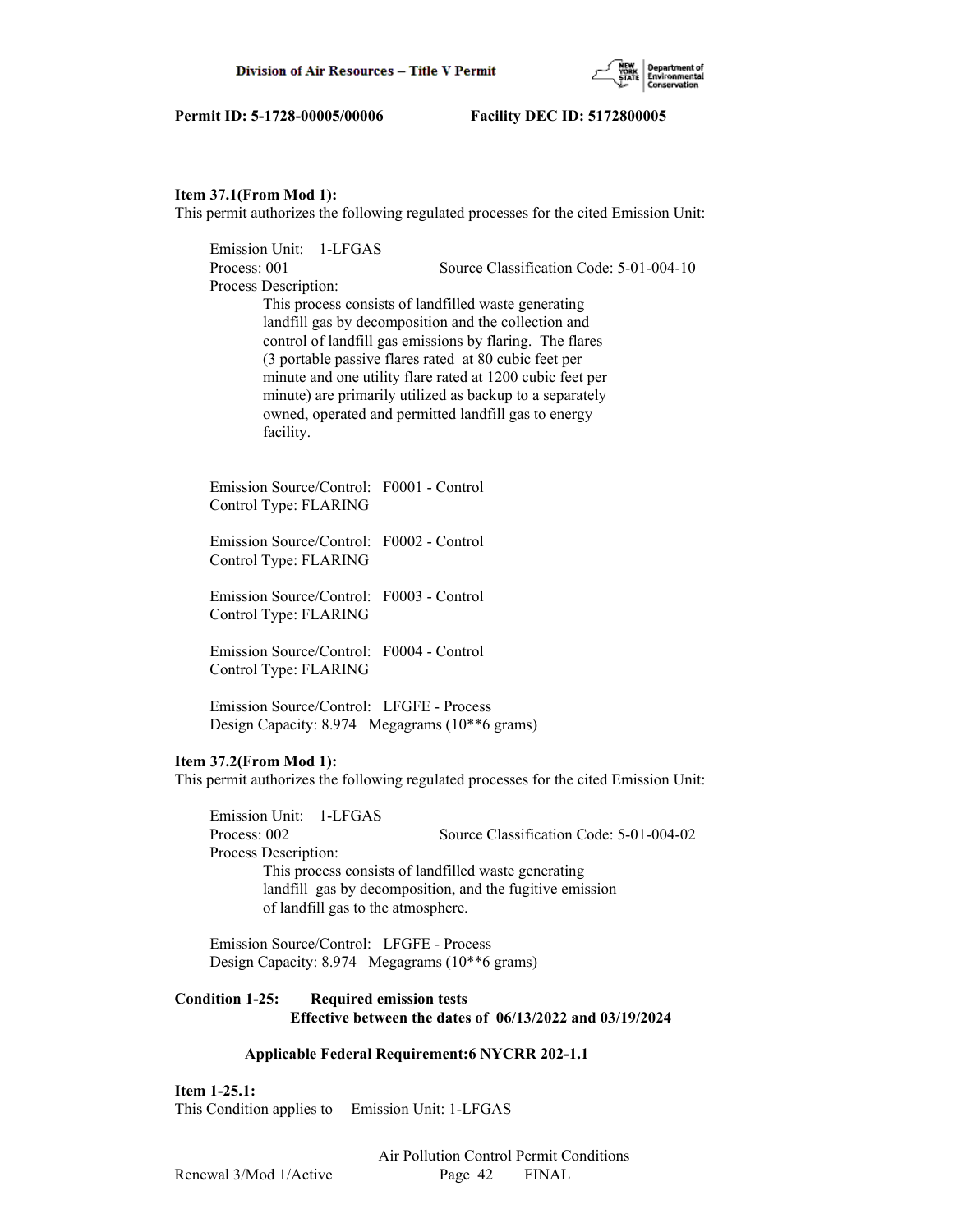

# **Item 1-25.2:**

An acceptable report of measured emissions shall be submitted, if requested by the commissioner, to ascertain compliance or noncompliance with any air pollution code, rule, or regulation.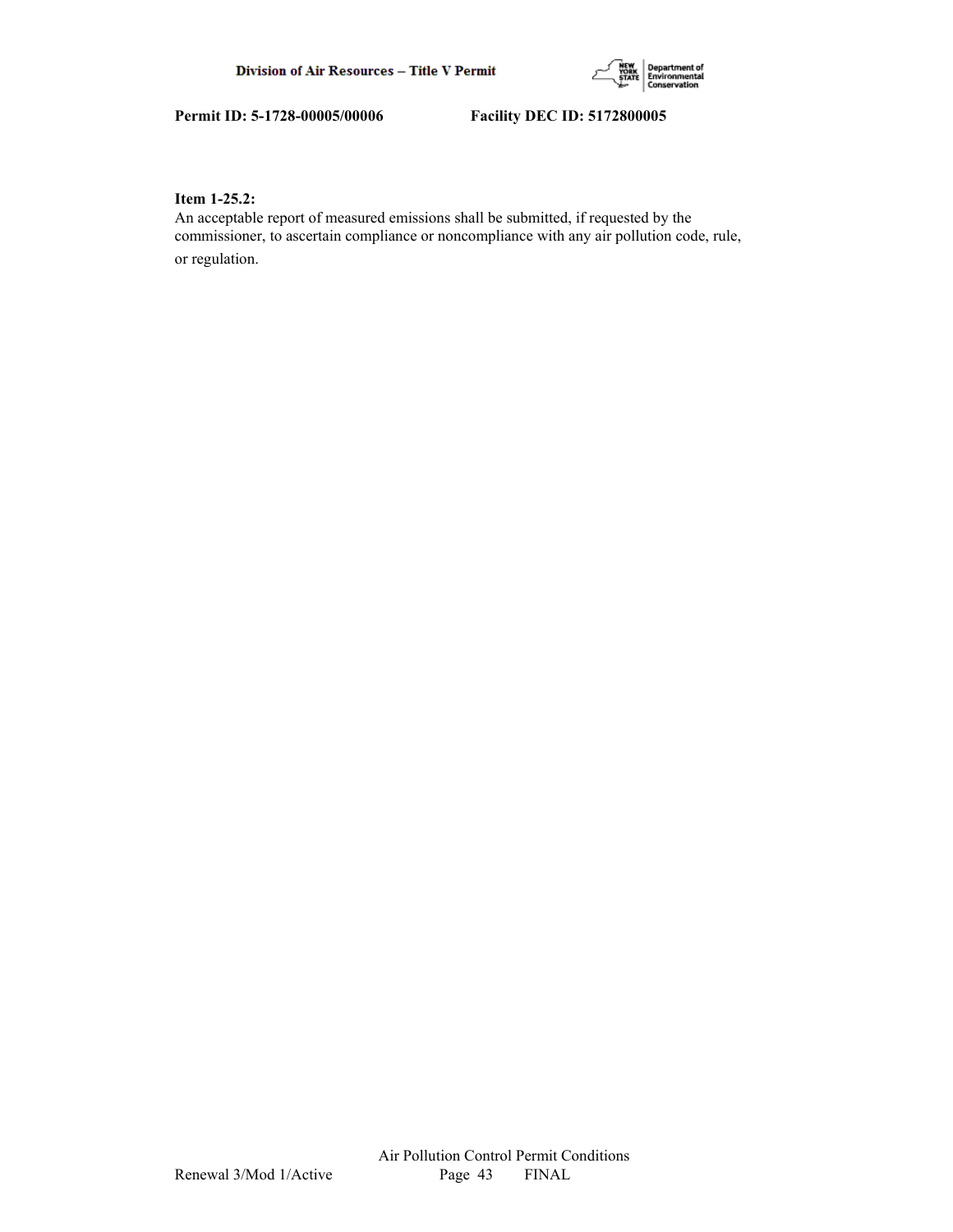

# **STATE ONLY ENFORCEABLE CONDITIONS \*\*\*\* Facility Level \*\*\*\***

 **NOTIFICATION OF GENERAL PERMITTEE OBLIGATIONS This section contains terms and conditions which are not federally enforceable. Permittees may also have other obligations under regulations of general applicability**

# **Item A: Emergency Defense - 6 NYCRR 201-1.5**

 An emergency, as defined in 6 NYCRR subpart 201-2, constitutes an affirmative defense to penalties sought in an enforcement action brought by the department for noncompliance with emissions limitations or permit conditions for all facilities in New York State.

 (a) The affirmative defense of emergency shall demonstrate, through properly signed, contemporaneous operating logs, or other relevant evidence that:

 (1) an emergency occurred and that the facility owner or operator can identify the cause(s) of the emergency;

 (2) the equipment at the facility was being properly operated and maintained;

 (3) during the period of the emergency the facility owner or operator took all reasonable steps to minimize the levels of emissions that exceeded the emission standards, or other requirements in the permit; and

 (4) the facility owner or operator notified the department within two working days after the event occurred. This notice must contain a description of the emergency, any steps taken to mitigate emissions, and any corrective actions taken.

 (b) In any enforcement proceeding, the facility owner or operator seeking to establish the occurrence of an emergency has the burden of proof.

 (c) This provision is in addition to any emergency or malfunction provision contained in any applicable requirement.

Item B: **General Provisions for State Enforceable Permit Terms and Condition - 6 NYCRR Part 201-5** Any person who owns and/or operates stationary sources shall operate and maintain all emission units and any required emission control devices in compliance with all applicable Parts of this Chapter and existing laws, and shall operate the facility in accordance with all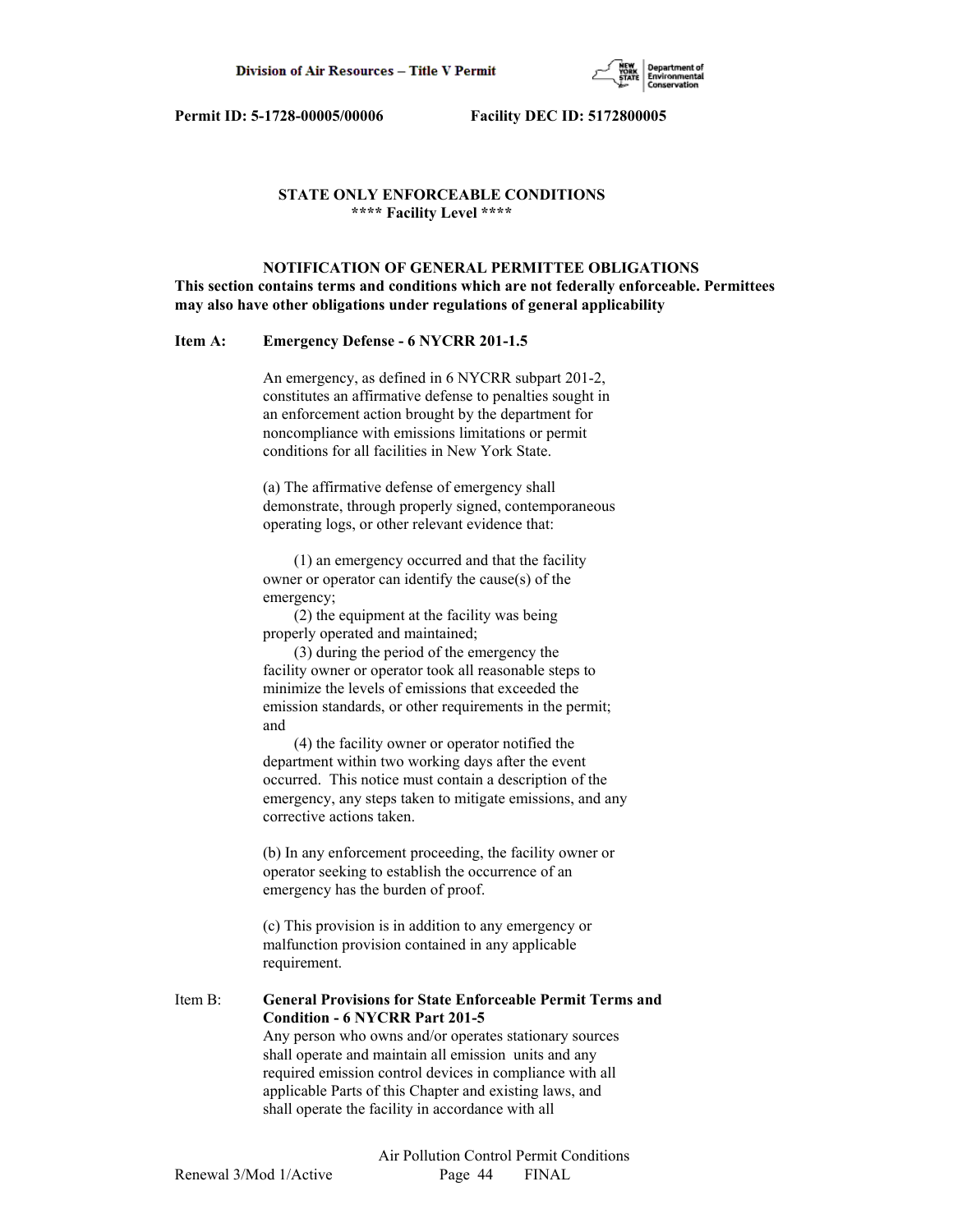

 criteria, emission limits, terms, conditions, and standards in this permit. Failure of such person to properly operate and maintain the effectiveness of such emission units and emission control devices may be sufficient reason for the Department to revoke or deny a permit.

 The owner or operator of the permitted facility must maintain all required records on-site for a period of five years and make them available to representatives of the Department upon request. Department representatives must be granted access to any facility regulated by this Subpart, during normal operating hours, for the purpose of determining compliance with this and any other state and federal air pollution control requirements, regulations or law.

# **STATE ONLY APPLICABLE REQUIREMENTS**

# **The following conditions are state applicable requirements and are not subject to compliance certification requirements unless otherwise noted or required under 6 NYCRR Part 201.**

# **Condition 39: Contaminant List Effective between the dates of 03/20/2019 and 03/19/2024**

#### **Applicable State Requirement:ECL 19-0301**

Emissions of the following contaminants are subject to contaminant specific requirements in this permit(emission limits, control requirements or compliance monitoring conditions).

No contaminants.

# **Condition 1-26: Malfunctions and Start-up/Shutdown Activities Effective between the dates of 06/13/2022 and 03/19/2024**

#### **Applicable State Requirement:6 NYCRR 201-1.4**

# **Replaces Condition(s) 40**

#### **Item 1-26.1:**

(a) The facility owner or operator shall take all necessary and appropriate actions to prevent the emission of air pollutants that result in contravention of any applicable emission standard during periods of start-up, shutdown, or malfunction.

(b) The facility owner or operator shall compile and maintain records of all equipment maintenance and start-up/shutdown activities when they are expected to result in an exceedance of any applicable emission standard, and shall submit a report of such activities to the department when required by a permit condition or upon request by the department. Such reports shall state whether an exceedance occurred and if it was unavoidable, include the time, frequency and duration of the exceedance, and an estimate of the emission rates of any air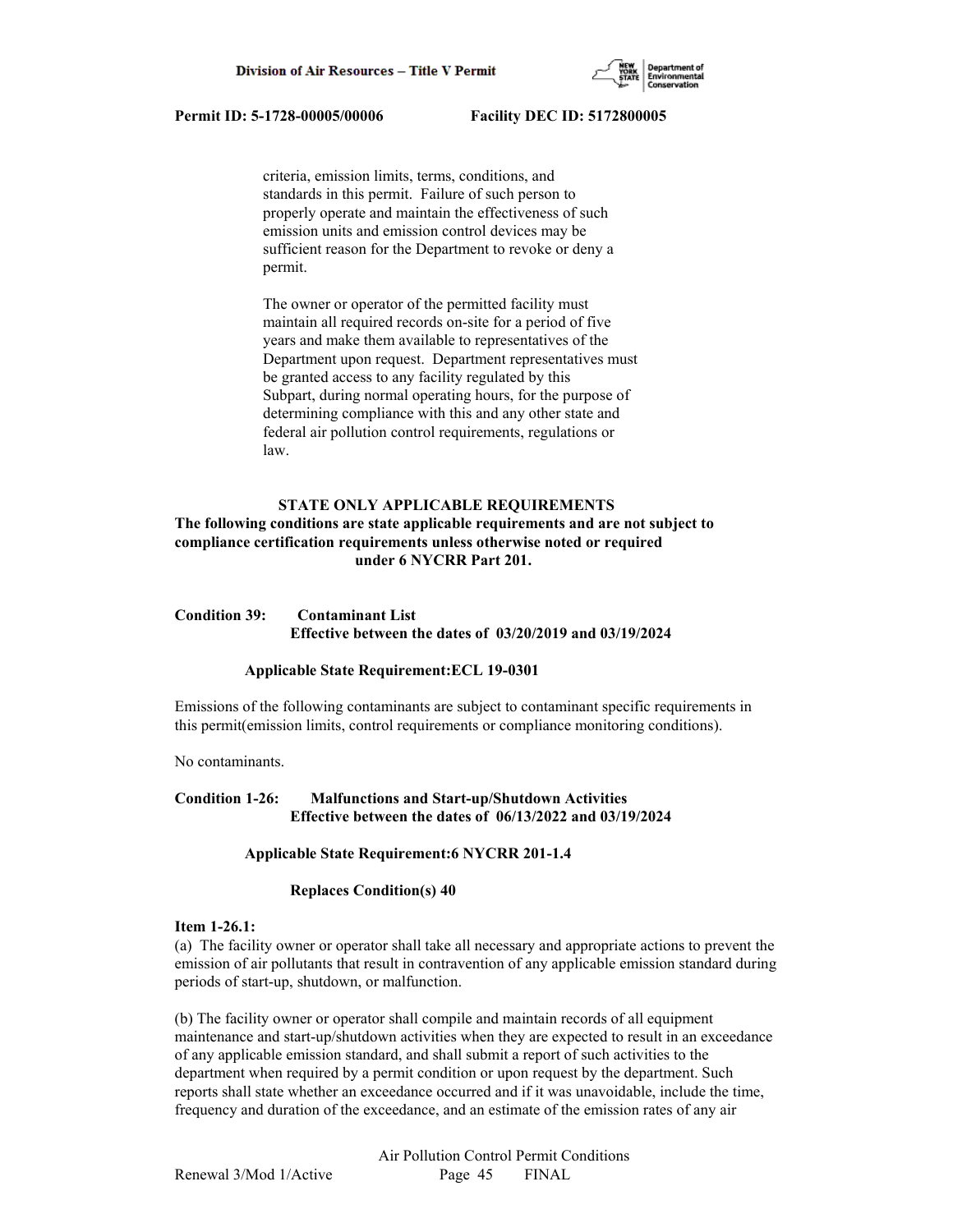

contaminants released. Such records shall be maintained for a period of at least five years and made available for review to department representatives upon request. Facility owners or operators subject to continuous monitoring and quarterly reporting requirements need not submit additional reports of exceedances to the department.

(c) In the event that air contaminant emissions exceed any applicable emission standard due to a malfunction, the facility owner or operator shall notify the department as soon as possible during normal working hours, but not later than two working days after becoming aware that the malfunction occurred. In addition, the facility owner or operator shall compile and maintain a record of all malfunctions. Such records shall be maintained at the facility for a period of at least five years and must be made available to the department upon request. When requested by the department, the facility owner or operator shall submit a written report to the department describing the malfunction, the corrective action taken, the air contaminants emitted, and the resulting emission rates and/or opacity.

(d) The department may also require the facility owner or operator to include, in reports described under Subdivisions (b) and (c) of this Section, an estimate of the maximum ground level concentration of each air contaminant emitted and the effect of such emissions.

(e) A violation of any applicable emission standard resulting from start-up, shutdown, or malfunction conditions at a permitted or registered facility may not be subject to an enforcement action by the department and/or penalty if the department determines, in its sole discretion, that such a violation was unavoidable. The actions and recordkeeping and reporting requirements listed above must be adhered to in such circumstances.

# **Condition 1-27: CLCPA Applicability Effective between the dates of 06/13/2022 and 03/19/2024**

# **Applicable State Requirement:6 NYCRR 201-6.5 (a)**

# **Item 1-27.1:**

Pursuant to The New York State Climate Leadership and Community Protection Act (CLCPA) and Article 75 of the Environmental Conservation Law, emission sources shall comply with regulations to be promulgated by the Department to ensure that by 2030 statewide greenhouse gas emissions are reduced by 40% of 1990 levels, and by 2050 statewide greenhouse gas emissions are reduced by 85% of 1990 levels.